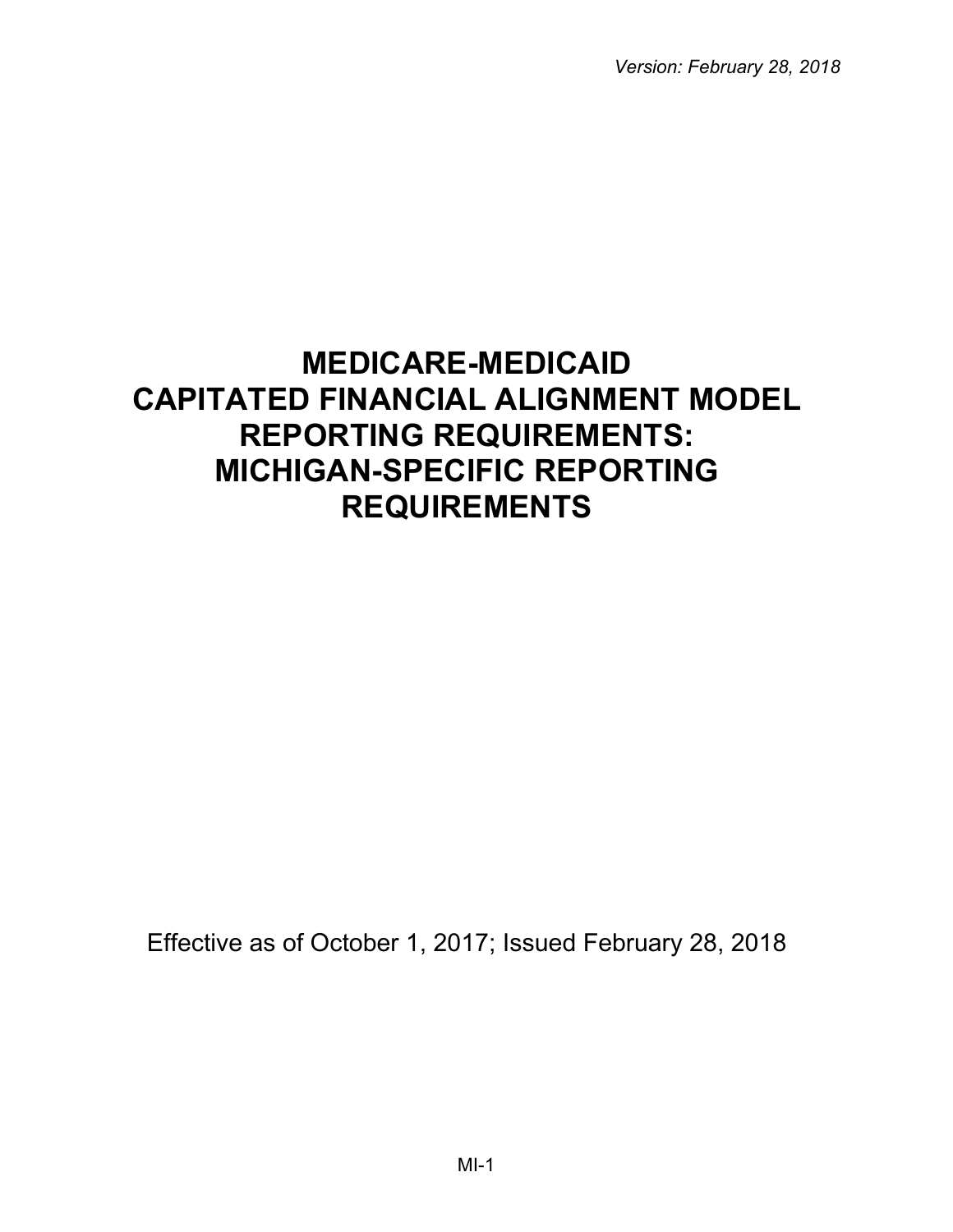# **Table of Contents**

| Reporting on Assessments and IICSPs Completed Prior to First Effective |        |
|------------------------------------------------------------------------|--------|
|                                                                        |        |
| Guidance on Assessments and IICSPs for Members with a Break in         |        |
|                                                                        |        |
|                                                                        |        |
| Michigan's Implementation, Ongoing, and Continuous Reporting           |        |
|                                                                        |        |
|                                                                        |        |
|                                                                        |        |
|                                                                        |        |
|                                                                        |        |
|                                                                        |        |
|                                                                        |        |
|                                                                        |        |
|                                                                        | .MI-45 |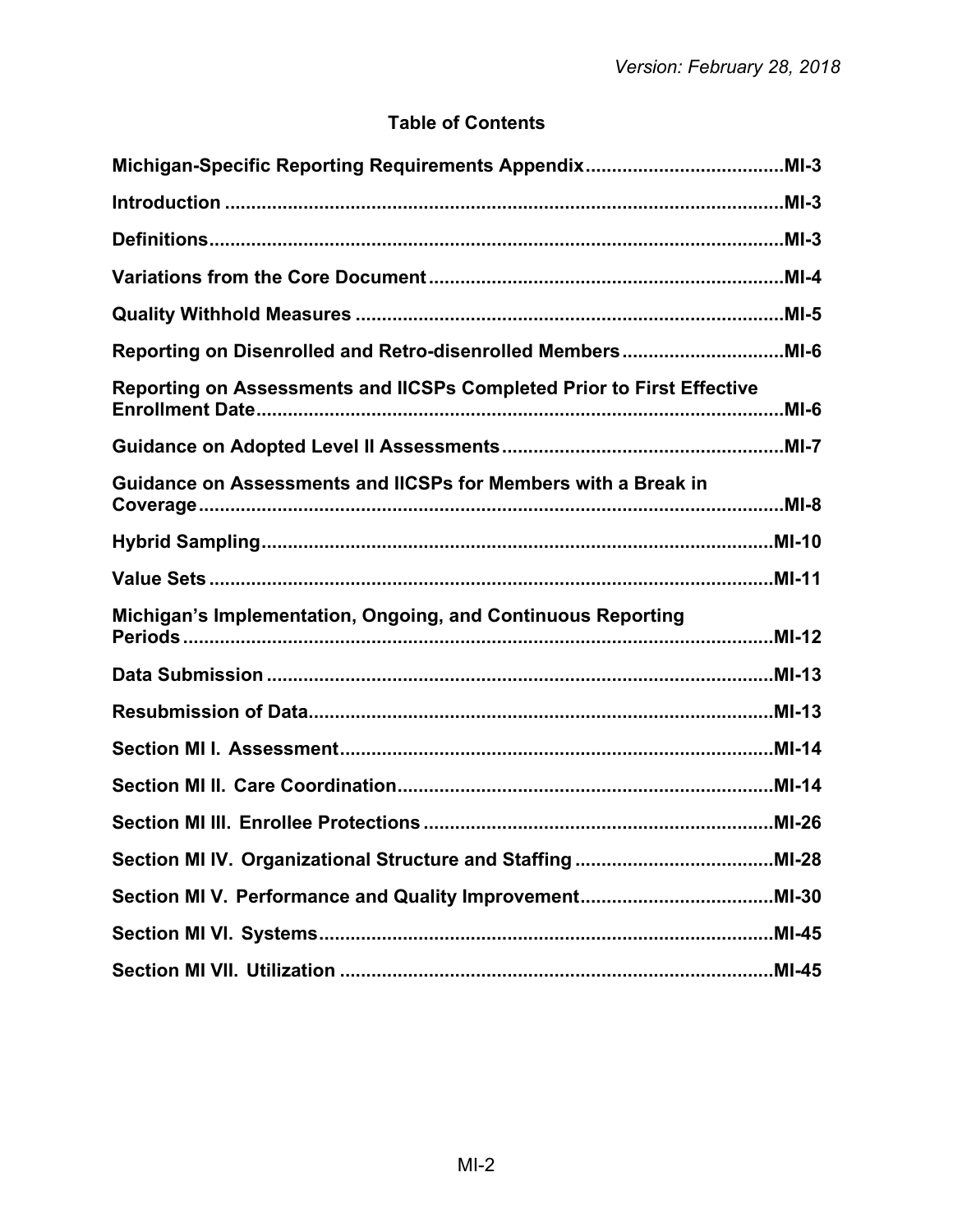# **Michigan-Specific Reporting Requirements Appendix**

## <span id="page-2-1"></span><span id="page-2-0"></span>*Introduction*

The measures in this appendix are required reporting for all MMPs in Michigan's MI Health Link Demonstration. CMS and the state reserve the right to update the measures in this document for subsequent demonstration years. These state-specific measures directly supplement the Medicare-Medicaid Capitated Financial Alignment: Core Reporting Requirements, which can be found at the following web address:

[https://www.cms.gov/Medicare-Medicaid-Coordination/Medicare-and-Medicaid-](https://www.cms.gov/Medicare-Medicaid-Coordination/Medicare-and-Medicaid-Coordination/Medicare-Medicaid-Coordination-Office/FinancialAlignmentInitiative/MMPInformationandGuidance/MMPReportingRequirements.html)[Coordination/Medicare-Medicaid-Coordination-](https://www.cms.gov/Medicare-Medicaid-Coordination/Medicare-and-Medicaid-Coordination/Medicare-Medicaid-Coordination-Office/FinancialAlignmentInitiative/MMPInformationandGuidance/MMPReportingRequirements.html)[Office/FinancialAlignmentInitiative/MMPInformationandGuidance/MMPReportingRequ](https://www.cms.gov/Medicare-Medicaid-Coordination/Medicare-and-Medicaid-Coordination/Medicare-Medicaid-Coordination-Office/FinancialAlignmentInitiative/MMPInformationandGuidance/MMPReportingRequirements.html) [irements.html](https://www.cms.gov/Medicare-Medicaid-Coordination/Medicare-and-Medicaid-Coordination/Medicare-Medicaid-Coordination-Office/FinancialAlignmentInitiative/MMPInformationandGuidance/MMPReportingRequirements.html)

MMPs should refer to the core document for additional details regarding Demonstration-wide definitions, reporting phases and timelines, and sampling methodology, except as otherwise specified in this document.

The core and state-specific measures supplement existing Part C and Part D reporting requirements, as well as measures that MMPs report via other vehicles or venues, such as HEDIS®[1](#page-2-3) and HOS. CMS and the state will also track key utilization measures, which are not included in this document, using encounter and claims data. The quantitative measures are part of broader oversight, monitoring, and performance improvement processes that include several other components and data sources not described in this document. MMPs should refer to the three-way contract and subsequent amendments for other reporting submissions to the Michigan Department of Health and Human Services (MDHHS). Additionally, revisions to the Reporting Requirements may periodically follow.

MMPs should contact the MI HelpDesk at [MIHelpDesk@norc.org](mailto:MIHelpDesk@norc.org) with any questions about the Michigan state-specific appendix or the data submission process.

# <span id="page-2-2"></span>*Definitions*

Calendar Quarter: All quarterly measures are reported on calendar quarters. The four calendar quarters of each calendar year will be as follows:  $1/1 - 3/31$ ,  $4/1 - 6/30$ ,  $7/1$  $-9/30$ , and  $10/1 - 12/31$ .

Calendar Year: All annual measures are reported on a calendar year basis.

Implementation Period: The initial months of the demonstration during which MMPs will report to CMS and the state on a more intensive reporting schedule. The Implementation period is as follows:

<span id="page-2-3"></span> $\overline{a}$ <sup>1</sup> HEDIS<sup>®</sup> is a registered trademark of the National Committee for Quality Assurance (NCQA).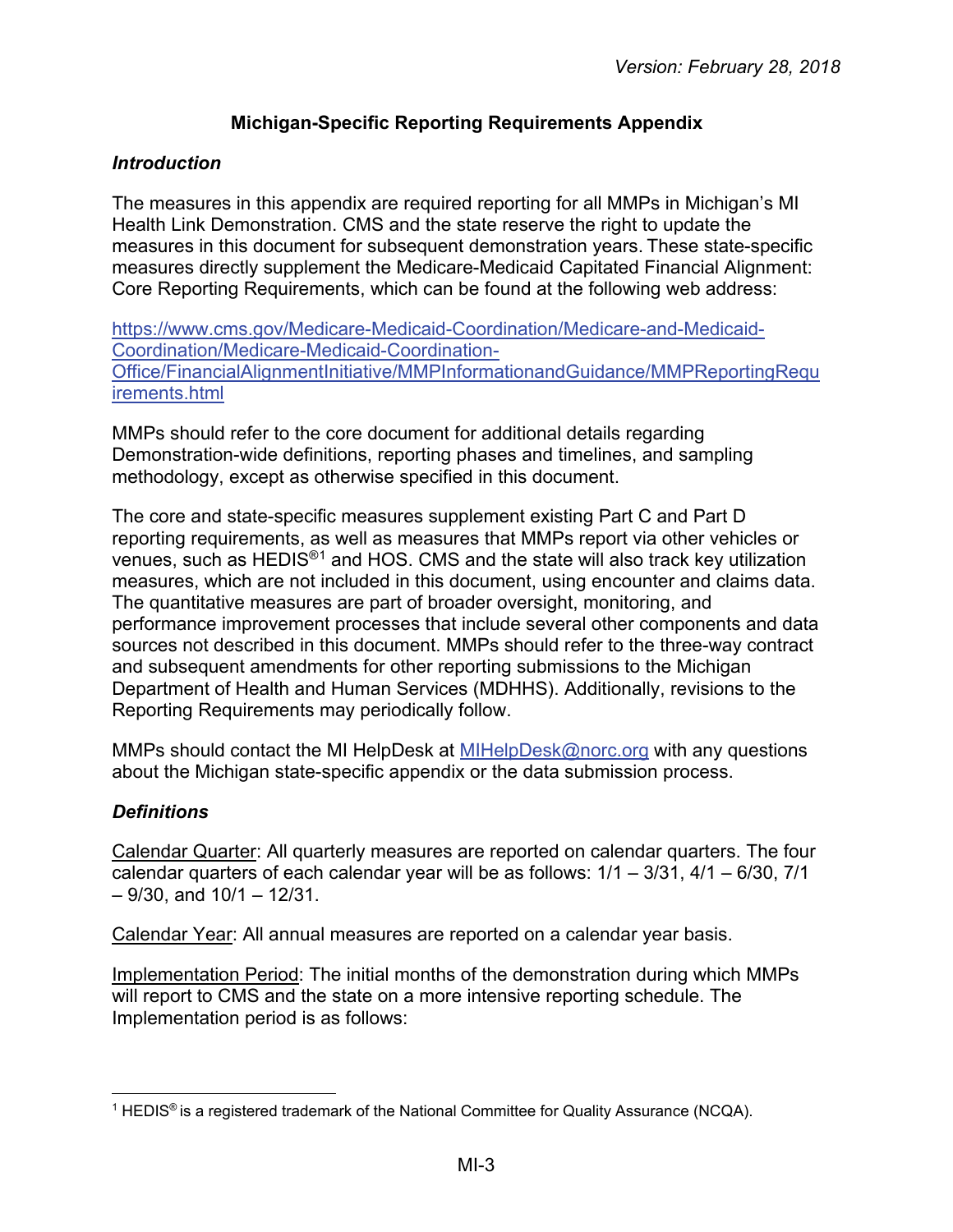- For the three MMPs that implement during Phase I on March 1, 2015, the implementation period begins on March 1, 2015 and continues until September 30, 2015.
- For the remaining MMPs that implement during Phase II on May 1, 2015, the implementation period begins on May 1, 2015 and continues until December 31, 2015.
- For any MMP in both Phase I and Phase II, the implementation period begins on March 1, 2015 and continues until September 30, 2015.

Long Term Supports and Services (LTSS): A variety of supports and services that help elderly individuals and/or individuals with disabilities meet their daily needs for assistance and improve the quality of their lives. Examples include assistance with bathing, dressing, and other basic activities of daily living and self-care, as well as support for everyday tasks such as laundry, shopping, and transportation. LTSS are provided over an extended period, predominantly in homes and communities, but also in facility-based settings such as nursing facilities. Please refer to the rules and regulations that further define specialty populations (mental illness, intellectual and developmental disabilities, and substance use disorders).

Primary Care Provider (PCP): Practitioner of primary care selected by the Enrollee or assigned to the Enrollee by the Integrated Care Organization (ICO) and responsible for providing and coordinating the Enrollee's health care needs, including the initiation and monitoring of referrals for specialty services when required. Primary Care Providers may be nurse practitioners, physician assistants or board-certified physicians, or a specialist selected by an Enrollee.

# <span id="page-3-0"></span>*Variations from the Core Document*

# Core 3.2

For reporting Core 3.2, Michigan MMPs are required to comport with all requirements outlined in Appendix 6 of the Minimum Operating Standards document, which can be found at [www.michigan.gov/mihealthlink.](http://www.michigan.gov/mihealthlink) Specifically, data element D should only count members with a complete IICSP that includes the requisite member signature or proxy for the signature.

## Core 9.2

The following section provides additional guidance about identifying individuals enrolled in the MMP as "nursing home certifiable," or meeting the Michigan Medicaid Nursing Facility Level of Care Determination (NFLOCD), for the purposes of reporting Core 9.2.

Core 9.2 focuses on "nursing home certifiable" members, defined as "members living in the community, but requiring an institutional level of care" (see the Core Reporting Requirements for more information). Nursing facility residents may be considered nursing home certifiable if they meet all other criteria for the measure elements and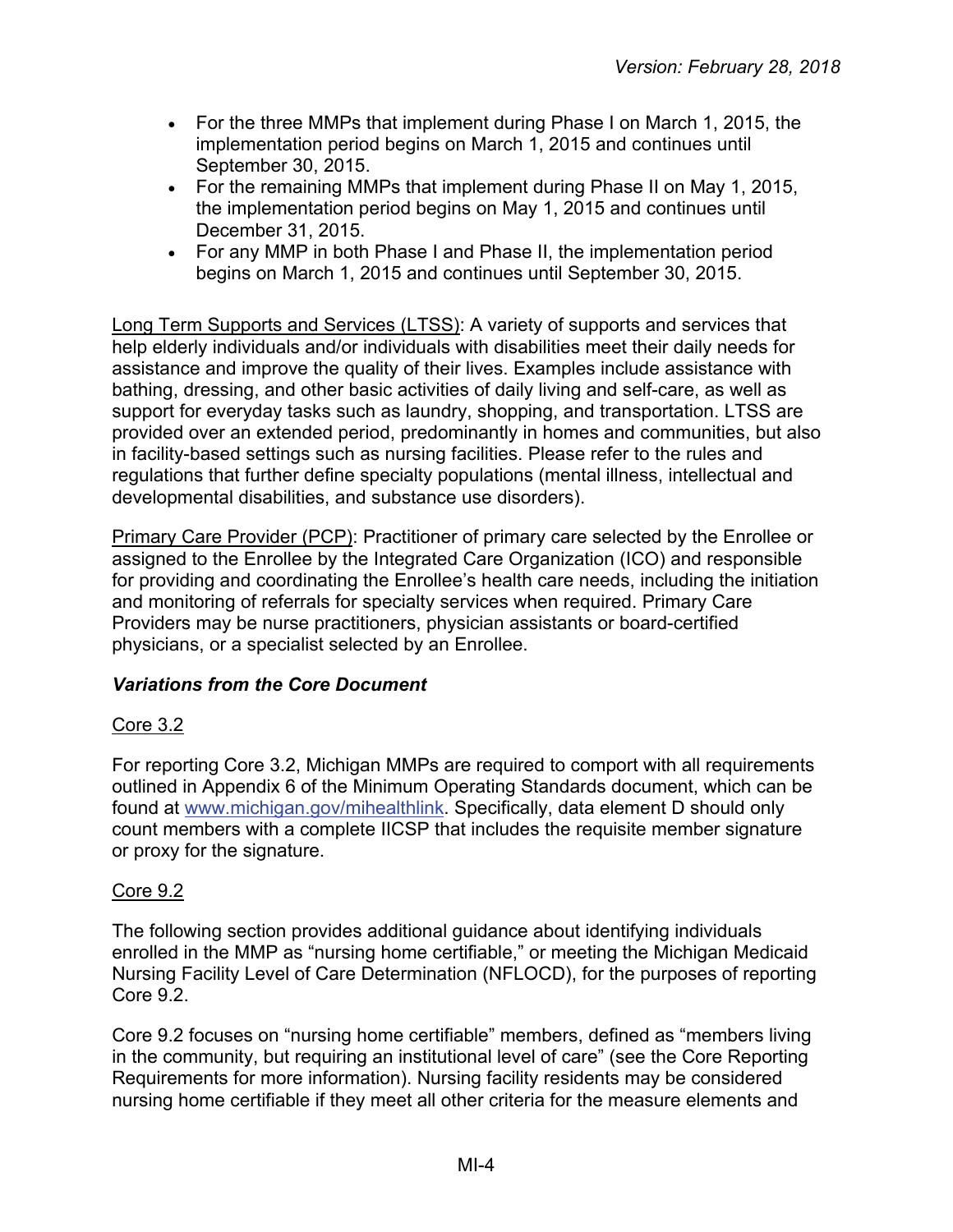have resided in the nursing facility for 100 or fewer continuous days. All waiver members can be categorized as nursing home certifiable provided they meet all other criteria for the measure elements.

Michigan MMPs should use assessment results from the NFLOCD and/or the Personal Care Assessment (PCA) supplemented by claims and enrollment data to categorize members as nursing home certifiable. MMPs should use the following nonexclusive sources of data to supplement and confirm this information, specifically (an individual member may meet one or more of the following criteria but should be counted only once):

- Claims data or rate cells to identify individuals using nursing facility services or waiver services
- Level of Care (LOC) code 03 in CHAMPS to identify individuals using waiver services
- Level of Care (LOC) code 05 or 15 in CHAMPS to identify individuals using nursing facility services (provided they have resided in the nursing facility for 100 or fewer continuous days)
- PCA results for enrollees receiving or eligible for personal care services for one of the following Activities of Daily Living:
	- o Eating scored at 4 or above
	- o Toileting scored at 3 or above
	- o Transferring scored at 3 or above

**Note**: An individual member may have a completed LOCD and a PCA or they may have only a LOCD or only a PCA. MMPs must utilize both sources of data (supplemented by claims and enrollment data) and not rely on one or the other in determining nursing home certifiable status.

# <span id="page-4-0"></span>*Quality Withhold Measures*

CMS and the state will establish a set of quality withhold measures, and MMPs will be required to meet established thresholds. Throughout this document, state-specific quality withhold measures are marked with the following symbol for Demonstration Year 1: (i) and the following symbol for Demonstration Years 2 through 5: (ii). Note that an additional DY 1 state-specific quality withhold measure is reported separately through HEDIS®. [2](#page-4-1) For more information about the state-specific quality withhold measures for Demonstration Year 1, refer to the Quality Withhold Technical Notes (DY 1): Michigan-Specific Measures at: [https://www.cms.gov/Medicare-Medicaid-](https://www.cms.gov/Medicare-Medicaid-Coordination/Medicare-and-Medicaid-Coordination/Medicare-Medicaid-Coordination-Office/FinancialAlignmentInitiative/MMPInformationandGuidance/MMPQualityWithholdMethodologyandTechnicalNotes.html)[Coordination/Medicare-and-Medicaid-Coordination/Medicare-Medicaid-Coordination-](https://www.cms.gov/Medicare-Medicaid-Coordination/Medicare-and-Medicaid-Coordination/Medicare-Medicaid-Coordination-Office/FinancialAlignmentInitiative/MMPInformationandGuidance/MMPQualityWithholdMethodologyandTechnicalNotes.html)[Office/FinancialAlignmentInitiative/MMPInformationandGuidance/MMPQualityWithhol](https://www.cms.gov/Medicare-Medicaid-Coordination/Medicare-and-Medicaid-Coordination/Medicare-Medicaid-Coordination-Office/FinancialAlignmentInitiative/MMPInformationandGuidance/MMPQualityWithholdMethodologyandTechnicalNotes.html) [dMethodologyandTechnicalNotes.html.](https://www.cms.gov/Medicare-Medicaid-Coordination/Medicare-and-Medicaid-Coordination/Medicare-Medicaid-Coordination-Office/FinancialAlignmentInitiative/MMPInformationandGuidance/MMPQualityWithholdMethodologyandTechnicalNotes.html) Additional information on the withhold methodology and benchmarks for Demonstration Years 2 through 5 will be provided at a later time.

<span id="page-4-1"></span><sup>&</sup>lt;sup>2</sup> HEDIS<sup>®</sup> is a registered trademark of the National Committee for Quality Assurance (NCQA).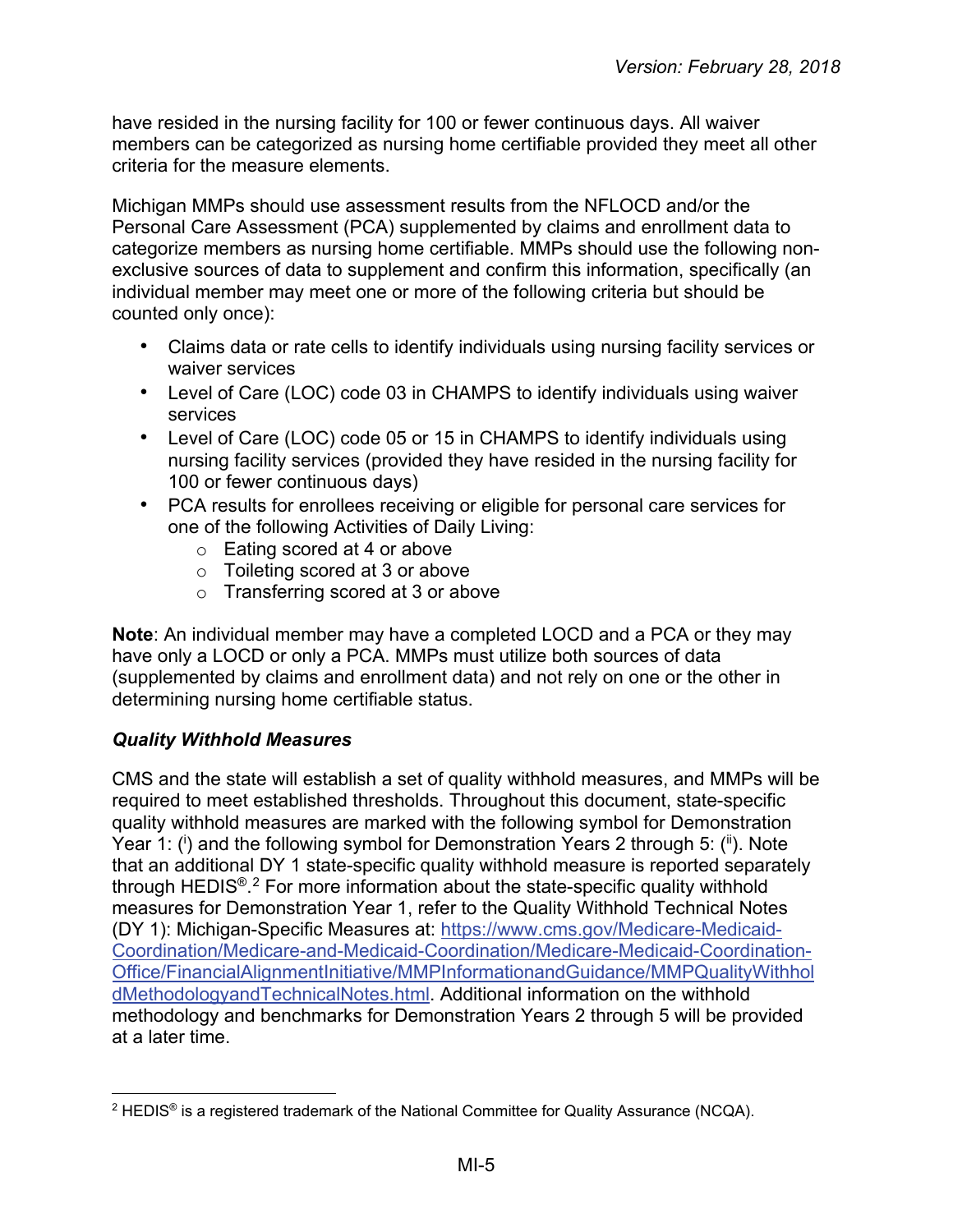# <span id="page-5-0"></span>*Reporting on Disenrolled and Retro-disenrolled Members*

Unless otherwise indicated in the reporting requirements, MMPs should report on all members enrolled in the demonstration who meet the definition of the data elements, regardless of whether that member was subsequently disenrolled from the MMP. Measure-specific guidance on how to report on disenrolled members is provided under the Notes section of each state-specific measure.

Due to retro-disenrollment of members, there may be instances where there is a lag between a member's effective disenrollment date and the date on which the MMP is informed about that disenrollment. This time lag might create occasional data inaccuracies if an MMP includes members in reports who had in fact disenrolled before the start of the reporting period. If MMPs are aware at the time of reporting that a member has been retro-disenrolled with a disenrollment effective date prior to the reporting period (and therefore was not enrolled during the reporting period in question), then MMPs may exclude that member from reporting. Please note that MMPs are *not* required to resubmit corrected data should they be informed of a retrodisenrollment subsequent to a reporting deadline. MMPs should act upon their best and most current knowledge at the time of reporting regarding each member's enrollment status.

#### <span id="page-5-1"></span>*Reporting on Assessments and IICSPs Completed Prior to First Effective Enrollment Date*

MMPs may complete Level I and Level II Assessments prior to individuals' effective date of enrollment, provided that the MMP meets the requirements as articulated in the National MMP Enrollment and Disenrollment Guidance. Note that for individuals who are passively enrolled, the MMP may reach out to complete Level I and Level II Assessments no sooner than 20 days before the individual's effective date of the passive enrollment.

For purposes of reporting data on Level I Assessments (Core 2.1 and Core 2.2), MMPs should report any Level I Assessments completed prior to the first effective enrollment date as if they were completed on the first effective enrollment date. For example, if a member's first effective enrollment date was June 1 and the Level I Assessment for that member was completed on May 25, the MMP should report the Level I Assessment as if it were completed on June 1.

MMPs should refer to the Core reporting requirements for detailed specifications for reporting Core 2.1 and Core 2.2. For example, Core 2.1 should only include members whose 90th day of enrollment occurred during the reporting period. Members enrolled into the MMP on June 1 would reach their 90th day (three full calendar months) on August 31. Therefore these members would be reported in the data submission for the Quarter 3 reporting period, even if their Level I Assessment was marked as complete on the first effective enrollment date (i.e., June 1).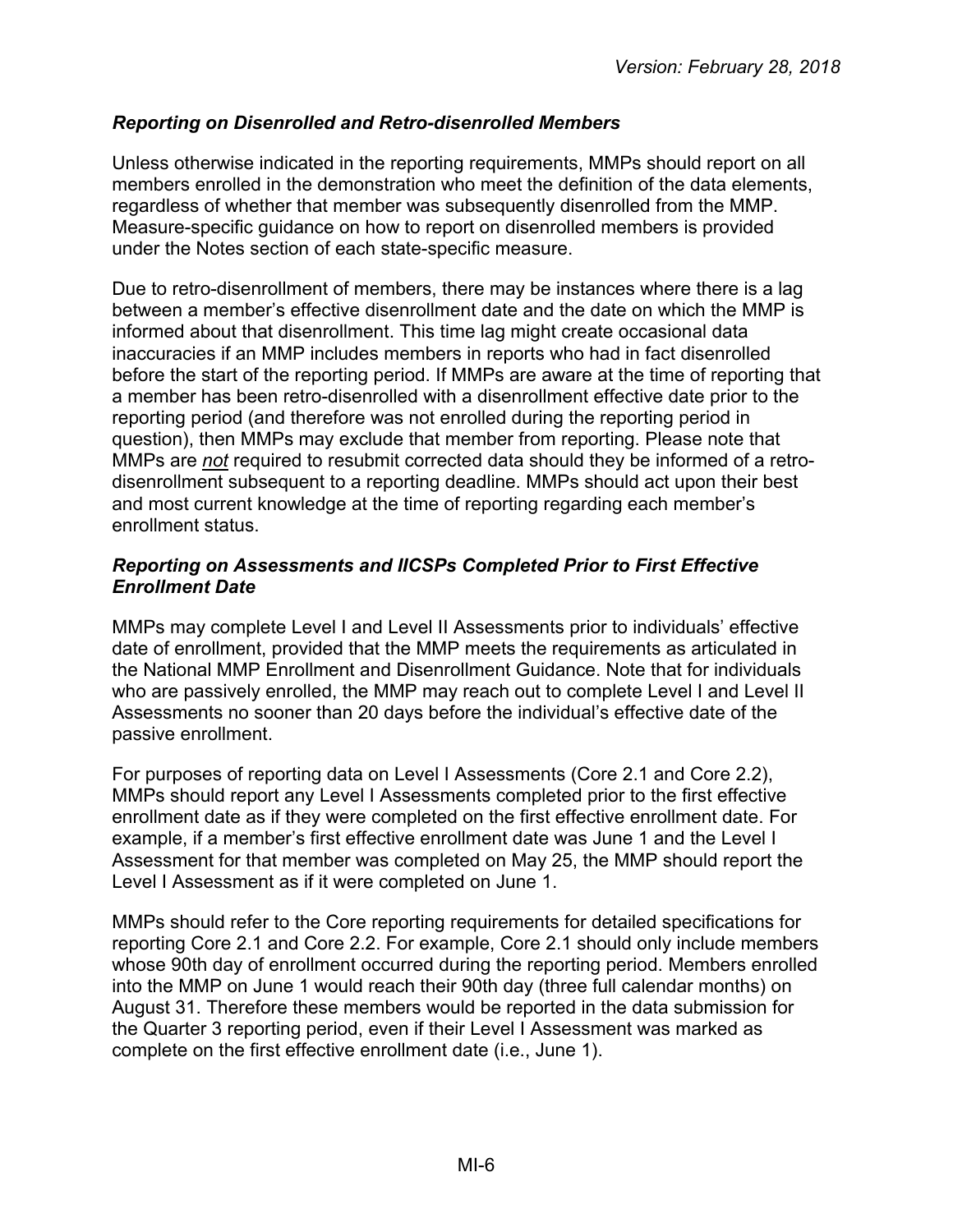MMPs must comply with contractually-specified timelines regarding completion of a Level II Assessment, where indicated, following the Level I Assessment. In the event that both a Level I and a Level II Assessment are finalized prior to the first effective enrollment date, MMPs would report completion of the Level II Assessment (for measures MI1.1 and MI1.2, which are currently suspended) as if the Level I Assessment were completed on the first effective enrollment date. For example, using an effective enrollment date of June 1, if the Level I Assessment was completed on May 25 and the Level II Assessment was completed on May 27 (a difference of two days), the MMP would report the Level I Assessment as if it were completed on June 1 and the Level II Assessment as if it were completed on June 3 (again, a difference of two days). If the Level I Assessment is completed prior to the effective date of coverage but the Level II Assessment is not, the MMP would still report the Level II Assessment as if the Level I Assessment was completed on the first effective enrollment date. For example, using an effective enrollment date of June 1, if the Level I Assessment is completed on May 25 and the Level II Assessment is completed on June 24 (a difference of 30 days), the MMP would report the Level I Assessment as if it were completed on June 1 and the Level II Assessment as if it were completed on July 1 (again, a difference of 30 days).

MMPs must also comply with contractually-specified timelines regarding completion of Individual Integrated Care and Supports Plans (IICSPs) within 90 days of enrollment. In the event that an IICSP is also finalized prior to the first effective enrollment date, MMPs should report completion of the IICSP (for measures Core 3.2, MI2.2, and MI2.3) as if it were completed on the first effective enrollment date. For example, if a member's first effective enrollment date was June 1 and the IICSP for that member was completed on May 27, the MMP should report the IICSP as if it were completed on June 1.

# <span id="page-6-0"></span>*Guidance on Adopted Level II Assessments*

According to the Michigan three-way contract, a Level II Assessment that was completed while a member was enrolled in a different product or program may be adopted by the MMP if it is not past the reassessment date. However, the adopted Level II Assessment must be reviewed to determine if it is complete, accurate, and appropriate for the member's current status. Since the member's current status should be ascertained through the results of the Level I Assessment, the MMP may not report the adopted Level II Assessment as complete until the Level I Assessment is complete and the MMP has determined that the adopted Level II Assessment is still appropriate for the member.

For purposes of reporting measures MI1.1 and MI1.2 (which are currently suspended), MMPs would mark the adopted Level II Assessment as complete for the member's current enrollment as of the day the MMP has completed the Level I Assessment and confirmed that the Level II Assessment is still appropriate for the member.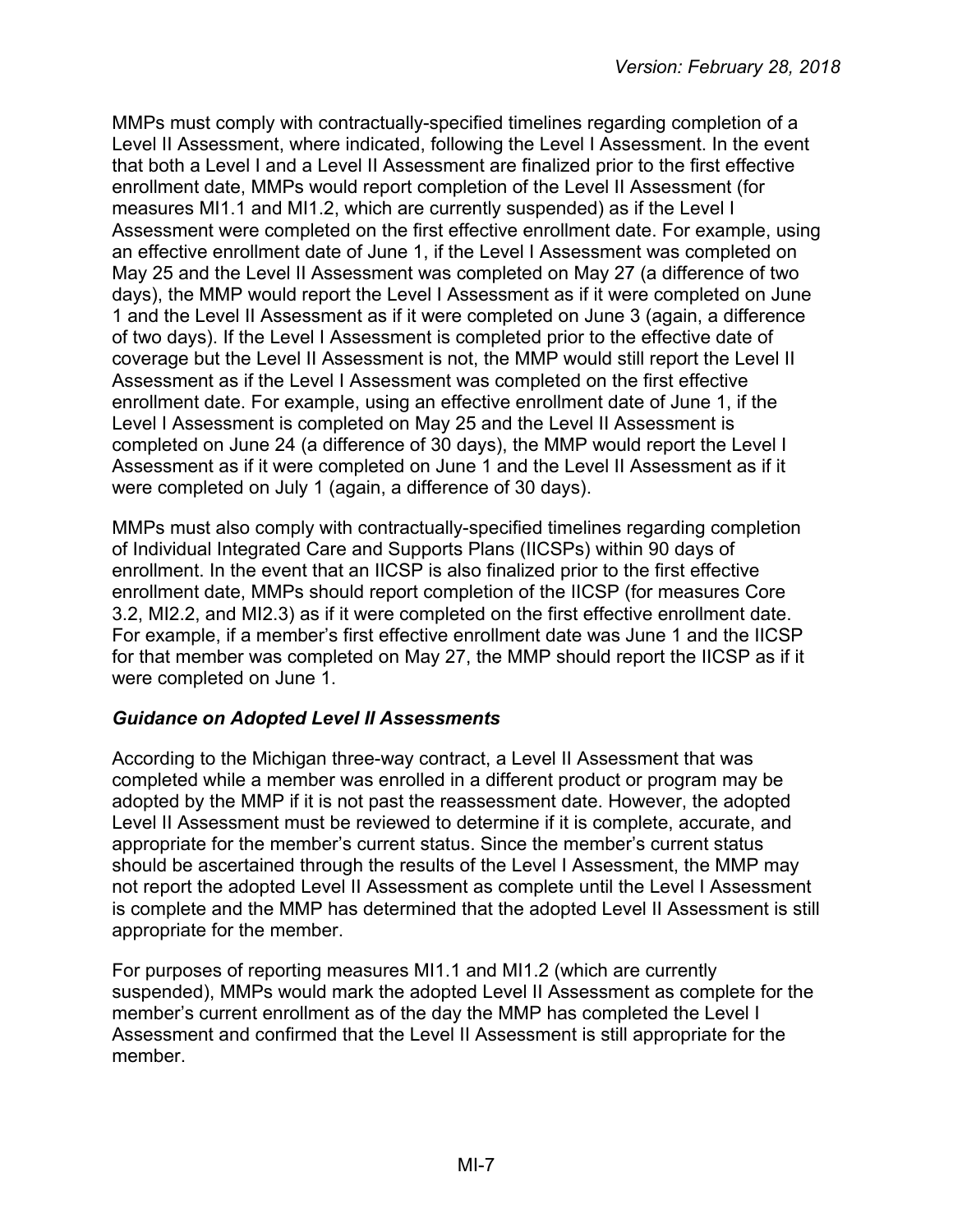#### <span id="page-7-0"></span>*Guidance on Assessments and IICSPs for Members with a Break in Coverage*

#### Level I Assessments

If a MMP already completed a Level I Assessment for a member who was previously enrolled, the MMP is not necessarily required to conduct a new Level I Assessment if the member rejoins the same MMP within one year of his/her most recent Level I Assessment. Instead, the MMP can do the following:

- 1. Perform any risk stratification, claims data review, or other analyses as required by the three-way contract to detect any changes in the member's condition since the Level I Assessment was conducted; and
- 2. Ask the member (or his/her authorized representative) if there has been a change in the member's health status or needs since the Level I Assessment was conducted.

The MMP must document any risk stratification, claims data review, or other analyses that are performed to detect any changes in the member's condition. The MMP must also document its outreach attempts and the discussion(s) with the member (or his/her authorized representative) to determine if there was a change in the member's health status or needs.

If a change is identified, the MMP must conduct a new Level I Assessment within the timeframe prescribed by the contract. If there are no changes, the MMP is not required to conduct a new Level I Assessment unless requested by the member (or his/her authorized representative). Please note, if the MMP prefers to conduct Level I Assessments on all re-enrollees regardless of status, it may continue to do so.

Once the MMP has conducted a new Level I Assessment as needed or confirmed that the prior Level I Assessment is still accurate, the MMP can mark the Level I Assessment as complete for the member's current enrollment. The MMP would then report that completion according to the specifications for Core 2.1 and Core 2.2. When reporting these measures, the MMP should count the number of enrollment days from the member's most recent enrollment effective date, and should report the Level I Assessment based on the date the prior Level I Assessment was either confirmed to be accurate or a new Level I Assessment was completed.

If the MMP is unable to reach a re-enrolled member to determine if there was a change in health status, then the MMP may report that member as unable to be reached so long as the MMP made the requisite number of outreach attempts. If a reenrolled member refuses to discuss his/her health status with the MMP, then the MMP may report that member as unwilling to participate in the Level I Assessment.

If the MMP did not complete a Level I Assessment for the re-enrolled member during his/her prior enrollment period, or if it has been more than one year since the member's Level I Assessment was completed, the MMP is required to conduct a Level I Assessment for the member within the timeframe prescribed by the contract.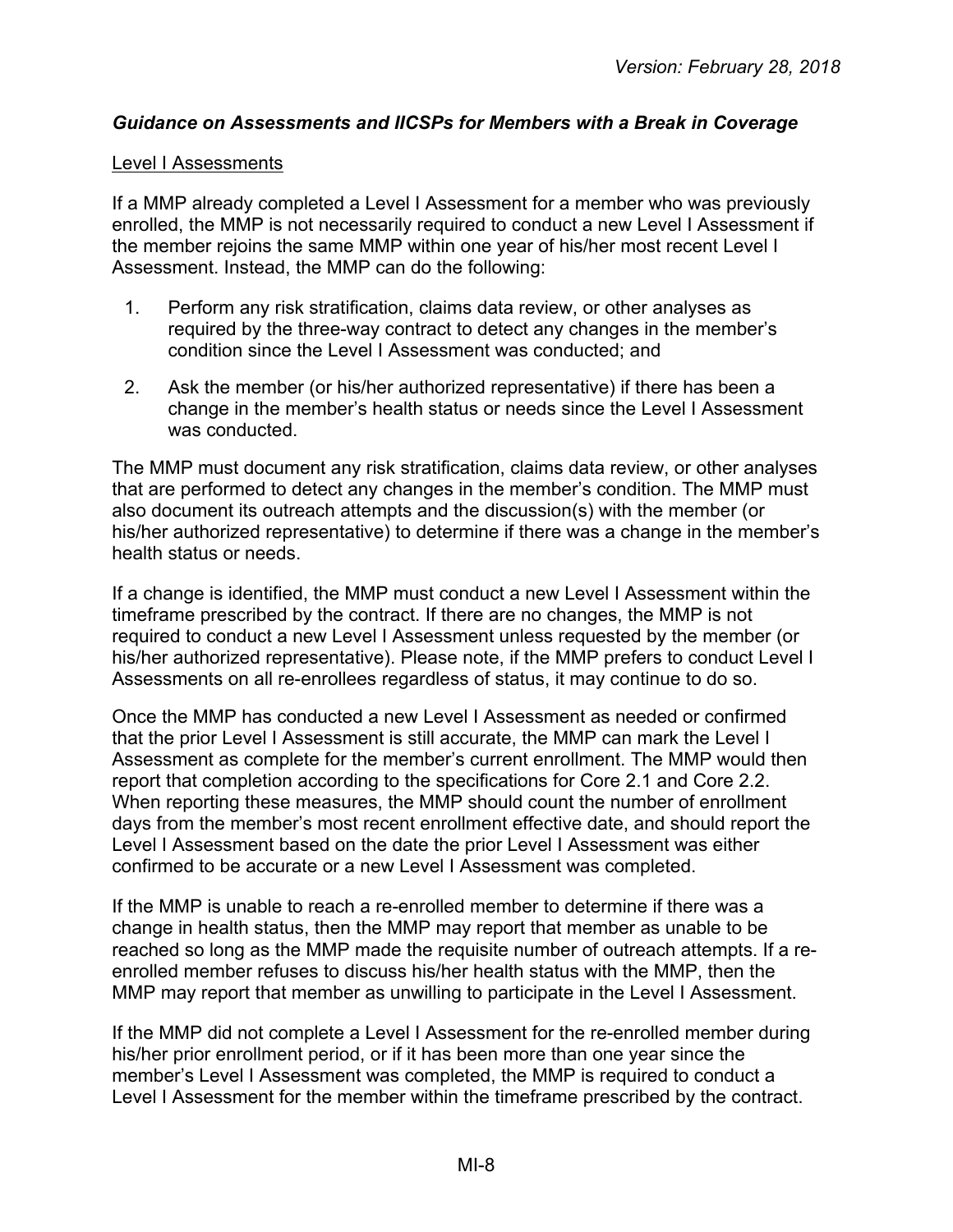The MMP must make the requisite number of attempts to reach the member (at minimum) after his/her most recent enrollment effective date, even if the MMP reported that the member was unable to be reached during his/her prior enrollment. Similarly, members who refused the Level I Assessment during their prior enrollment must be asked again to participate (i.e., the MMP may not carry over a refusal from one enrollment period to the next).

#### Level II Assessments

If the re-enrolled member previously received a Level II Assessment, and the MMP confirms through the steps outlined above that there has been no change in the member's health status or needs, then the MMP is not required to conduct a new Level II Assessment, unless requested by the member (or his/her authorized representative), provided that the reassessment timeframe specified by the selected Level II Assessment tool (as outlined in Section 2.6.1.4.3 of the three-way contract) has not lapsed. If changes in health status or needs are identified, the MMP must conduct a Level II Assessment within the timeframe prescribed by Section 2.6.1.4.6 of the contract.

If the re-enrolled member did not previously receive a Level II Assessment, but upon re-enrollment demonstrates a need for LTSS or behavioral health services, then the MMP is required to conduct a Level II Assessment as prescribed in Section 2.6.1.4.6 of the three-way contract.

Once the MMP has conducted a new Level II Assessment as needed or confirmed that any prior Level II Assessment is still accurate, the MMP can mark the Level II Assessment as complete for the member's current enrollment. The MMP would then report that completion under MI1.1 or MI1.2; however, those measures are currently suspended.

## Individual Integrated Care and Supports Plans

If the MMP conducts a new Level I Assessment (or Level II Assessment if required) for the re-enrolled member, the MMP must revise the Individual Integrated Care and Supports Plan (IICSP) accordingly within the timeframe prescribed by the contract. Once the IICSP is revised, the MMP may mark the IICSP as complete for the member's current enrollment. If the MMP determines that the prior assessment(s) are still accurate and therefore no updates are required to the previously developed IICSP, the MMP may mark the IICSP as complete for the current enrollment at the same time that the Level I Assessment is marked complete. The MMP would then follow the Core 3.2, MI2.2, and MI2.3 measure specifications for reporting the completion. Please note, for purposes of reporting, the IICSP for the re-enrolled member should be classified as an *initial* IICSP.

If the MMP did not complete an IICSP for the re-enrolled member during his/her prior enrollment period, or if it has been more than one year since the member's IICSP was completed, the MMP is required to develop an IICSP for the member within the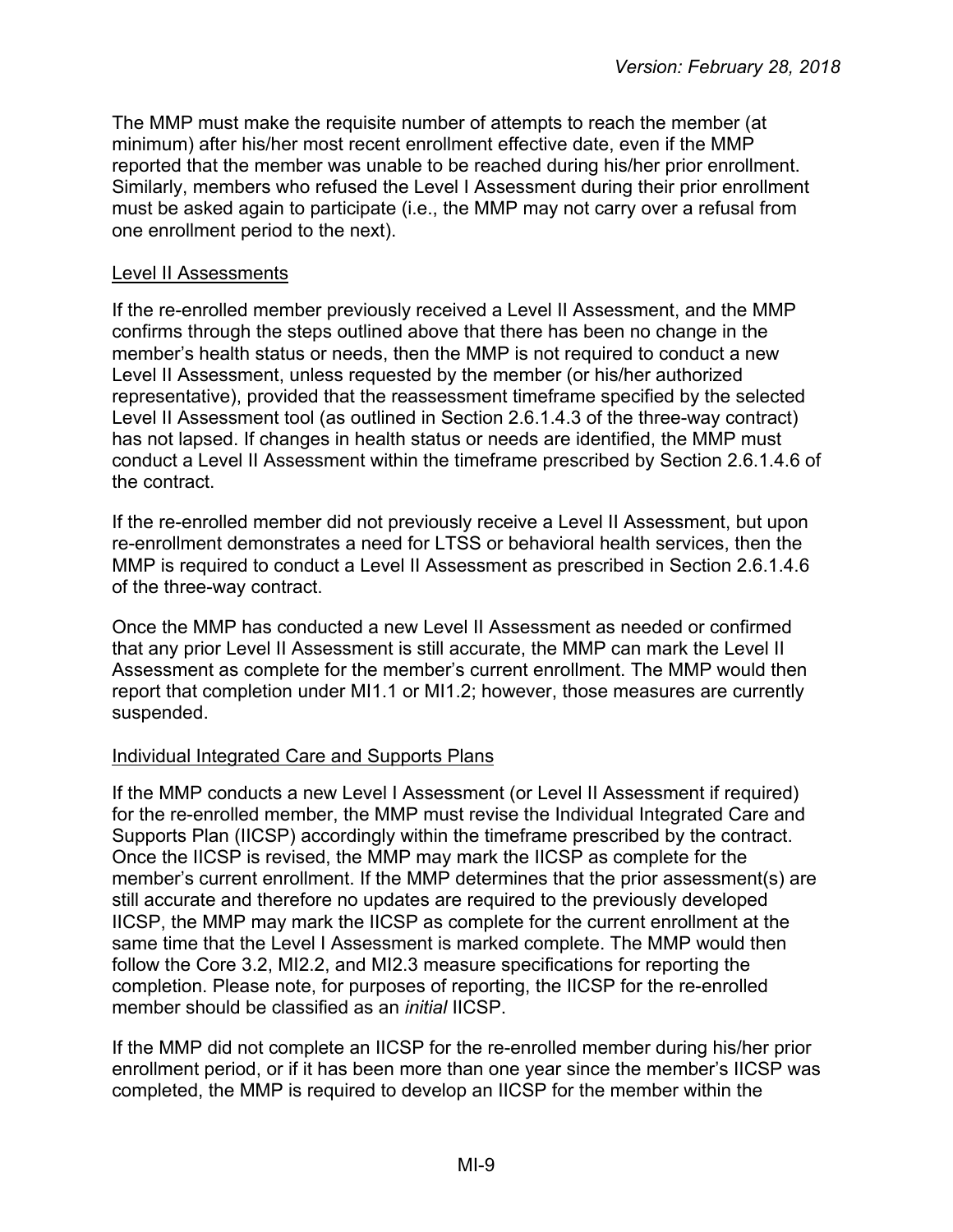timeframe prescribed by the contract. The MMP must also follow the above guidance regarding outreach to members who previously refused to participate or were not reached.

#### Annual Reassessments and IICSP Updates

The MMP must follow contract requirements regarding the completion of annual Level I reassessments and updates to IICSPs. If the MMP determined that the assessment/IICSP from a member's prior enrollment was accurate and marked that assessment/IICSP as complete for the member's current enrollment, the MMP should count continuously from the date that the assessment/IICSP was completed in the prior enrollment period to determine the due date for the annual reassessment and IICSP update. For example, when reporting Core 2.3, the MMP should count 365 days from the date when the Level I Assessment was actually completed, even if that date was during the member's prior enrollment period.

#### <span id="page-9-0"></span>*Hybrid Sampling*

Some demonstration-specific measures may allow medical record/supplemental documentation review to identify the numerator. In these instances, the sample size should be 411, plus additional records to allow for substitution. Sampling should be systematic to ensure that all individuals eligible for a measure have an equal chance of inclusion.

MMPs should complete the following steps for each measure that requires medical record review:

- **Step 1:** Determine the eligible population. Create a list of eligible members, including full name, date of birth, and event (if applicable).
- **Step 2:** Determine the final sample size. The final sample size will be 411 plus an adequate number of additional records to make substitutions. Oversample only enough to guarantee that the targeted sample size of 411 is met. The following oversampling rates are acceptable: 5 percent, 10 percent, 15 percent, or 20 percent. If oversampling, round up to the next whole number when determining the final sample size.
- **Step 3:** If the eligible population exceeds the final sample size as determined in Step 2, proceed to Step 5. If the eligible population is less than or equal to the final sample size as determined in Step 2, proceed to Step 4.
- **Step 4:** If the eligible population is less than or equal to the final sample size as determined in Step 2, the sample size can be reduced from 411 cases to a reduced final sample size by using the following formula: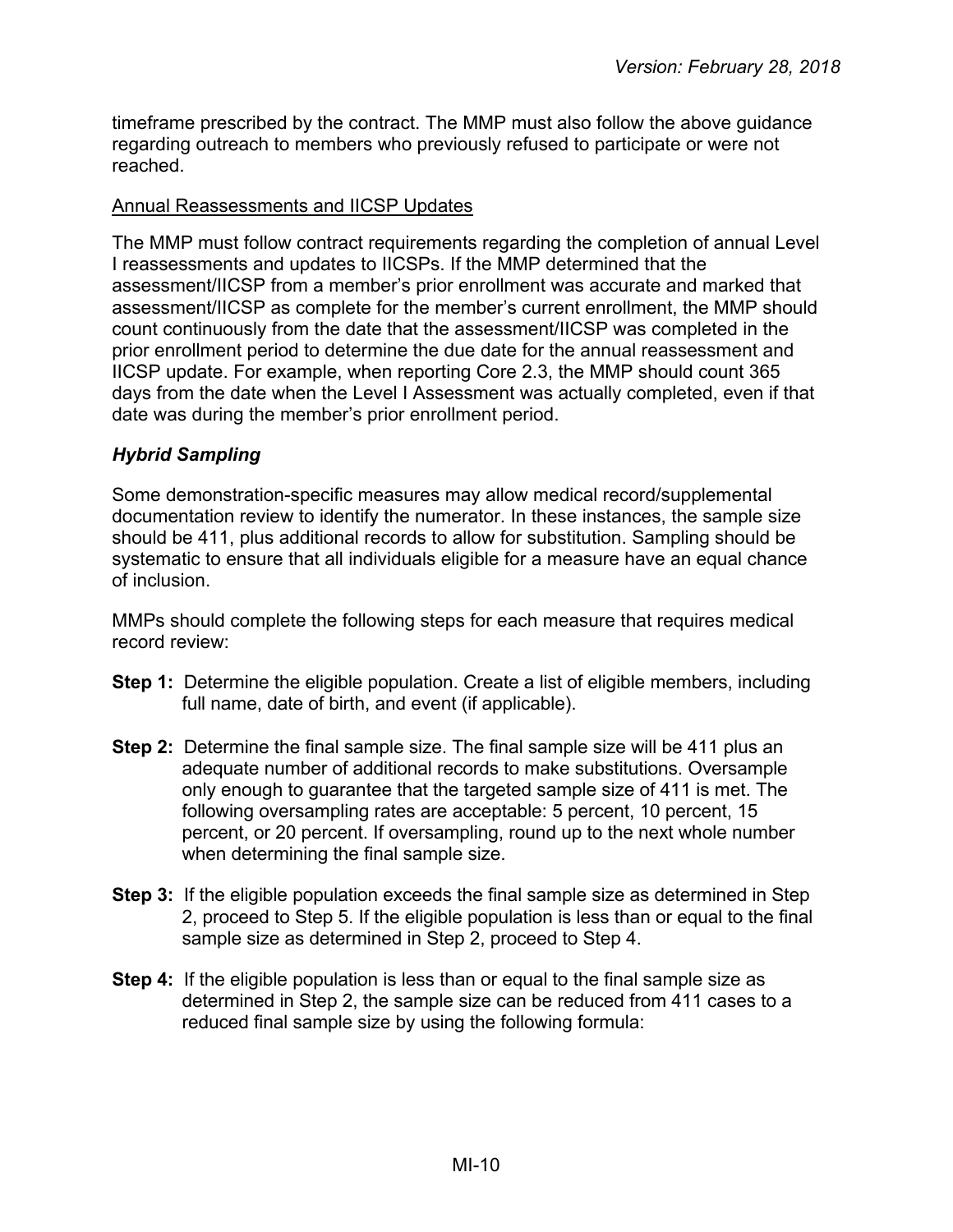Reduced Final Sample Size =  $\frac{Original$  Final Sample Size<br>1 +  $\left(\frac{Original$  Final Sample Size  $\frac{1}{Eligible}$  Population

Where the *Original Final Sample Size* is the number derived from Step 2, and the *Eligible Population* is the number derived from Step 1.

**Step 5:** Sort the list of eligible members in alphabetical order by last name, first name, date of birth, and event (if applicable). Sort this list by last name from A to Z during even reporting periods and from Z to A in odd reporting periods (i.e., name will be sorted from A to Z in 2014, 2016, and 2018 and from Z to A in 2015, 2017, and 2019).

**Note**: Sort order applies to all components. For example, for reporting period 2014, the last name, first name, date of birth, and events will be ascending.

**Step 6**: Calculate *N*, which will determine which member will start your sample. Round down to the nearest whole number.

 $N = \frac{\text{Eligible Population}}{\text{Final Sample Size}}$ 

Where the *Eligible Population* is the number derived from Step 1. The *Final Sample Size* is either of the following:

- $\circ$  The number derived from Step 2, for instances in which the eligible population exceeds the final sample size as determined in Step 2. OR
- $\circ$  The number derived in Step 4, for instances in which the eligible population was less than or equal to the number derived from Step 2.
- **Step 7**:Randomly select starting point, *K*, by choosing a number between one and *N* using a table of random numbers or a computer-generated random number.
- **Step 8**: Select every *Kth* record thereafter until the selection of the sample size is completed.

# <span id="page-10-0"></span>*Value Sets*

The measure specifications in this document refer to code value sets that must be used to determine and report measure data element values. A value set is the complete set of codes used to identify a service or condition included in a measure. The Michigan-Specific Value Sets Workbook includes value sets and codes needed to report certain measures included in the Michigan-Specific Reporting Requirements and is intended to be used in conjunction with the measure specifications outlined in this document. The Michigan-Specific Value Sets Workbook can be found on the CMS website at the following address: [https://www.cms.gov/Medicare-Medicaid-](https://www.cms.gov/Medicare-Medicaid-Coordination/Medicare-and-Medicaid-Coordination/Medicare-Medicaid-Coordination-Office/FinancialAlignmentInitiative/MMPInformationandGuidance/MMPReportingRequirements.html)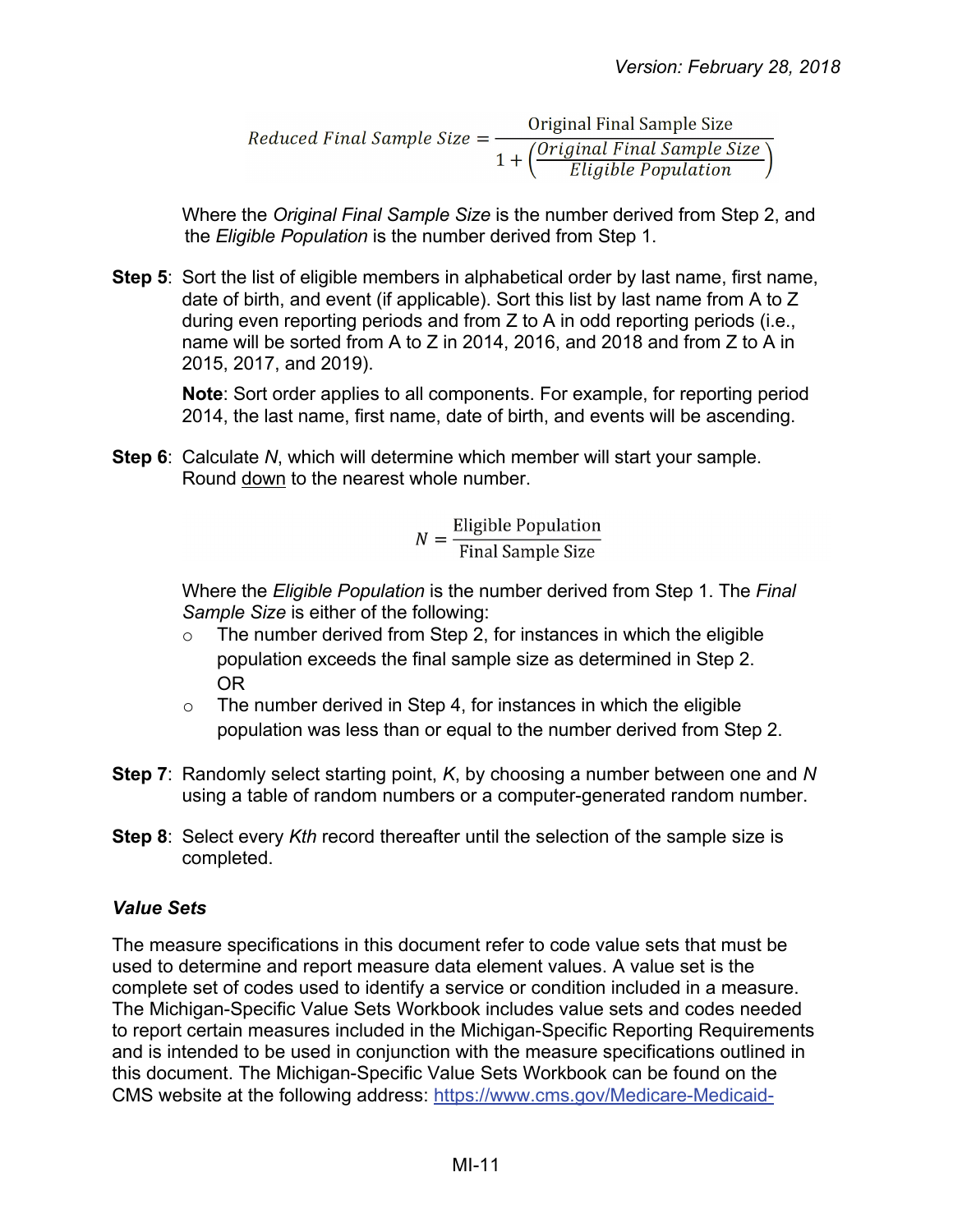[Coordination/Medicare-and-Medicaid-Coordination/Medicare-Medicaid-Coordination-](https://www.cms.gov/Medicare-Medicaid-Coordination/Medicare-and-Medicaid-Coordination/Medicare-Medicaid-Coordination-Office/FinancialAlignmentInitiative/MMPInformationandGuidance/MMPReportingRequirements.html)[Office/FinancialAlignmentInitiative/MMPInformationandGuidance/MMPReportingRequ](https://www.cms.gov/Medicare-Medicaid-Coordination/Medicare-and-Medicaid-Coordination/Medicare-Medicaid-Coordination-Office/FinancialAlignmentInitiative/MMPInformationandGuidance/MMPReportingRequirements.html) [irements.html.](https://www.cms.gov/Medicare-Medicaid-Coordination/Medicare-and-Medicaid-Coordination/Medicare-Medicaid-Coordination-Office/FinancialAlignmentInitiative/MMPInformationandGuidance/MMPReportingRequirements.html)

## <span id="page-11-0"></span>*Michigan's Implementation, Ongoing, and Continuous Reporting Periods*

<span id="page-11-1"></span>

| <b>Phase</b>            |                       | <b>Dates</b>                             | <b>Explanation</b>                                                                                 |
|-------------------------|-----------------------|------------------------------------------|----------------------------------------------------------------------------------------------------|
|                         |                       | <b>Demonstration Year 1</b>              |                                                                                                    |
|                         | Implementation        | Phase 1 MMPs:<br>3-1-15 through 09-30-15 | Phase 1: From the first<br>effective enrollment date<br>through the end of September.              |
| Continuous<br>Reporting | Period                | Phase 2 MMPs:<br>5-1-15 through 12-31-15 | Phase 2: From the first<br>effective enrollment date<br>through the end of December.               |
|                         | <b>Ongoing Period</b> | 3-1-15 through 12-31-16                  | From the first effective<br>enrollment date through the<br>end of the first demonstration<br>year. |
|                         |                       | <b>Demonstration Year 2</b>              |                                                                                                    |
| Continuous<br>Reporting | <b>Ongoing Period</b> | 1-1-17 through 12-31-17                  | From January 1, 2017 through<br>the end of the second<br>demonstration year.                       |
|                         |                       | <b>Demonstration Year 3</b>              |                                                                                                    |
| Continuous<br>Reporting | <b>Ongoing Period</b> | 1-1-18 through 12-31-18                  | From January 1, 2018 through<br>the end of the third<br>demonstration year.                        |
|                         |                       | <b>Demonstration Year 4</b>              |                                                                                                    |
| Continuous<br>Reporting | <b>Ongoing Period</b> | 1-1-19 through 12-31-19                  | From January 1, 2019 through<br>the end of the fourth<br>demonstration year.                       |
|                         |                       | <b>Demonstration Year 5</b>              |                                                                                                    |
| Continuous<br>Reporting | <b>Ongoing Period</b> | 1-1-20 through 12-31-20                  | From January 1, 2020 through<br>the end of the fifth<br>demonstration year.                        |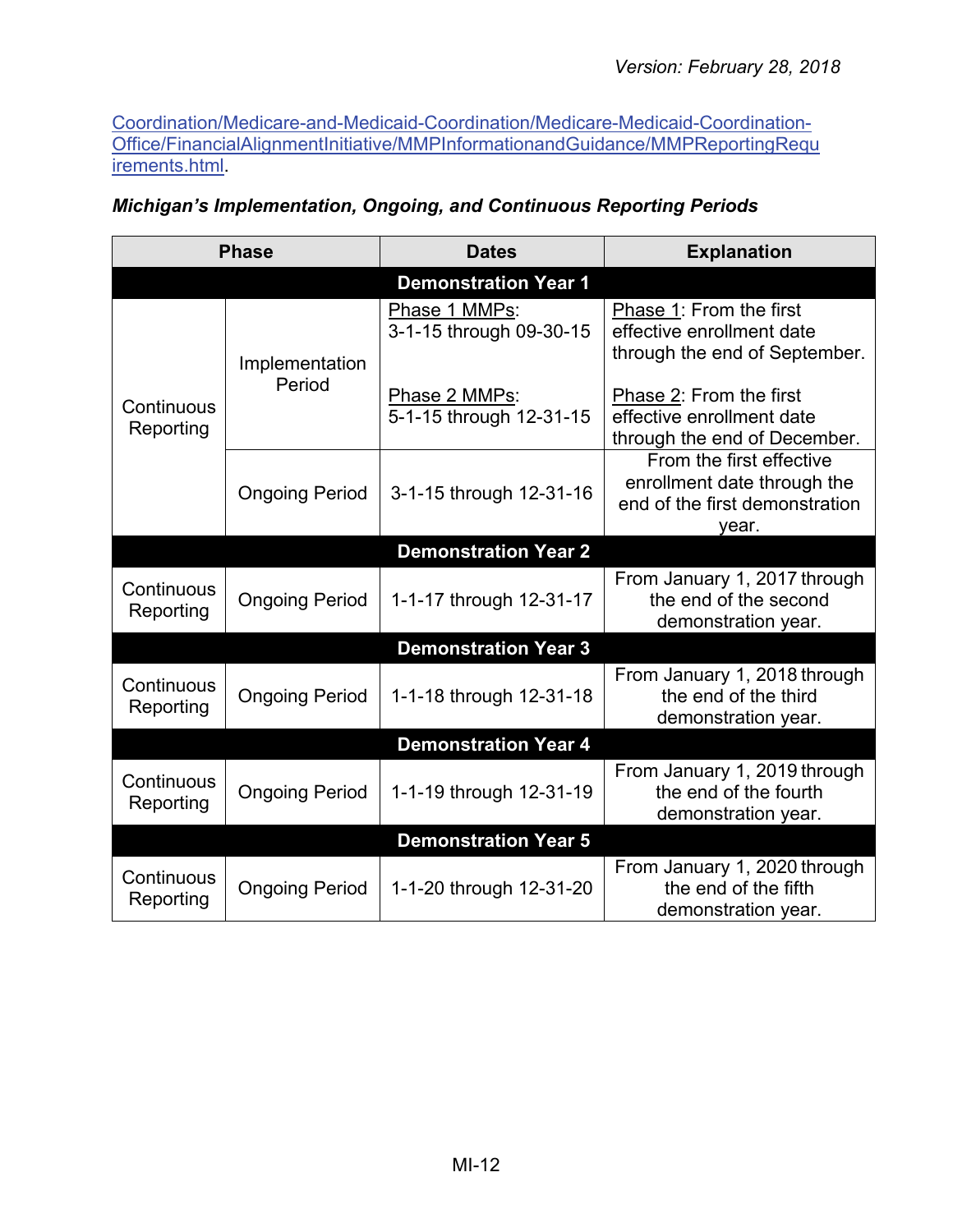#### *Data Submission*

All MMPs will submit state-specific measure data through the web-based Financial Alignment Initiative Data Collection System (FAI DCS), unless otherwise specified in the measure description. All data submissions must be submitted to this site by 5:00p.m. ET on the applicable due date. This site can be accessed at the following web address: [https://Financial-Alignment-Initiative.NORC.org](https://financial-alignment-initiative.norc.org/)

(Note: Prior to the first use of the system, all MMPs will receive an email notification with the username and password that has been assigned to their MMP. This information will be used to log in to the FAI DCS and complete the data submission.)

All MMPs will submit core measure data in accordance with the Core Reporting Requirements. Submission requirements vary by measure, but most core measures are reported through the Health Plan Management System (HPMS).

Please note, late submissions may result in compliance action from CMS.

#### <span id="page-12-0"></span>*Resubmission of Data*

MMPs must comply with the following steps to resubmit data after an established due date:

- 1. Email the MI HelpDesk [\(MIHelpDesk@norc.org\)](mailto:MIHelpDesk@norc.org) to request resubmission.
	- o Specify in the email which measures need resubmission;
	- $\circ$  Specify for which reporting period(s) the resubmission is needed; and
	- $\circ$  Provide a brief explanation for why the data need to be resubmitted.
- 2. After review of the request, the MI HelpDesk will notify the MMP once the FAI DCS and/or HPMS has been re-opened.
- 3. Resubmit data through the applicable reporting system.
- 4. Notify the MI HelpDesk again after resubmission has been completed.

Please note, requests for resubmission after an established due date may result in compliance action from CMS.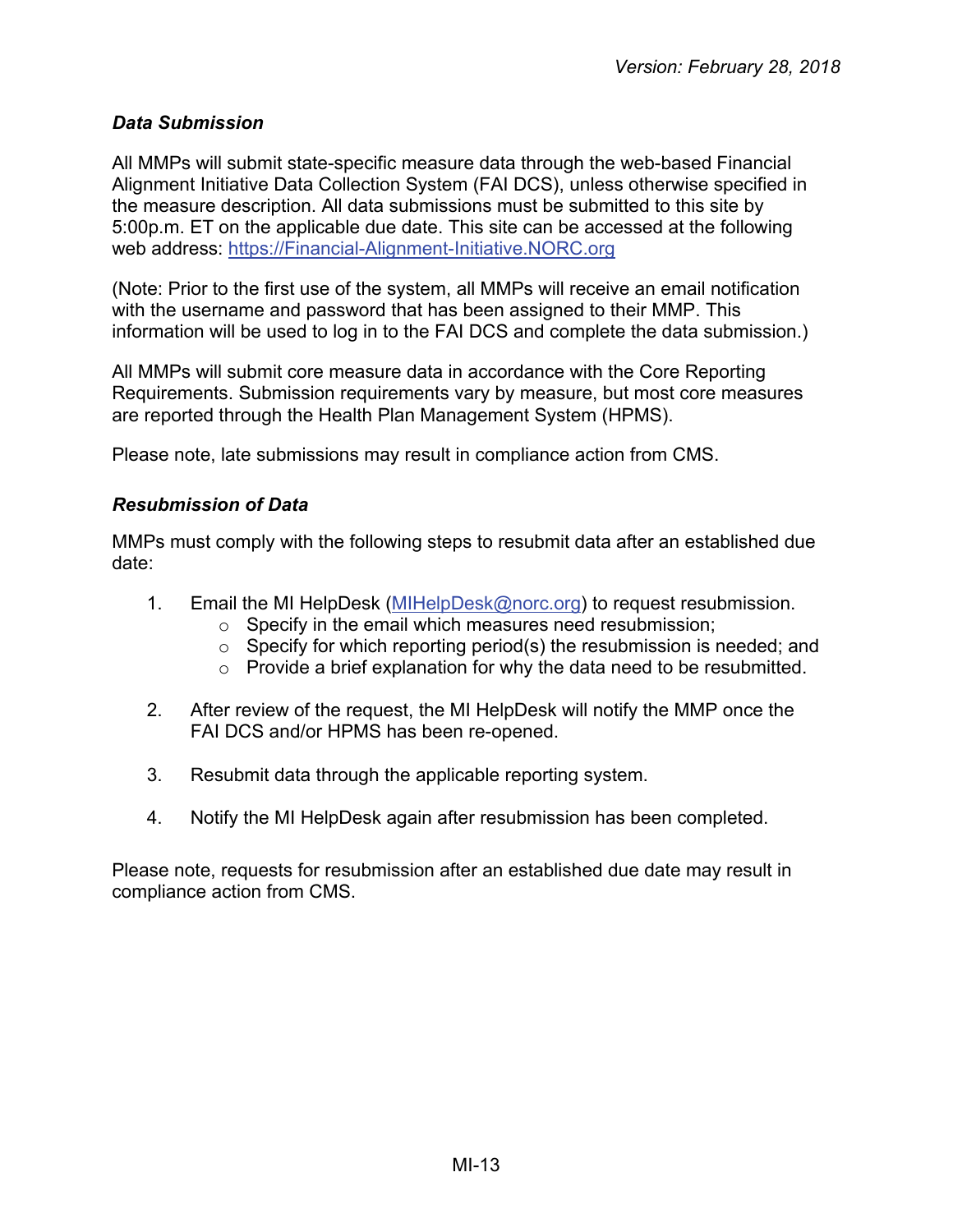#### <span id="page-13-0"></span>**Section MI I. Assessment**

- MI1.1 Level I and Level II Assessment Completion for persons with intellectual/developmental disabilities.– *Suspended*
- MI1.2 Level I and Level II Assessment Completion for persons with mental illness. – *Suspended*

#### <span id="page-13-1"></span>**Section MI II. Care Coordination**

- MI2.1 Members with an Individual Integrated Care and Supports Plan (IICSP) within 90 days of enrollment. – *Retired*
- MI2.2 Members with IICSPs completed.

| <b>IMPLEMENTATION</b>              |                                        |                |                                                                                                         |                                                                                        |
|------------------------------------|----------------------------------------|----------------|---------------------------------------------------------------------------------------------------------|----------------------------------------------------------------------------------------|
| <b>Reporting</b><br><b>Section</b> | Reporting<br><b>Frequency</b>          | Level          | Reporting<br><b>Period</b>                                                                              | Due Date                                                                               |
| MI2. Care<br>Coordination          | Monthly,<br>beginning<br>after 90 days | Contract       | <b>Current Month</b><br>Ex:<br>$1/1 - 1/31$                                                             | By the end of the month<br>following the last day of<br>the reporting period           |
|                                    |                                        | <b>ONGOING</b> |                                                                                                         |                                                                                        |
| <b>Reporting</b><br><b>Section</b> | Reporting<br><b>Frequency</b>          | Level          | Reporting<br><b>Periods</b>                                                                             | <b>Due Date</b>                                                                        |
| MI2. Care<br>Coordination          | Quarterly                              | Contract       | Current<br>Calendar<br>Quarter<br>Ex:<br>$1/1 - 3/31$<br>$4/1 - 6/30$<br>$7/1 - 9/30$<br>$10/1 - 12/31$ | By the end of the<br>second month following<br>the last day of the<br>reporting period |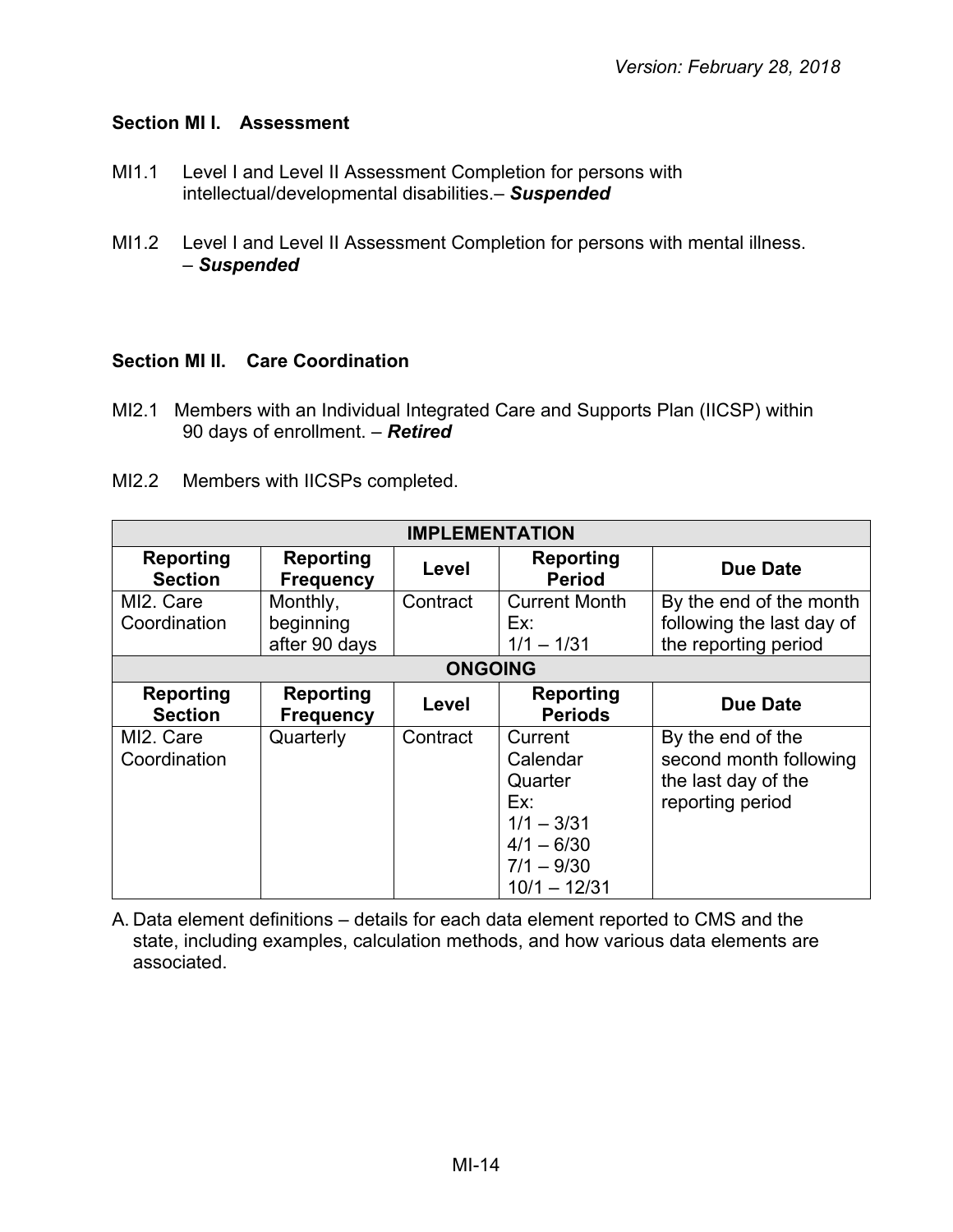| <b>Element</b><br><b>Letter</b> | <b>Element Name</b>                                                                                           | <b>Definition</b>                                                                                                                                                                         | <b>Allowable</b><br><b>Values</b>              |
|---------------------------------|---------------------------------------------------------------------------------------------------------------|-------------------------------------------------------------------------------------------------------------------------------------------------------------------------------------------|------------------------------------------------|
| Α.                              | Total number of<br>members enrolled for<br>90 days or longer as of<br>the end of the reporting<br>period.     | Total number of<br>members enrolled for 90<br>days or longer as of the<br>end of the reporting<br>period who were<br>currently enrolled as of<br>the last day of the<br>reporting period. | Field Type: Numeric                            |
| B.                              | Total number of<br>members who had an<br>initial IICSP completed<br>as of the end of the<br>reporting period. | Of the total reported in<br>A, the number of<br>members who had an<br>initial IICSP completed<br>as of the end of the<br>reporting period.                                                | Field type: Numeric<br>Note: Is a subset of A. |

- B. QA Checks/Thresholds procedures used by CMS and the state to establish benchmarks in order to identify outliers or data that are potentially erroneous.
	- CMS and the state will perform an outlier analysis.
	- As data are received from MMPs over time, CMS and the state will apply threshold checks.
- C. Edits and Validation checks validation checks that should be performed by each MMP prior to data submission.
	- Confirm those data elements listed above as subsets of other elements.
	- MMPs should validate that data element B is less than or equal to data element A.
	- All data elements should be positive values.
- D. Analysis how CMS and the state will evaluate reported data, as well as how other data sources may be monitored.
	- CMS and the state will evaluate the percentage of members enrolled for 90 days or longer who had an initial IICSP completed as of the end of the reporting period.
- E. Notes additional clarifications to a reporting section. This section incorporates previously answered frequently asked questions.
	- MMPs should include all Medicare-Medicaid members regardless of whether the member was enrolled through passive enrollment or opt-in enrollment. Medicaid-only members should not be included.
	- The 90th day of enrollment should be based on each member's effective enrollment date. For the purposes of reporting this measure, 90 days of enrollment will be equivalent to three full calendar months.
	- The effective enrollment date is the first date of the member's coverage through the MMP.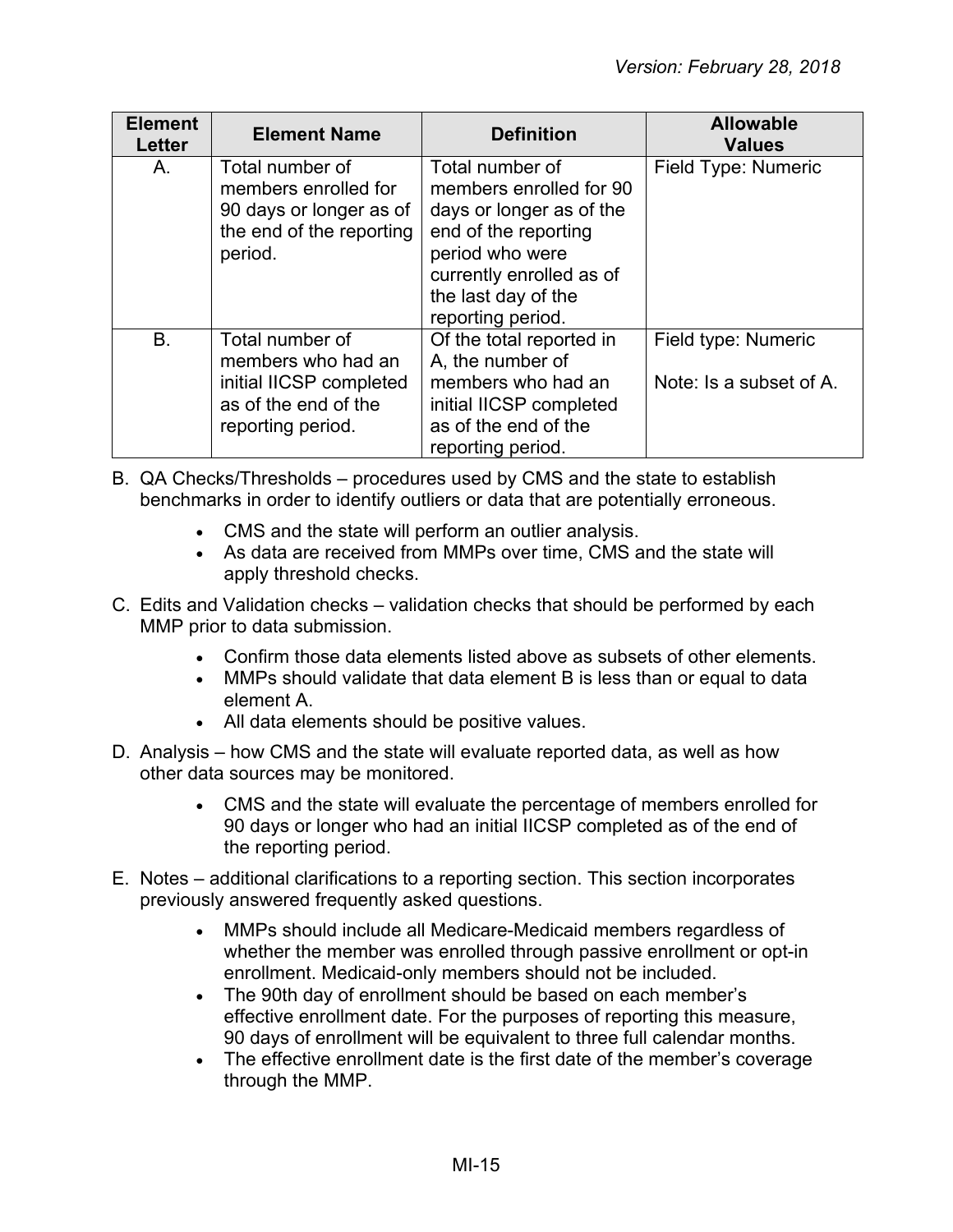- For data element A, members must be enrolled on the last day of the reporting period to be included in this measure.
- For data element B, only include members with a complete IICSP that includes the requisite member signature or proxy for the signature. For reporting of this measure, MMPs are required to comport with all requirements outlined in Appendix 6 of the Minimum Operating Standards document.
- The IICSPs reported in data element B could have been completed at any time, not necessarily during the reporting period.
- MMPs should refer to the Michigan three-way contract for specific requirements pertaining to a care plan.
- MMPs should only report completed IICSPs where the member or the member's authorized representative was involved in the development of the IICSP.
- F. Data Submission how MMPs will submit data collected to CMS and the state.
	- MMPs will submit data collected for this measure in the above specified format through a secure data collection site established by CMS. This site can be accessed at the following web address: [https://Financial-](https://financial-alignment-initiative.norc.org/)[Alignment-Initiative.NORC.org.](https://financial-alignment-initiative.norc.org/)

| <b>IMPLEMENTATION</b>              |                                      |                |                                                                                                         |                                                                                     |
|------------------------------------|--------------------------------------|----------------|---------------------------------------------------------------------------------------------------------|-------------------------------------------------------------------------------------|
| <b>Reporting</b><br><b>Section</b> | <b>Reporting</b><br><b>Frequency</b> | Level          | Reporting<br><b>Period</b>                                                                              | <b>Due Date</b>                                                                     |
| MI2. Care<br>Coordination          | Monthly                              | Contract       | Current<br>Month<br>Ex:<br>$1/1 - 1/31$                                                                 | By the end of the month<br>following the last day of<br>the reporting period        |
|                                    |                                      | <b>ONGOING</b> |                                                                                                         |                                                                                     |
| <b>Reporting</b><br><b>Section</b> | <b>Reporting</b><br><b>Frequency</b> | Level          | <b>Reporting</b><br><b>Periods</b>                                                                      | Due Date                                                                            |
| MI2. Care<br>Coordination          | Quarterly                            | Contract       | Current<br>Calendar<br>Quarter<br>Ex:<br>$1/1 - 3/31$<br>$4/1 - 6/30$<br>$7/1 - 9/30$<br>$10/1 - 12/31$ | By the end of the second<br>month following the last<br>day of the reporting period |

MI2.3 Members with documented discussions of care goals.<sup>i, ii</sup>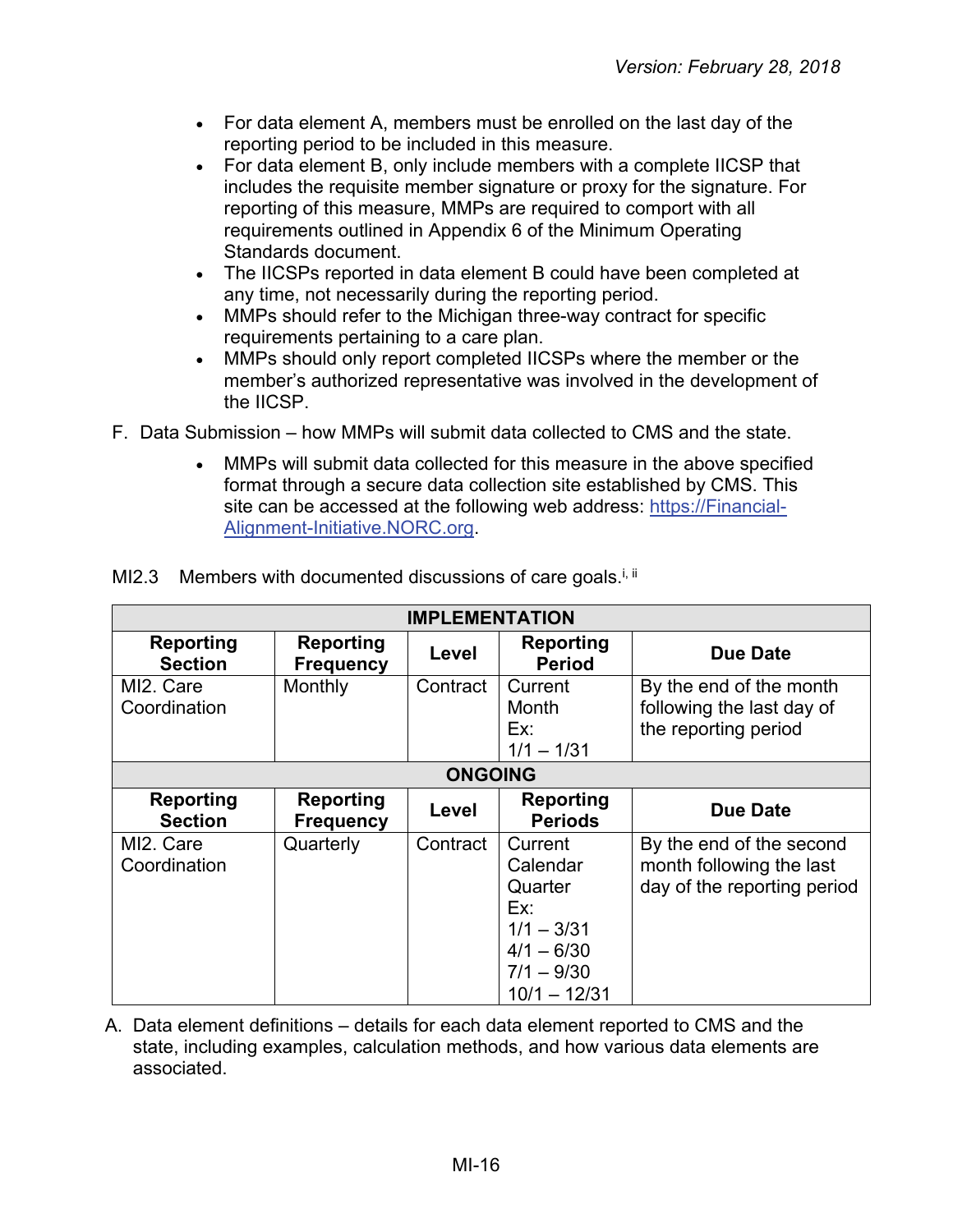| <b>Element</b><br><b>Letter</b> | <b>Element Name</b>                                                                                                | <b>Definition</b>                                                                                                                                     | <b>Allowable</b><br><b>Values</b>              |
|---------------------------------|--------------------------------------------------------------------------------------------------------------------|-------------------------------------------------------------------------------------------------------------------------------------------------------|------------------------------------------------|
| Α.                              | Total number of<br>members with an initial<br>IICSP completed.                                                     | Total number of members<br>with an initial IICSP<br>completed during the<br>reporting period.                                                         | Field Type: Numeric                            |
| <b>B.</b>                       | Total number of<br>members with at least<br>one documented<br>discussion of care<br>goals in the initial<br>IICSP. | Of the total reported in A,<br>the number of members<br>with at least one<br>documented discussion<br>of care goals in the initial<br>IICSP.          | Field Type: Numeric<br>Note: Is a subset of A. |
| C.                              | Total number of<br>existing IICSPs<br>revised.                                                                     | Total number of existing<br><b>IICSPs revised during the</b><br>reporting period.                                                                     | Field Type: Numeric                            |
| D.                              | Total number of<br>revised IICSPs with at<br>least one documented<br>discussion of new or<br>existing care goals.  | Of the total reported in C,<br>the number of revised<br><b>IICSPs with at least one</b><br>documented discussion<br>of new or existing care<br>goals. | Field Type: Numeric<br>Note: Is a subset of C. |

- B. QA Checks/Thresholds procedures used by CMS and the state to establish benchmarks in order to identify outliers or data that are potentially erroneous.
	- Guidance will be forthcoming on the established benchmark for this measure for DY 2 through 5.
- C. Edits and Validation checks validation checks that should be performed by each MMP prior to data submission.
	- Confirm those data elements listed above as subsets of other elements.
	- MMPs should validate that data element B is less than or equal to data element A.
	- MMPs should validate that data element D is less than or equal to data element C.
	- All data elements should be positive values.
- D. Analysis how CMS and the state will evaluate reported data, as well as how other data sources may be monitored. CMS and the state will evaluate the percentage of:
	- Members who had an initial IICSP completed during the reporting period who had at least one documented discussion of care goals in the initial IICSP.
	- IICSPs revised during the reporting period that had at least one documented discussion of new or existing care goals.
- E. Notes additional clarifications to a reporting section. This section incorporates previously answered frequently asked questions.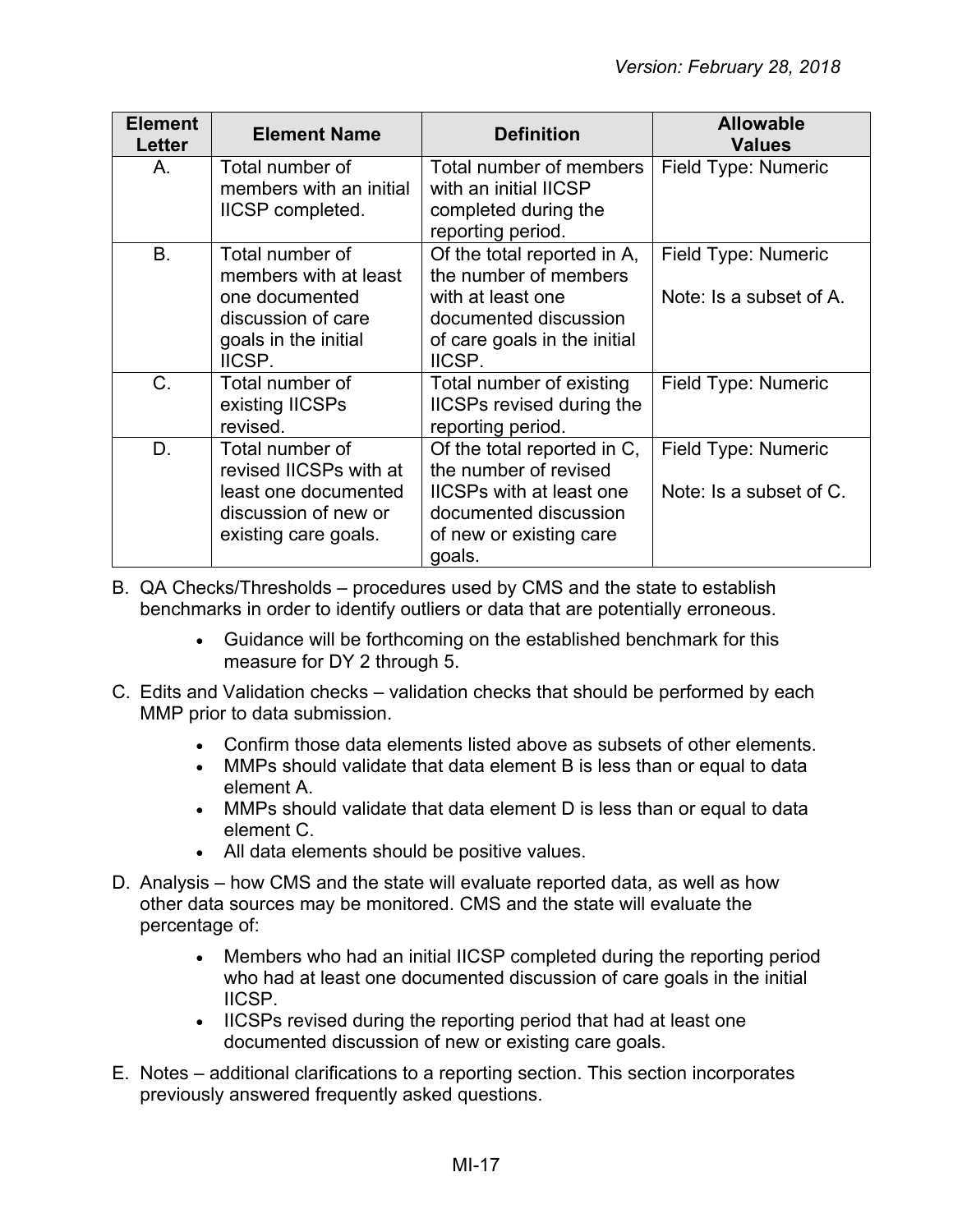- MMPs should include all members regardless of whether the member was enrolled through passive enrollment or opt-in enrollment. Medicaidonly members should not be included.
- MMPs should include all members who meet the criteria outlined in data element A, regardless of whether they are disenrolled as of the end of the reporting period (i.e., include all members regardless of whether they are currently enrolled or disenrolled as of the last day of the reporting period).
- MMPs should include all IICSPs for members that meet the criteria outlined in data element C, regardless of whether the members are disenrolled as of the end of the reporting period (i.e., include all IICSPs regardless of whether the members are currently enrolled or disenrolled as of the last day of the reporting period).
- Data element A should include all members whose IICSP was completed for the first time during the reporting period (i.e., the member did not previously have an IICSP completed prior to the start of the reporting period). There can be no more than one initial IICSP completed per member. Only IICSPs that included participation from the member (or his/her authorized representative) in the completion of the IICSP should be reported.
- MMPs should only include members in data element B when the discussion of care goals with the member (or his/her authorized representative) is clearly documented in the member's initial IICSP.
- Data element C should include all existing IICSPs that were revised during the reporting period. MMPs should refer to the Michigan threeway contract for specific requirements pertaining to updating the IICSP. Only IICSPs that included participation from the member (or his/her authorized representative) in the revision to the IICSP should be reported.
- The Michigan three-way contract section 2.6.8.6 contains guidance on what must be contained within the IICSP. Revisions to these items would require a new member signature or proxy for signature and would be counted as a revision to the IICSP reportable for measure MI2.3 data element C. Internal MMP updates via notes or documentation on established services or existing goals in the IICSP would not be included under the definition of revision, and therefore would not be included under data elements C and D.
- MMPs should only include IICSPs in data element D when a new or previously documented care goal is discussed with the member (or his/her authorized representative) and is clearly documented in the member's revised IICSP. If the initial IICSP clearly documented the discussion of care goals, but those existing care goals were not revised or discussed, or new care goals are not discussed and documented during the revision of the IICSP, then that IICSP should not be reported in data element D.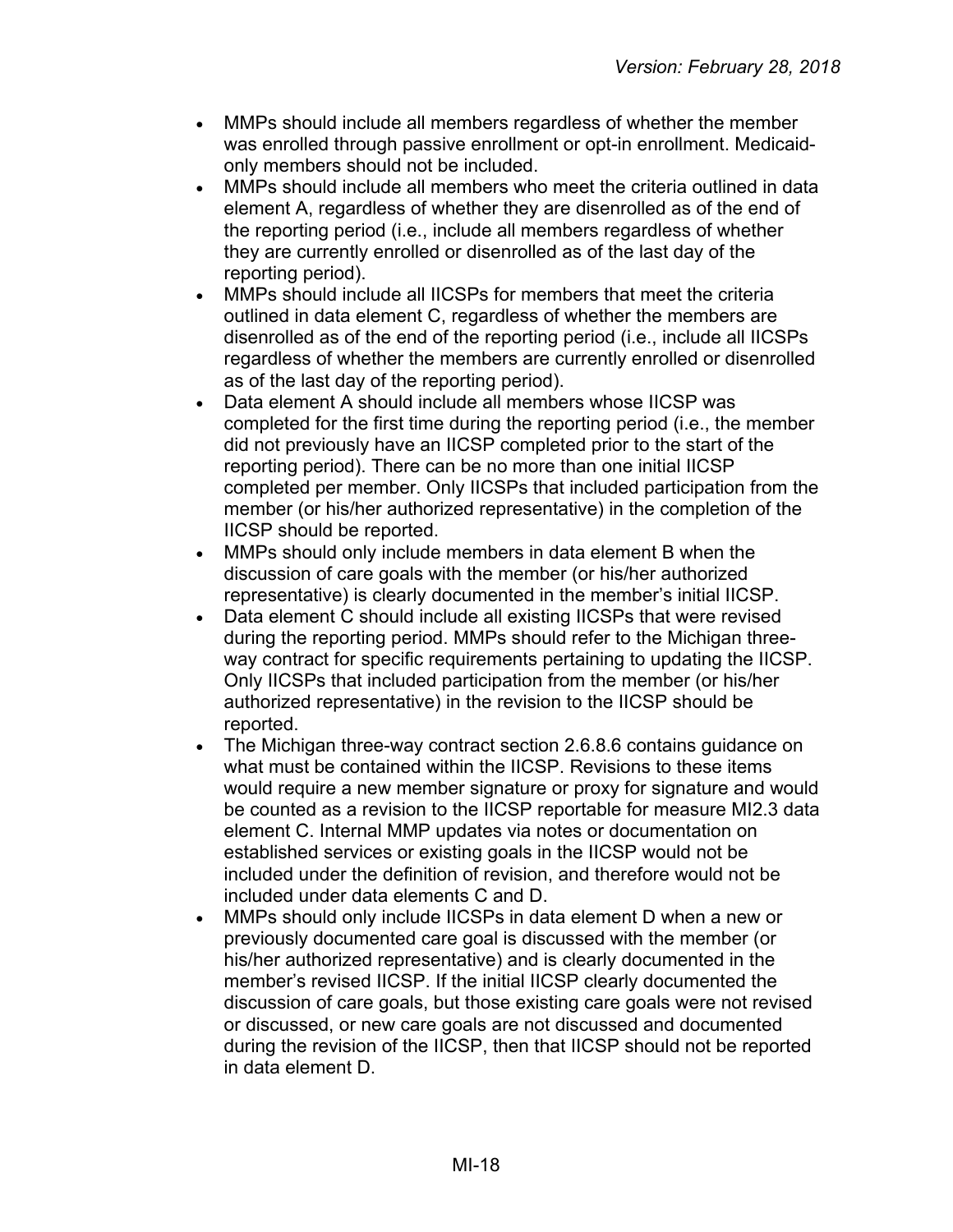- An initial IISCP and a revised IICSP (reported in data elements A and C, respectively) must include the requisite member signature or proxy for the signature. For reporting of this measure, MMPs are required to comport with all requirements outlined in Appendix 6 of the Minimum Operating Standards document.
- If a member has an initial IICSP completed during the reporting period, and has their IICSP revised during the same reporting period, then the member's initial IICSP should be reported in data element A and the member's revised IICSP should be reported in data element C.
- If a member's IICSP is revised multiple times during the same reporting period, each revision should be reported in data element C. For example, if a member's IICSP is revised twice during the same reporting period, two IICSPs should be counted in data element C.
- F. Data Submission how MMPs will submit data collected to CMS and the state.
	- MMPs will submit data collected for this measure in the above specified format through a secure data collection site established by CMS. This site can be accessed at the following web address: [https://Financial-](https://financial-alignment-initiative.norc.org/)[Alignment-Initiative.NORC.org.](https://financial-alignment-initiative.norc.org/)
- MI2.4 Members with documented discussions of members' rights and choices of providers. – *Retired*

| <b>CONTINUOUS REPORTING</b> |                                      |          |                            |                             |  |
|-----------------------------|--------------------------------------|----------|----------------------------|-----------------------------|--|
| Reporting<br><b>Section</b> | <b>Reporting</b><br><b>Frequency</b> | Level    | Reporting<br><b>Period</b> | <b>Due Date</b>             |  |
| MI2. Care                   | Annually                             | Contract | Calendar                   | By the end of the fourth    |  |
| Coordination                |                                      |          | Year                       | month following the last    |  |
|                             |                                      |          |                            | day of the reporting period |  |

MI2.5 Members with first follow-up visit within 30 days of hospital discharge.

| <b>Element</b><br><b>Letter</b> | <b>Element Name</b>                                        | <b>Definition</b>                                                                         | <b>Allowable</b><br><b>Values</b> |
|---------------------------------|------------------------------------------------------------|-------------------------------------------------------------------------------------------|-----------------------------------|
| Α.                              | Total number of acute<br>inpatient hospital<br>discharges. | Total number of acute<br>inpatient hospital<br>discharges during the<br>reporting period. | Field Type: Numeric               |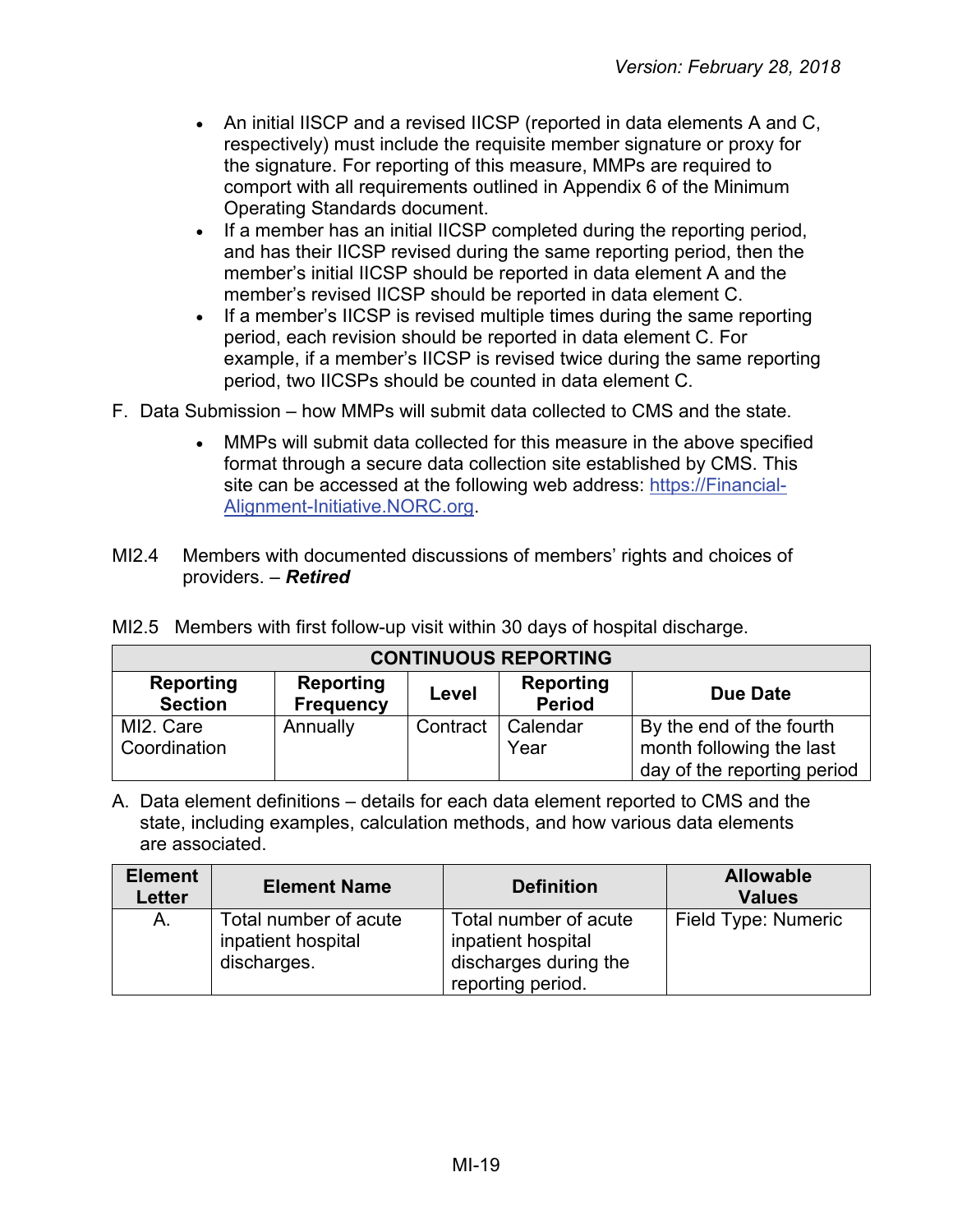| <b>Element</b><br>Letter | <b>Element Name</b>                                                                                                                                                                        | <b>Definition</b>                                                                                                                                                                                              | <b>Allowable</b><br><b>Values</b>              |
|--------------------------|--------------------------------------------------------------------------------------------------------------------------------------------------------------------------------------------|----------------------------------------------------------------------------------------------------------------------------------------------------------------------------------------------------------------|------------------------------------------------|
| B.                       | Total number of acute<br>inpatient hospital<br>discharges that resulted<br>in an ambulatory care<br>follow-up visit within 30<br>days of discharge from<br>the inpatient hospital<br>stay. | Of the total reported in<br>A, the number of acute<br>inpatient hospital<br>discharges that resulted<br>in an ambulatory care<br>follow-up visit within 30<br>days of discharge from<br>the inpatient hospital | Field Type: Numeric<br>Note: Is a subset of A. |
|                          |                                                                                                                                                                                            | stay.                                                                                                                                                                                                          |                                                |

- B. QA Checks/Thresholds procedures used by CMS and the state to establish benchmarks in order to identify outliers or data that are potentially erroneous.
	- CMS and the state will perform an outlier analysis.
	- As data are received from MMPs over time, CMS and the state will apply threshold checks.
- C. Edits and Validation checks validation checks that should be performed by each MMP prior to data submission.
	- Confirm those data elements listed above as subsets of other elements.
	- MMPs should validate that data element B is less than or equal to data element A.
	- All data elements should be positive values.
- D. Analysis how CMS and the state will evaluate reported data, as well as how other data sources may be monitored.
	- CMS and the state will evaluate the percentage of acute inpatient hospital discharges that resulted in an ambulatory care follow-up visit within 30 days of the discharge from the inpatient hospital stay.
- E. Notes additional clarifications to a reporting section. This section incorporates previously answered frequently asked questions.
	- MMPs should include all inpatient hospital discharges for members regardless of whether the member was enrolled through passive enrollment or opt-in enrollment. Medicaid-only members should not be included.
	- MMPs should include all inpatient hospital discharges for members who meet the criteria outlined in data element A and who were continuously enrolled from the date of the inpatient hospital discharge through 30 days after the inpatient hospital discharge, regardless if they are disenrolled as of the end of the reporting period.
	- The denominator for this measure is based on inpatient hospital discharges, not members.
	- The date of discharge must occur within the reporting period, but the follow-up visit may not be in the same reporting period. For example, if a discharge occurs during the last month of the reporting period, look to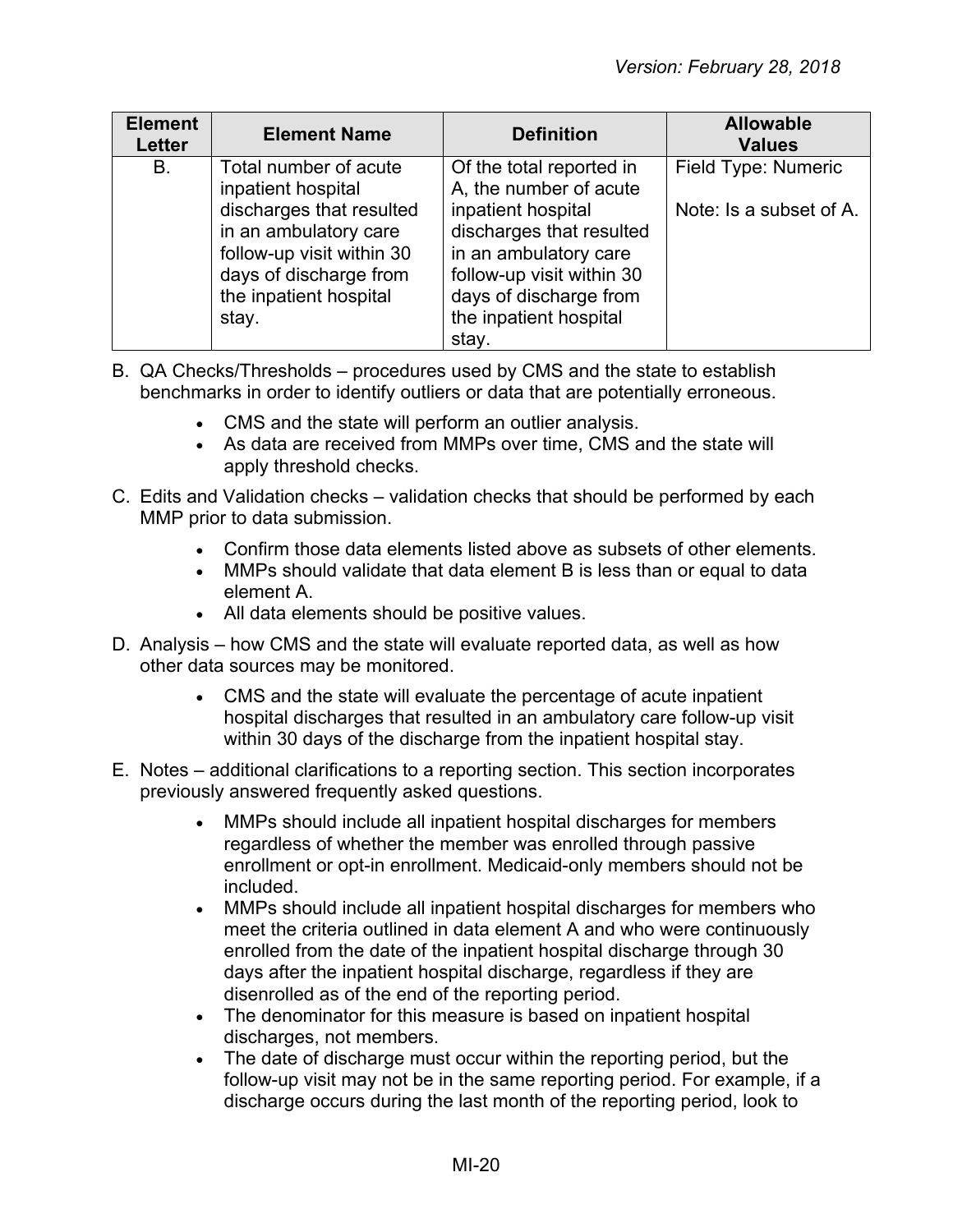the first month of the following reporting period to identify the follow-up visit.

- The member needs to be enrolled from the date of the inpatient hospital discharge through 30 days after the inpatient hospital discharge, with no gaps in enrollment to be included in this measure.
- A follow-up visit is defined as an ambulatory care follow-up visit to assess the member's health following a hospitalization. Codes to identify follow-up visits are provided in the Ambulatory Visits value set and Other Ambulatory Visits value set. MMPs should report ambulatory care follow-up visits based on all visits identified, including denied and pended claims, and including encounter data as necessary in cases where follow-up care is included as part of a bundled payment covering the services delivered during the inpatient stay. MMPs should use all information available, including encounter data supplied by providers, to ensure complete and accurate reporting.
- To identify all acute inpatient hospital discharges during the reporting period (data element A):
	- o Identify all acute and nonacute inpatient stays (Inpatient Stay value set).
	- o Exclude nonacute inpatient stays (Nonacute Inpatient Stay value set).
	- $\circ$  Identify the discharge date for the stay. The date of discharge should be within the reporting period.

Additionally, MMPs should use UB Type of Bill codes 11x, 12x, 41x, and 84x or any acute inpatient facility code to identify discharges from an inpatient hospital stay.

- MMPs should report discharges based on all inpatient stays identified, including denied and pended claims.
- If the discharge is followed by readmission or direct transfer to an acute inpatient care setting within the 30-day follow-up period, count only the last discharge for reporting in data element A. To identify readmissions and direct transfers to an acute inpatient care setting:
	- $\circ$  Identify all acute and nonacute inpatient stays (Inpatient Stay value set)
	- o Exclude nonacute inpatient stays (Nonacute Inpatient Stay value set)
	- $\circ$  Identify the admission date for the stay
- Exclude from data element A any discharges followed by readmission or direct transfer to a nonacute inpatient care setting within the 30-day follow-up period. To identify readmissions and direct transfers to a nonacute inpatient care setting:
	- o Identify all acute and nonacute inpatient stays (Inpatient Stay value set)
	- $\circ$  Confirm the stay was for nonacute care based on the presence of a nonacute code (Nonacute Inpatient Stay value set) on the claim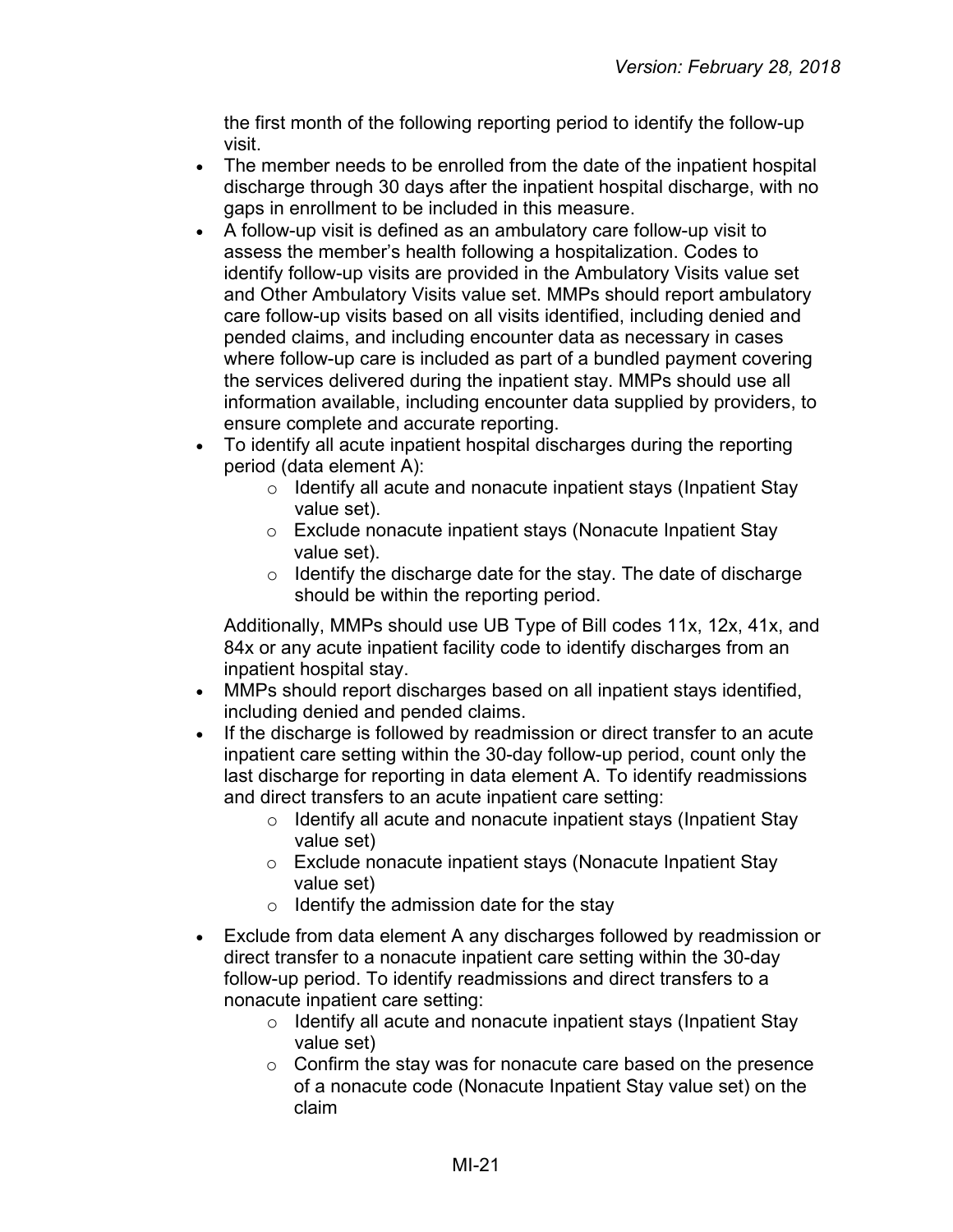$\circ$  Identify the admission date for the stay

These discharges are excluded from the measure because rehospitalization or direct transfer may prevent an outpatient follow-up visit from taking place.

- For example, the following direct transfers/readmissions should be excluded from this measure:
	- An inpatient discharge on June 1, followed by an admission to another inpatient setting on June 1 (a direct transfer)
	- An inpatient discharge on June 1, followed by a readmission to a hospital on June 15 (readmission within 30 days)
- Exclude discharges due to death, using the Discharges due to Death value set.
- F. Data Submission how MMPs will submit data collected to CMS and the state.
	- MMPs will submit data collected for this measure in the above specified format through a secure data collection site established by CMS. This site can be accessed at the following web address: [https://Financial-](https://financial-alignment-initiative.norc.org/)[Alignment-Initiative.NORC.org.](https://financial-alignment-initiative.norc.org/)
- MI2.6 Timely transmission of care transition record to health care professional. (Modified from NQF #0648)  $^{\text{i, ii}}$

| <b>CONTINUOUS REPORTING</b> |                               |          |                            |                                                                                    |  |
|-----------------------------|-------------------------------|----------|----------------------------|------------------------------------------------------------------------------------|--|
| Reporting<br><b>Section</b> | <b>Reporting</b><br>Frequency | Level    | Reporting<br><b>Period</b> | Due Date                                                                           |  |
| MI2. Care<br>Coordination   | Annually                      | Contract | <b>Calendar Year</b>       | By the end of the sixth<br>month following the last<br>day of the reporting period |  |

| <b>Element</b><br><b>Letter</b> | <b>Element Name</b>                                                                                                                                | <b>Definition</b>                                                                                                                                                                                                                                              | <b>Allowable Values</b> |
|---------------------------------|----------------------------------------------------------------------------------------------------------------------------------------------------|----------------------------------------------------------------------------------------------------------------------------------------------------------------------------------------------------------------------------------------------------------------|-------------------------|
| А.                              | Total number of<br>members, regardless<br>of age, discharged<br>from an inpatient<br>facility to home/self-<br>care or any other<br>sites of care. | Total number of members,<br>regardless of age,<br>discharged from an inpatient<br>facility (hospital inpatient,<br>skilled nursing facility, or<br>rehabilitation facility) to<br>home/self-care or any other<br>sites of care during the<br>reporting period. | Field Type: Numeric     |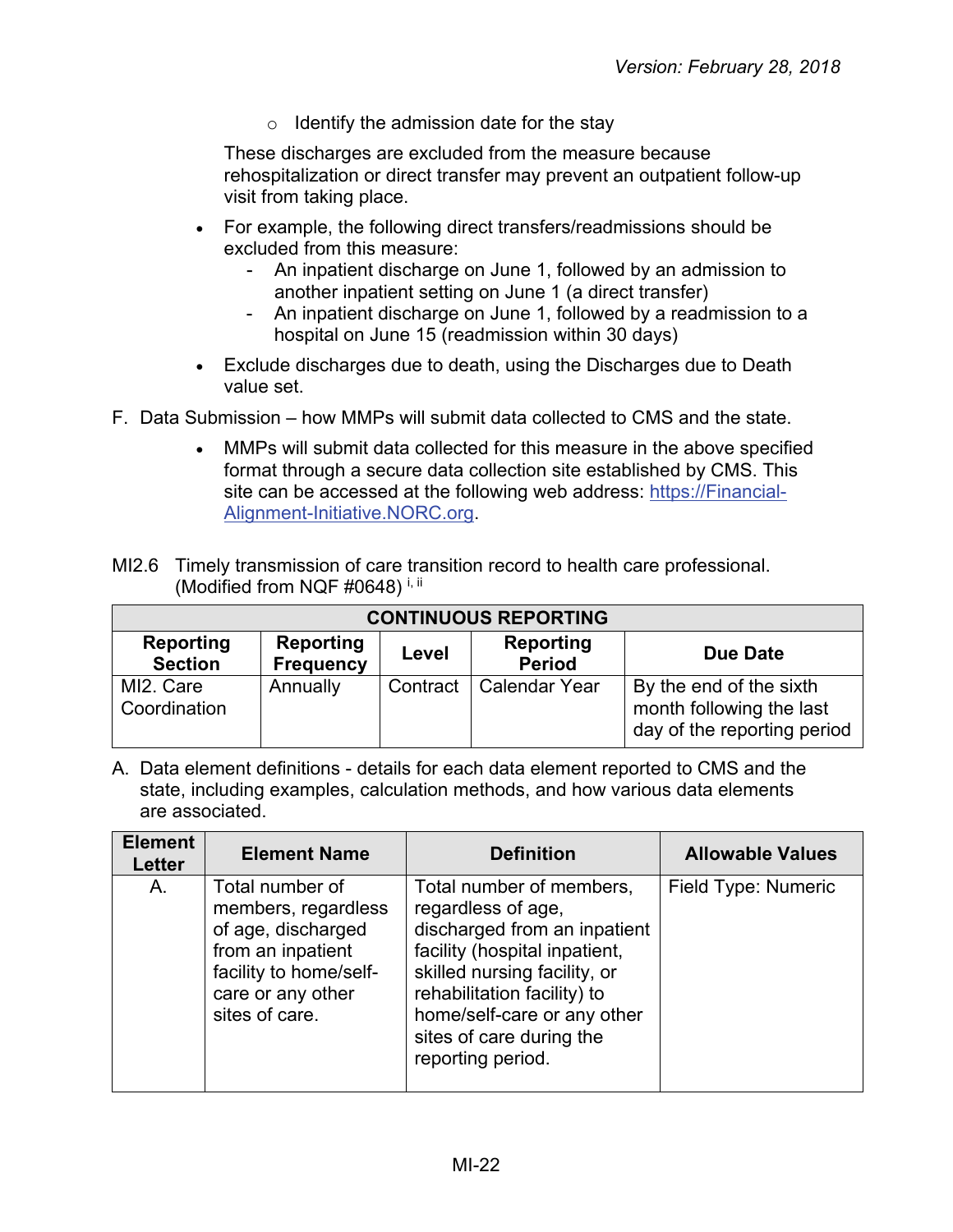| <b>Element</b><br>Letter | <b>Element Name</b>    | <b>Definition</b>             | <b>Allowable Values</b> |
|--------------------------|------------------------|-------------------------------|-------------------------|
| B.                       | Total number of        | Of the total reported in A,   | Field Type: Numeric     |
|                          | members sampled        | the number of members         |                         |
|                          | that met inclusion     | sampled that met inclusion    | Note: Is a subset of A. |
|                          | criteria.              | criteria.                     |                         |
| C.                       | Total number of        | Of the total reported in B,   | Field Type: Numeric     |
|                          | members for whom a     | the number of members for     |                         |
|                          | transition record was  | whom a transition record      | Note: Is a subset of B. |
|                          | transmitted to the     | was transmitted to the        |                         |
|                          | facility or primary    | facility or primary physician |                         |
|                          | physician or other     | or other health care          |                         |
|                          | health care            | professional designated for   |                         |
|                          | professional           | follow-up care on the day of  |                         |
|                          | designated for follow- | discharge or the following    |                         |
|                          | up care on the day of  | day.                          |                         |
|                          | discharge or the       |                               |                         |
|                          | following day.         |                               |                         |

B. QA Checks/Thresholds - procedures used by CMS and the state to establish benchmarks in order to identify outliers or data that are potentially erroneous.

- Guidance will be forthcoming on the established benchmark for this measure for DY 2 through 5.
- C. Edits and Validation checks validation checks that should be performed by each plan prior to data submission.
	- Confirm those data elements listed above as subsets of other elements.
	- MMPs should validate that data element B is less than or equal to data element A.
	- MMPs should validate that data element C is less than or equal to data element B.
	- All data elements should be positive values.
- D. Analysis how CMS and the state will evaluate reported data, as well as how other data sources may be monitored.
	- CMS and the state will evaluate the percentage of members, regardless of age, discharged from an inpatient facility (e.g., hospital inpatient, skilled nursing facility, or rehabilitation facility) to home/self-care or any other site of care for whom a transition record was transmitted to the facility or primary physician or other health care professional designated for follow-up care on the day of discharge or the following day.
- E. Notes additional clarifications to a reporting section. This section incorporates previously answered frequently asked questions.
	- MMPs should include all members regardless of whether the member was enrolled through passive enrollment or opt-in enrollment. Medicaid-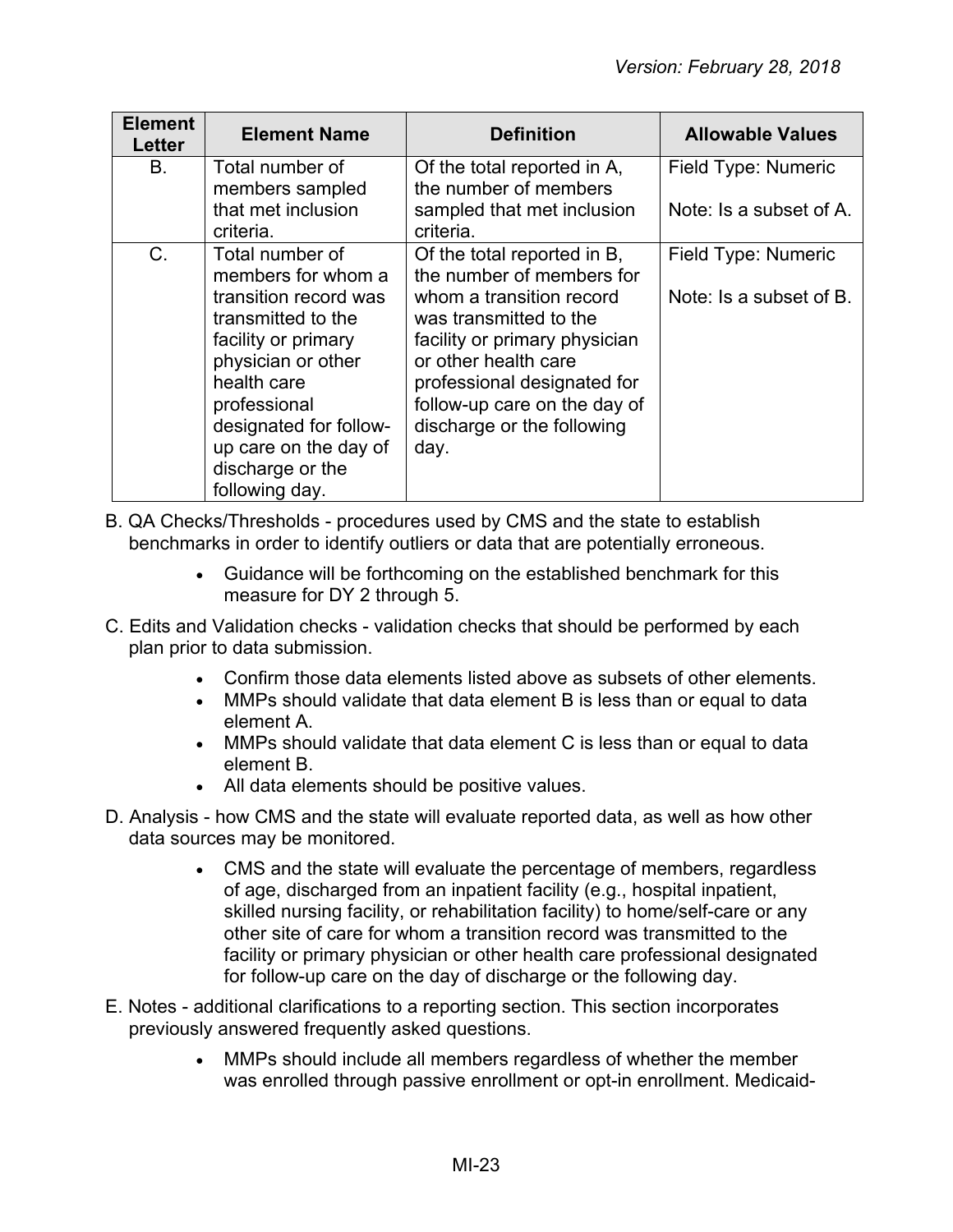only members should not be included. A subset of all members who are eligible will be included in the sample.

- MMPs should include all members who meet the criteria outlined in data element A, regardless if they are disenrolled as of the end of the reporting period (i.e., include all members regardless if they are currently enrolled or disenrolled as of the last day of the reporting period).
- For purposes of this measure, a patient can qualify for the measure multiple times during the reporting period if they have multiple inpatient discharges.
- The primary care provider (PCP) or other health care professional designated for follow-up care may be the designated primary care physician, medical specialist, or other physician or health care professional. For further definitions of a PCP please see page MI-4 and the Michigan three-way contract.
- The transition record may be transmitted to the facility or physician or other health care professional designated for follow-up care via fax, secure e-mail, or mutual access to an electronic health record (EHR).
- A transition record is defined as a core, standardized set of data elements related to the patient's diagnosis, treatment, and care plan that is discussed with and provided to the patient in printed or electronic format at each transition of care, and transmitted to the facility/physician/other health care professional providing follow-up care. Electronic format may be provided only if acceptable to patient.
- To identify members for data element A, members must have any one of the following code combinations:
	- o Type of Bill #1 value set *and* Discharge Status value set
	- o Type of Bill #2 value set *and* Discharge Status value set *and* Revenue Code value set
- MMPs may use sampling for this measure since documentation review may be required to identify the numerator. Sampling should be systematic to ensure all eligible individuals have an equal chance of inclusion. The sample size should be 411, plus oversample to allow for substitution. For further instructions on selecting the sample size, please see page MI-9 of this document.
- To determine the numerator, MMPs may need to obtain medical records from the discharge facility for each member within the sample to verify if a transition record was transmitted. However, MMPs could also consider tracking or receiving transition records. MMPs have a contractual and financial interest in ensuring that transitions are performed appropriately. The intent of using this measure and modifying it to apply to MMPs was not to have health plans audit its facilities, but rather to encourage MMPs to participate in the transition and discharge planning and potentially receive the transition plan as part of its care coordination efforts. MMPs should consider mechanisms for tracking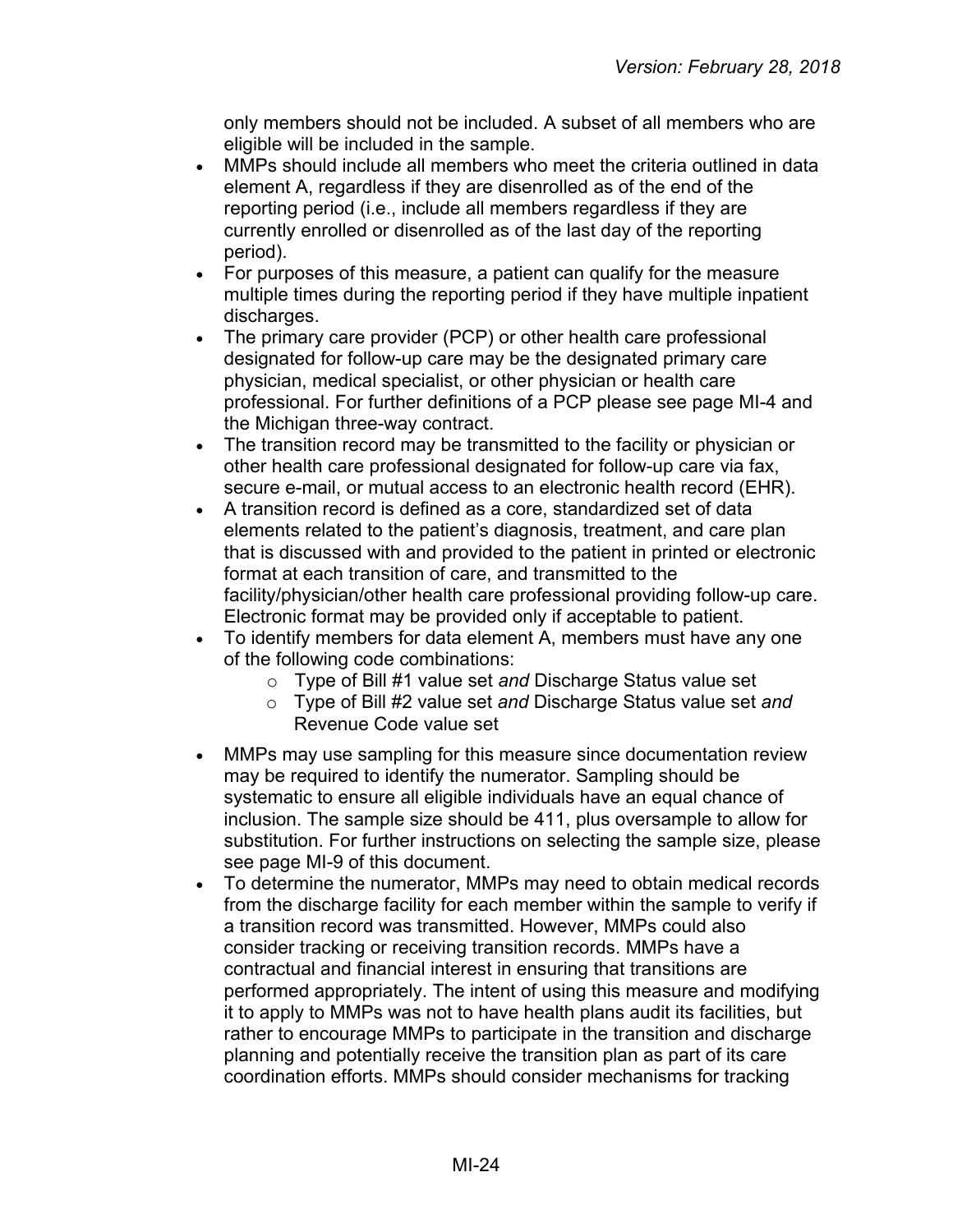beneficiaries' transitions such that they also receive the transition plan or confirmation that the transition plan was sent.

- If MMPs do not elect to sample, data element B should be equal to data element A.
- MMP should exclude patients who died and patients who left against medical advice or discontinued care using the Inpatient Facility Discharge Exclusions value set.
- If a discharge occurs on the last day of the report period, look one day past the end of the reporting period to identify if a transition record was transmitted on the day of discharge or the following day.

F. Data Submission - how MMPs will submit data collected to CMS and the state.

• MMPs will submit data collected for this measure in the above specified format through a secure data collection site established by CMS. This site can be accessed at the following web address: [https://Financial-](https://financial-alignment-initiative.norc.org/)[Alignment-Initiative.NORC.org.](https://financial-alignment-initiative.norc.org/)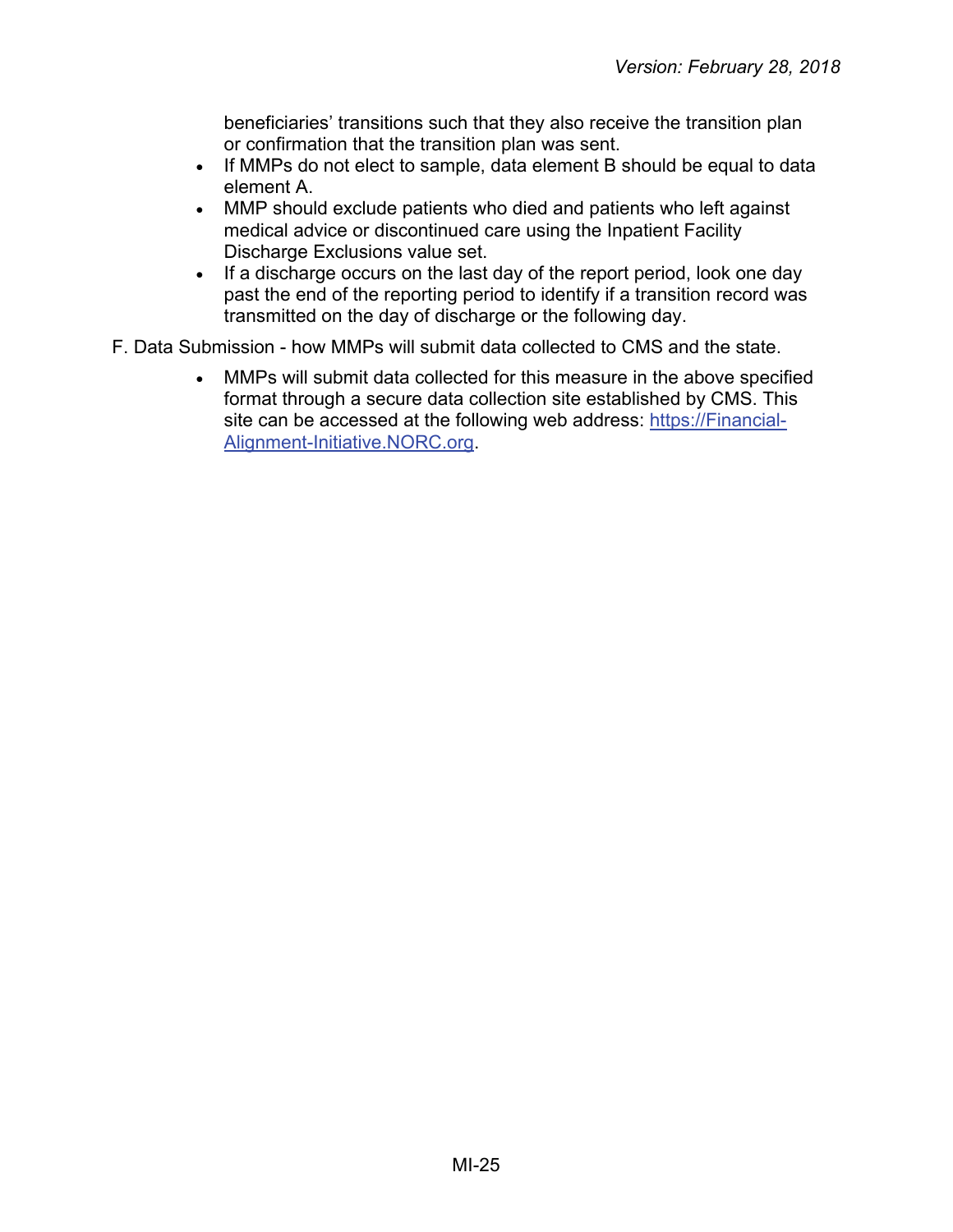## <span id="page-25-0"></span>**Section MI III. Enrollee Protections**

| <b>IMPLEMENTATION</b>               |                                      |          |                                                                                                         |                                                                                     |
|-------------------------------------|--------------------------------------|----------|---------------------------------------------------------------------------------------------------------|-------------------------------------------------------------------------------------|
| <b>Reporting</b><br><b>Section</b>  | <b>Reporting</b><br><b>Frequency</b> | Level    | Reporting<br><b>Period</b>                                                                              | <b>Due Date</b>                                                                     |
| MI3. Enrollee<br><b>Protections</b> | Monthly                              | Contract | Current<br><b>Month</b><br>Ex:<br>$1/1 - 1/31$                                                          | By the end of the month<br>following the last day of<br>the reporting period        |
|                                     |                                      |          | <b>ONGOING</b>                                                                                          |                                                                                     |
| <b>Reporting</b><br><b>Section</b>  | <b>Reporting</b><br><b>Frequency</b> | Level    | <b>Reporting</b><br><b>Periods</b>                                                                      | <b>Due Date</b>                                                                     |
| MI3. Enrollee<br><b>Protections</b> | Quarterly                            | Contract | Current<br>Calendar<br>Quarter<br>Ex:<br>$1/1 - 3/31$<br>$4/1 - 6/30$<br>$7/1 - 9/30$<br>$10/1 - 12/31$ | By the end of the second<br>month following the last<br>day of the reporting period |

MI3.1 The number of critical incident and abuse reports for members receiving LTSS.

| <b>Element</b><br><b>Letter</b> | <b>Element Name</b>                                        | <b>Definition</b>                                                                                                | <b>Allowable</b><br><b>Values</b> |
|---------------------------------|------------------------------------------------------------|------------------------------------------------------------------------------------------------------------------|-----------------------------------|
| A.                              | Total number of<br>members receiving<br>LTSS.              | Total number of members receiving<br>LTSS during the reporting period.                                           | Field Type:<br><b>Numeric</b>     |
| B.                              | Total number of<br>critical incident and<br>abuse reports. | Of the total reported in A, the<br>number of critical incident and abuse<br>reports during the reporting period. | Field Type:<br><b>Numeric</b>     |

- B. QA Checks/Thresholds procedures used by CMS and the state to establish benchmarks in order to identify outliers or data that are potentially erroneous.
	- CMS and the state will perform an outlier analysis.
	- As data are received from MMPs over time, CMS and the state will apply threshold checks.
- C. Edits and Validation checks validation checks that should be performed by each MMP prior to data submission.
	- All data elements should be positive values.
- D. Analysis how CMS and the state will evaluate reported data, as well as how other data sources may be monitored.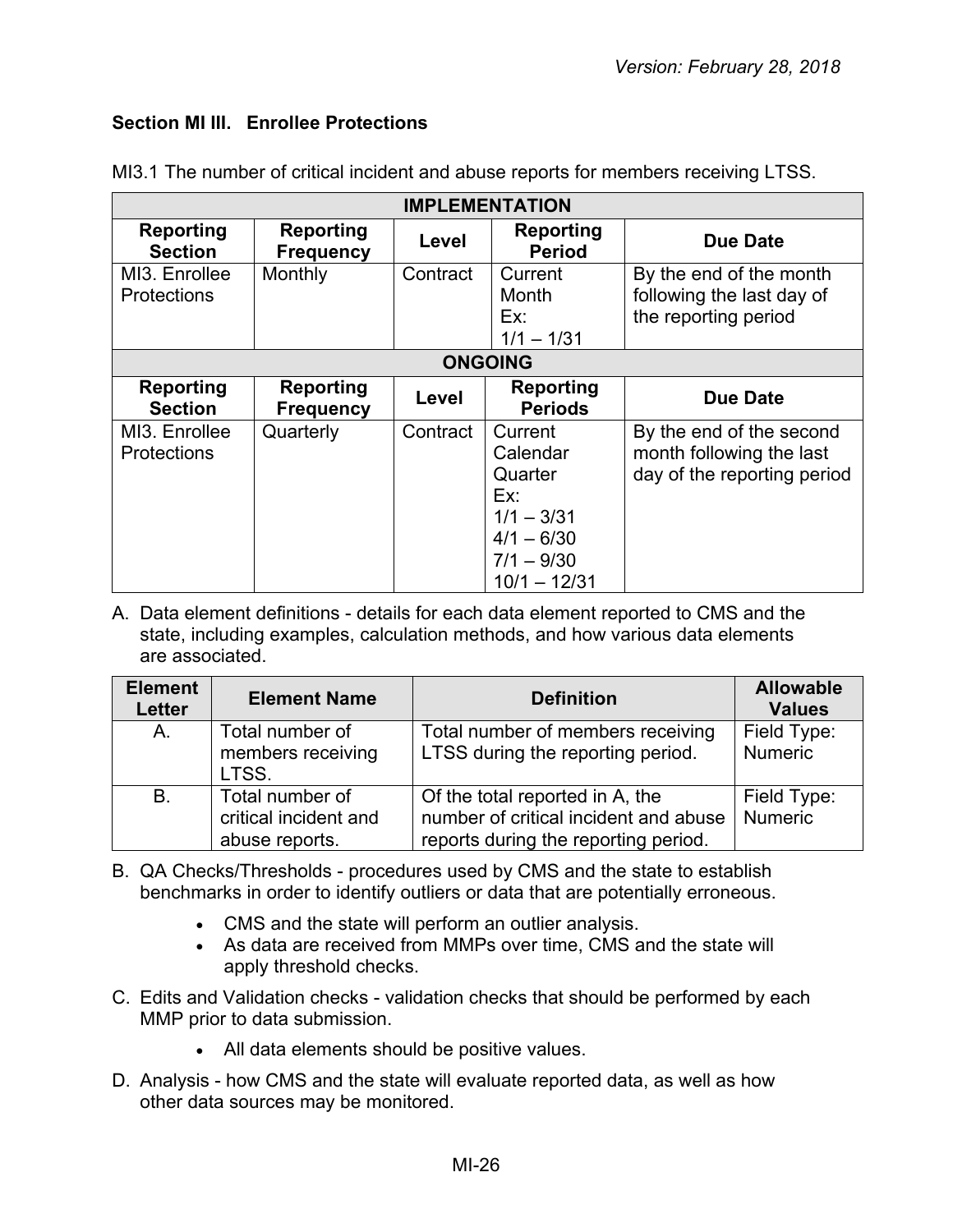- CMS and the state will evaluate the number of critical incident and abuse reports per 1,000 members receiving LTSS during the reporting period.
- E. Notes additional clarifications to a reporting section. This section incorporates previously answered frequently asked questions.
	- MMPs should include all members regardless of whether the member was enrolled through passive enrollment or opt-in enrollment. Medicaidonly members should not be included.
	- MMPs should include all members who meet the criteria outlined in data element A, regardless if they are disenrolled as of the end of the reporting period (i.e., include all members regardless if they are currently enrolled or disenrolled as of the last day of the reporting period).
	- It is possible for members to have more than one critical incident and/or abuse report during the reporting period. All critical incident and abuse reports during the reporting period should be counted.
	- Critical incident refers to any actual or alleged event or situation that creates a significant risk of substantial or serious harm to the physical or mental health, safety, or well-being of a member.
	- For data element B, MMPs should include all new critical incident and abuse cases that are reported during the reporting period, regardless if the case status is open or closed as of the last day of the reporting period.
	- Critical incident and abuse reports could be reported by the MMP or any provider, and are not limited to only those providers defined as LTSS providers.
	- Abuse refers to the following:
		- 1. Willful use of offensive, abusive, or demeaning language by a caretaker that causes mental anguish;
		- 2. Knowing, reckless, or intentional acts or failures to act which cause injury or death to an individual or which places that individual at risk of injury or death;
		- 3. Rape or sexual assault;
		- 4. Corporal punishment or striking of an individual;
		- 5. Unauthorized use or the use of excessive force in the placement of bodily restraints on an individual; and
		- 6. Use of bodily or chemical restraints on an individual which is not in compliance with federal or state laws and administrative regulations.
- F. Data Submission how MMPs will submit data collected to CMS and the state.
	- MMPs will submit data collected for this measure in the above specified format through a secure data collection site established by CMS. This site can be accessed at the following web address: [https://Financial-](https://financial-alignment-initiative.norc.org/)[Alignment-Initiative.NORC.org.](https://financial-alignment-initiative.norc.org/)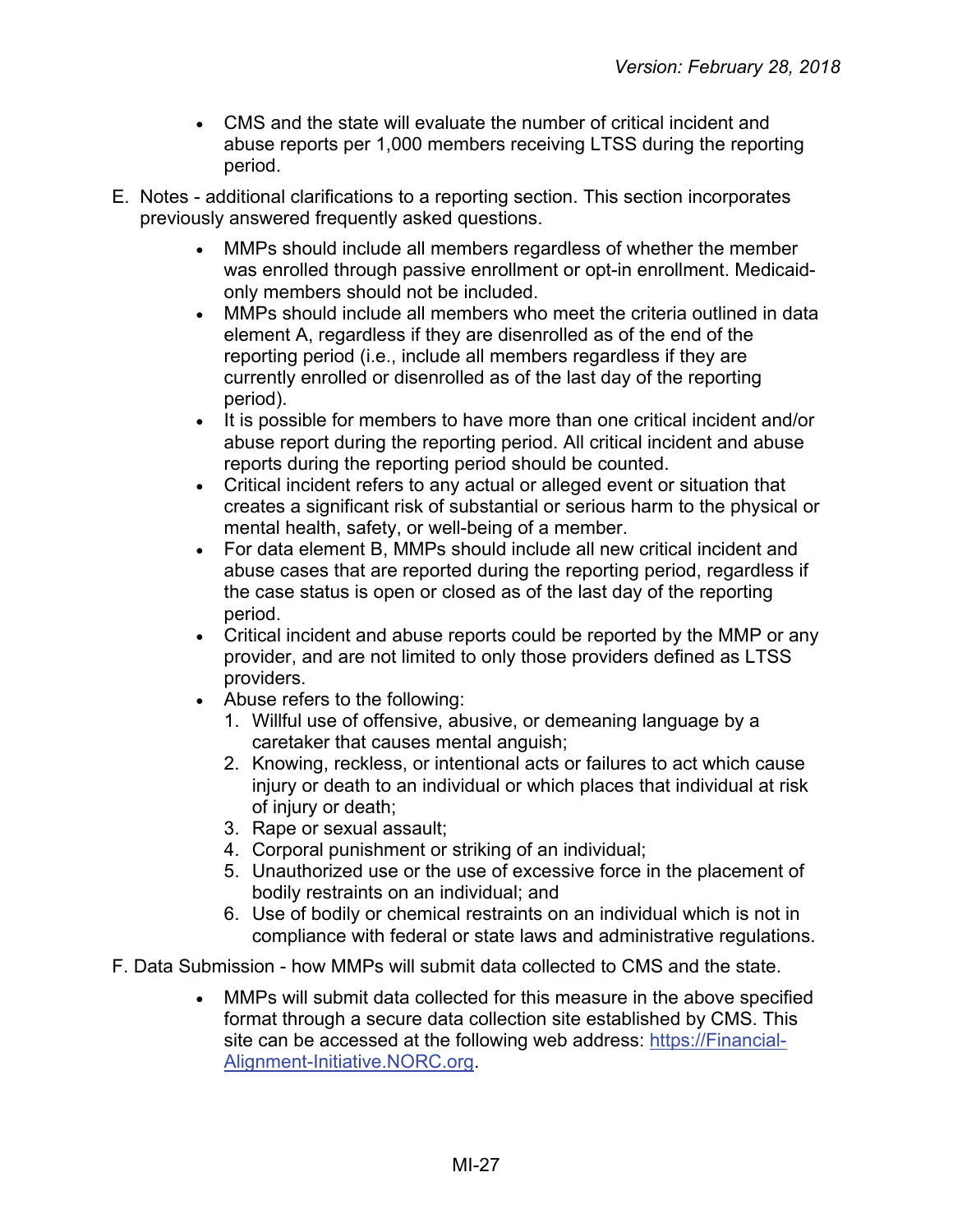# <span id="page-27-0"></span>**Section MI IV. Organizational Structure and Staffing**

MI4.1 MMPs with an established work plan and identification of an individual who is responsible for ADA compliance. **–** *Retired*

MI4.2 Care coordinator training for supporting self-direction under the demonstration.

| <b>CONTINUOUS REPORTING</b>                      |                                      |          |                            |                                                                                        |  |  |
|--------------------------------------------------|--------------------------------------|----------|----------------------------|----------------------------------------------------------------------------------------|--|--|
| <b>Reporting Section</b>                         | <b>Reporting</b><br><b>Frequency</b> | Level    | Reporting<br><b>Period</b> | Due Date                                                                               |  |  |
| MI4. Organizational<br>Structure and<br>Staffing | Annually                             | Contract | <b>Calendar Year</b>       | By the end of the<br>second month following<br>the last day of the<br>reporting period |  |  |

| <b>Element</b><br><b>Letter</b> | <b>Element Name</b>                                                                                                                  | <b>Definition</b>                                                                                                                                             | <b>Allowable</b><br><b>Values</b>              |
|---------------------------------|--------------------------------------------------------------------------------------------------------------------------------------|---------------------------------------------------------------------------------------------------------------------------------------------------------------|------------------------------------------------|
| Α.                              | Total number of care<br>coordinators.                                                                                                | Total number of care<br>coordinators who have<br>been employed by the<br>MMP for at least 3 months<br>at any point during the<br>reporting period.            | Field Type: Numeric                            |
| B.                              | Total number of care<br>coordinators who have<br>undergone training for<br>supporting self-<br>direction under the<br>demonstration. | Of the total reported in A,<br>the number of care<br>coordinators who have<br>undergone training for<br>supporting self-direction<br>under the demonstration. | Field Type: Numeric<br>Note: Is a subset of A. |

- B. QA Checks/Thresholds procedures used by CMS and the state to establish benchmarks in order to identify outliers or data that are potentially erroneous.
	- CMS and the state will perform an outlier analysis.
	- As data are received from MMPs over time, CMS and the state will apply threshold checks.
- C. Edits and Validation checks validation checks that should be performed by each MMP prior to data submission.
	- Confirm those data elements listed above as subsets of other elements.
	- MMPs should validate that data element B is less than or equal to data element A.
	- All data elements should be positive values.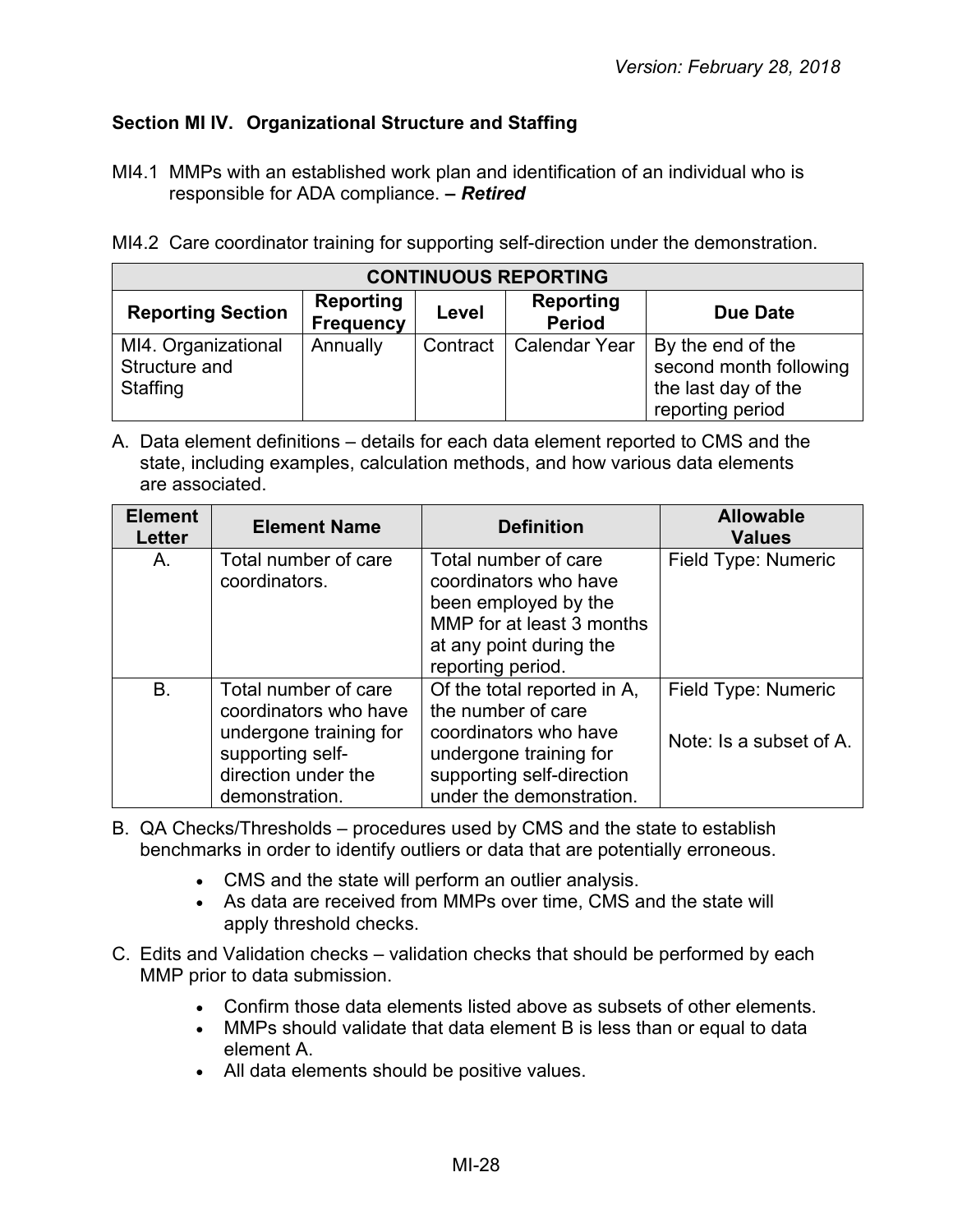- D. Analysis how CMS and the state will evaluate reported data, as well as how other data sources may be monitored.
	- CMS and the state will evaluate the percentage of care coordinators who have undergone state-based training for supporting self-direction.
- E. Notes additional clarifications to a reporting section. This section incorporates previously answered frequently asked questions.
	- MMPs should refer to the Michigan three-way contract for specific requirements pertaining to a care coordinator.
	- MMPs should refer to the Michigan three-way contract for specific requirements pertaining to training for supporting self-direction.
	- A care coordinator includes all full-time and part-time staff.
	- If a care coordinator was not currently with the MMP at the end of the reporting period, but was with the MMP for at least 3 months, they should be included in this measure.
	- For data element B, MMPs may include care coordinators who participated in the self-determination training provided by MDHHS. MMPs may also include care coordinators who received MMPsponsored training for supporting self-direction. Note that care coordinators should only be counted once when reporting this measure (i.e., if a care coordinator participated in both MDHHS training and MMP training, count the care coordinator only once in data element B).
- F. Data Submission how MMPs will submit data collected to CMS and the state.
	- MMPs will submit data collected for this measure in the above specified format through a secure data collection site established by CMS. This site can be accessed at the following web address: [https://Financial-](https://financial-alignment-initiative.norc.org/)[Alignment-Initiative.NORC.org.](https://financial-alignment-initiative.norc.org/)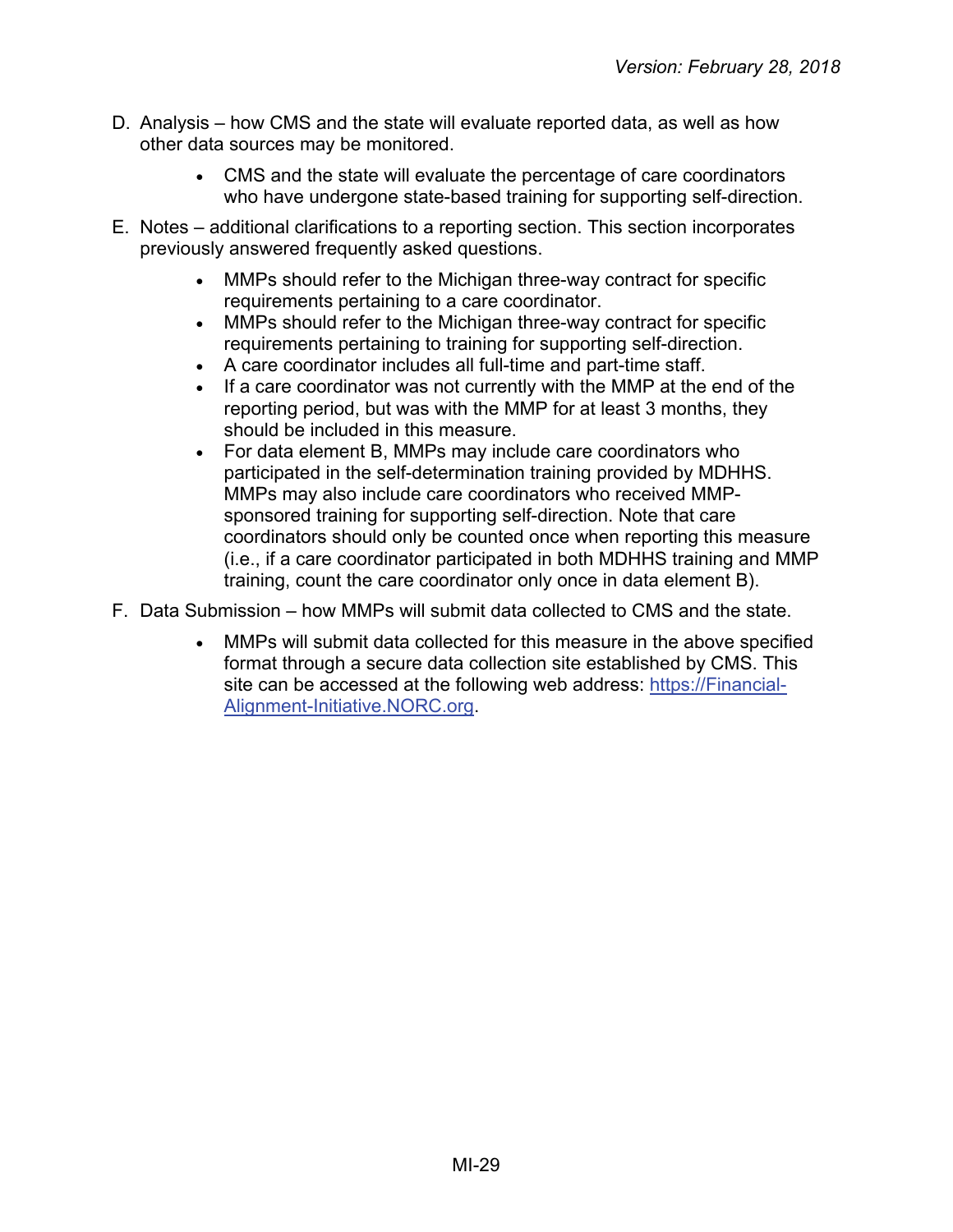# <span id="page-29-0"></span>**Section MI V. Performance and Quality Improvement**

| <b>CONTINUOUS REPORTING</b>                    |                                      |          |                                   |                                                                                        |  |  |
|------------------------------------------------|--------------------------------------|----------|-----------------------------------|----------------------------------------------------------------------------------------|--|--|
| <b>Reporting Section</b>                       | <b>Reporting</b><br><b>Frequency</b> | Level    | <b>Reporting</b><br><b>Period</b> | Due Date                                                                               |  |  |
| MI5. Performance<br>and Quality<br>Improvement | Annually                             | Contract | <b>Calendar Year</b>              | By the end of the fourth<br>month following the last<br>day of the reporting<br>period |  |  |

MI5.1 Ambulatory care-sensitive condition hospital admission. (PQI #90)

| <b>Element</b><br><b>Letter</b> | <b>Element Name</b>                                                                                                                                                                                                                                                                                                                                                                                                                                                                                                                                                         | <b>Definition</b>                                                                                                                                                                                                                                                                                                                                                                                                                                                                                                                                                                       | <b>Allowable</b><br><b>Values</b> |
|---------------------------------|-----------------------------------------------------------------------------------------------------------------------------------------------------------------------------------------------------------------------------------------------------------------------------------------------------------------------------------------------------------------------------------------------------------------------------------------------------------------------------------------------------------------------------------------------------------------------------|-----------------------------------------------------------------------------------------------------------------------------------------------------------------------------------------------------------------------------------------------------------------------------------------------------------------------------------------------------------------------------------------------------------------------------------------------------------------------------------------------------------------------------------------------------------------------------------------|-----------------------------------|
| Α.                              | Total number of members<br>age 21 years and older.                                                                                                                                                                                                                                                                                                                                                                                                                                                                                                                          | Total number of members<br>age 21 years and older<br>enrolled in the MMP during<br>the reporting period.                                                                                                                                                                                                                                                                                                                                                                                                                                                                                | Field Type: Numeric               |
| Β.                              | Total number of<br>discharges for members<br>age 21 years and older<br>with an admission for one<br>of the following conditions:<br>Diabetes with short-<br>$1_{-}$<br>term complications<br>Diabetes with long-<br>2.<br>term complications<br>3 <sub>1</sub><br>Uncontrolled diabetes<br>without complications<br>Diabetes with lower-<br>4.<br>extremity amputation<br>5.<br>Chronic obstructive<br>pulmonary disease<br>Asthma<br>6.<br>7.<br>Hypertension<br>8.<br><b>Heart failure</b><br>9.<br>Dehydration<br>10. Bacterial pneumonia<br>11. Urinary tract infection | Of the total reported in A,<br>the number of discharges<br>for members age 21 years<br>and older with an<br>admission for one of the<br>following conditions:<br>Diabetes with short-<br>1.<br>term complications<br>2.<br>Diabetes with long-<br>term complications<br>3.<br>Uncontrolled diabetes<br>without complications<br>Diabetes with lower-<br>4.<br>extremity amputation<br>Chronic obstructive<br>5.<br>pulmonary disease<br>6.<br>Asthma<br>7.<br>Hypertension<br><b>Heart failure</b><br>8.<br>9.<br>Dehydration<br>10. Bacterial pneumonia<br>11. Urinary tract infection | Field Type: Numeric               |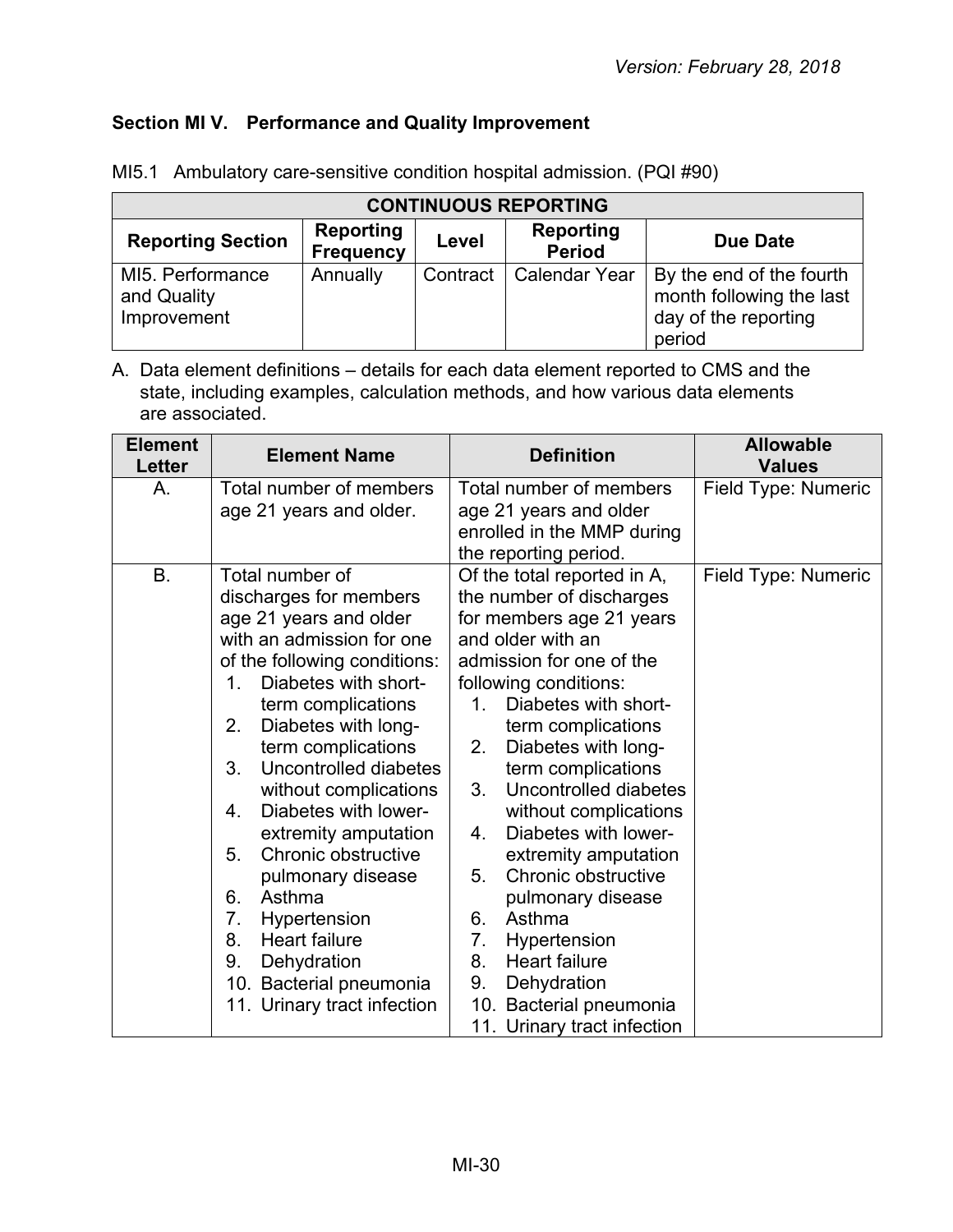- B. QA Checks/Thresholds procedures used by CMS and the state to establish benchmarks in order to identify outliers or data that are potentially erroneous.
	- CMS and the state will perform an outlier analysis.
	- As data are received from MMPs over time, CMS and the state will apply threshold checks.
- C. Edits and Validation checks validation checks that should be performed by each MMP prior to data submission.
	- All data elements should be positive values.
- D. Analysis how CMS and the state will evaluate reported data, as well as how other data sources may be monitored.
	- CMS and the state will evaluate the number of ambulatory caresensitive condition hospital admissions (discharges) for members age 21 years and older per 100,000 members.
- E. Notes additional clarifications to a reporting section. This section incorporates previously answered frequently asked questions.
	- MMPs should include all members regardless of whether the member was enrolled through passive enrollment or opt-in enrollment. Medicaidonly members should not be included.
	- MMPs should include all members who meet the criteria outlined in data element A, regardless if they are disenrolled as of the end of the reporting period (i.e., include all members regardless if they are currently enrolled or disenrolled as of the last day of the reporting period).
	- The PQI overall composite measure includes admissions for one of the following conditions during the reporting period:
		- $\circ$  Diabetes with short-term complications (PQI #01)
		- $\circ$  Diabetes with long-term complications (PQI #03)
		- o Chronic obstructive pulmonary disease or Asthma in Older Adults (PQI #05)
		- $\circ$  Hypertension (PQI #07)
		- o Heart failure (PQI #08)
		- o Dehydration (PQI #10)
		- o Bacterial pneumonia (PQI #11)
		- $\circ$  Urinary tract infection (PQI #12)
		- $\circ$  Uncontrolled diabetes without complications (PQI #14)
		- o Asthma in Younger Adults (PQI #15)
		- $\circ$  Diabetes with lower-extremity amputation (PQI #16)
	- Further details on technical specifications for the individual PQI measures, including inclusion and exclusion criteria and codes, are located in the Individual Measure Technical Specifications on the Agency for Healthcare Research and Quality (AHRQ) website at the following link:

https://www.qualityindicators.ahrq.gov/Modules/PQI\_TechSpec\_ICD10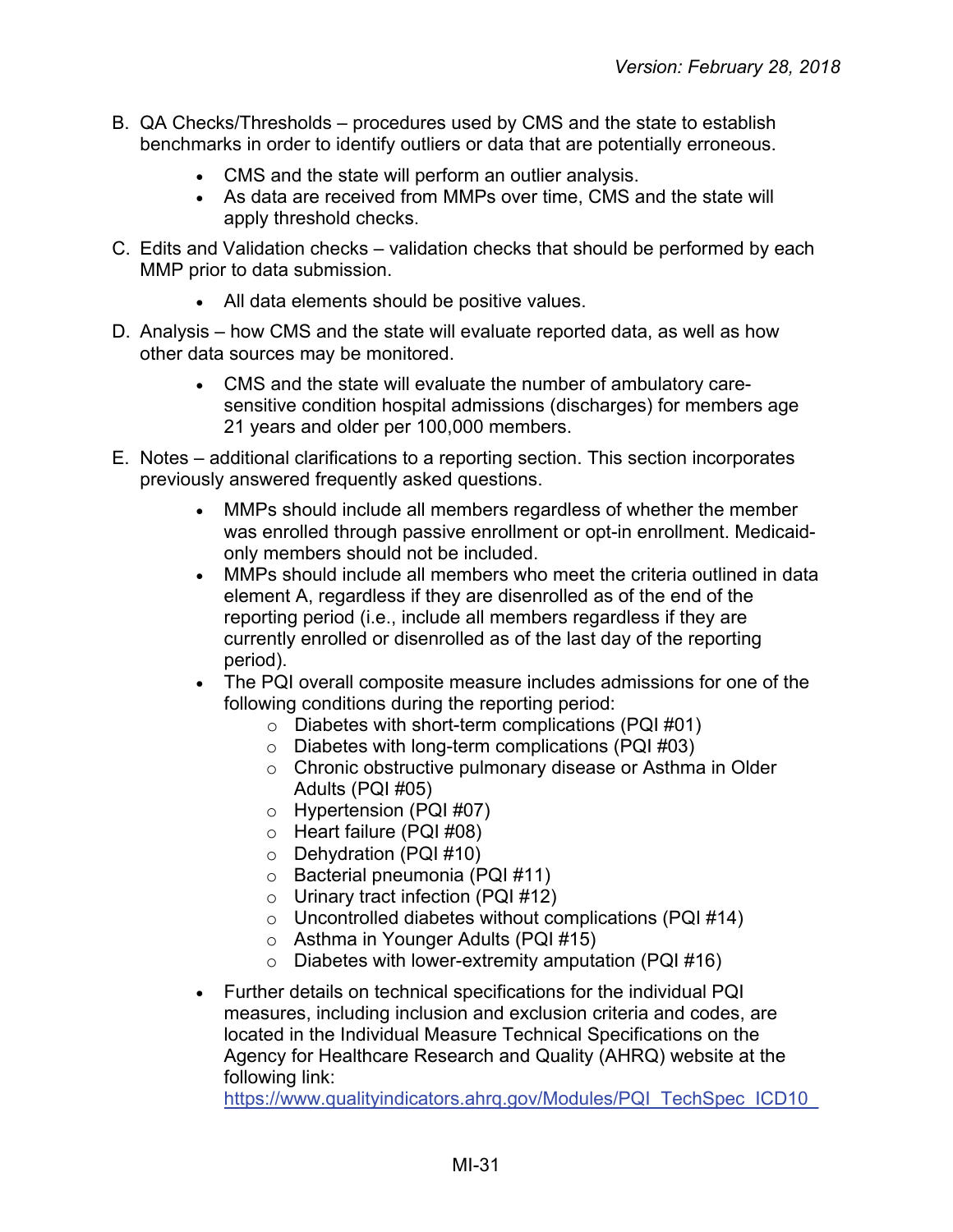[v70.aspx](https://www.qualityindicators.ahrq.gov/Modules/PQI_TechSpec_ICD10_v70.aspx) Further details on the AHRQ quality indicator software used to generate results are located at the following link:

<https://www.qualityindicators.ahrq.gov/Software/Default.aspx>

- The numerator for this measure is based on inpatient discharges, not members.
- Discharges that meet the inclusion and exclusion rules for the numerator in more than one of the above PQIs are counted only once in the composite numerator.
- F. Data Submission how MMPs will submit data collected to CMS and the state.
	- MMPs will submit data collected for this measure in the above specified format through a secure data collection site established by CMS. This site can be accessed at the following web address: [https://Financial-](https://financial-alignment-initiative.norc.org/)[Alignment-Initiative.NORC.org.](https://financial-alignment-initiative.norc.org/)

| <b>CONTINUOUS REPORTING</b>                    |                                      |          |                                                                                                         |                                                                                        |  |
|------------------------------------------------|--------------------------------------|----------|---------------------------------------------------------------------------------------------------------|----------------------------------------------------------------------------------------|--|
| <b>Reporting Section</b>                       | <b>Reporting</b><br><b>Frequency</b> | Level    | <b>Reporting</b><br><b>Periods</b>                                                                      | Due Date                                                                               |  |
| MI5. Performance<br>and Quality<br>Improvement | Quarterly                            | Contract | Current<br>Calendar<br>Quarter<br>Ex:<br>$1/1 - 3/31$<br>$4/1 - 6/30$<br>$7/1 - 9/30$<br>$10/1 - 12/31$ | By the end of the<br>second month<br>following the last day<br>of the reporting period |  |

MI5.2 Members using self-directed arrangements through a fiscal intermediary.

A. Data element definitions – details for each data element reported to CMS and the state, including examples, calculation methods, and how various data elements are associated.

| <b>Element</b><br><b>Letter</b> | <b>Element Name</b>                                              | <b>Definition</b>                                                                                                           | <b>Allowable</b><br><b>Values</b>              |
|---------------------------------|------------------------------------------------------------------|-----------------------------------------------------------------------------------------------------------------------------|------------------------------------------------|
| А.                              | Total number of<br>members enrolled in<br>waiver services.       | Total number of members<br>who were continuously<br>enrolled in waiver services<br>during the reporting<br>period.          | Field Type: Numeric                            |
| <b>B.</b>                       | Total number of<br>members using self-<br>directed arrangements. | Of the total reported in A,<br>the number of members<br>using self-directed<br>arrangements during the<br>reporting period. | Field Type: Numeric<br>Note: Is a subset of A. |

B. QA Checks/Thresholds – procedures used by CMS and the state to establish benchmarks in order to identify outliers or data that are potentially erroneous.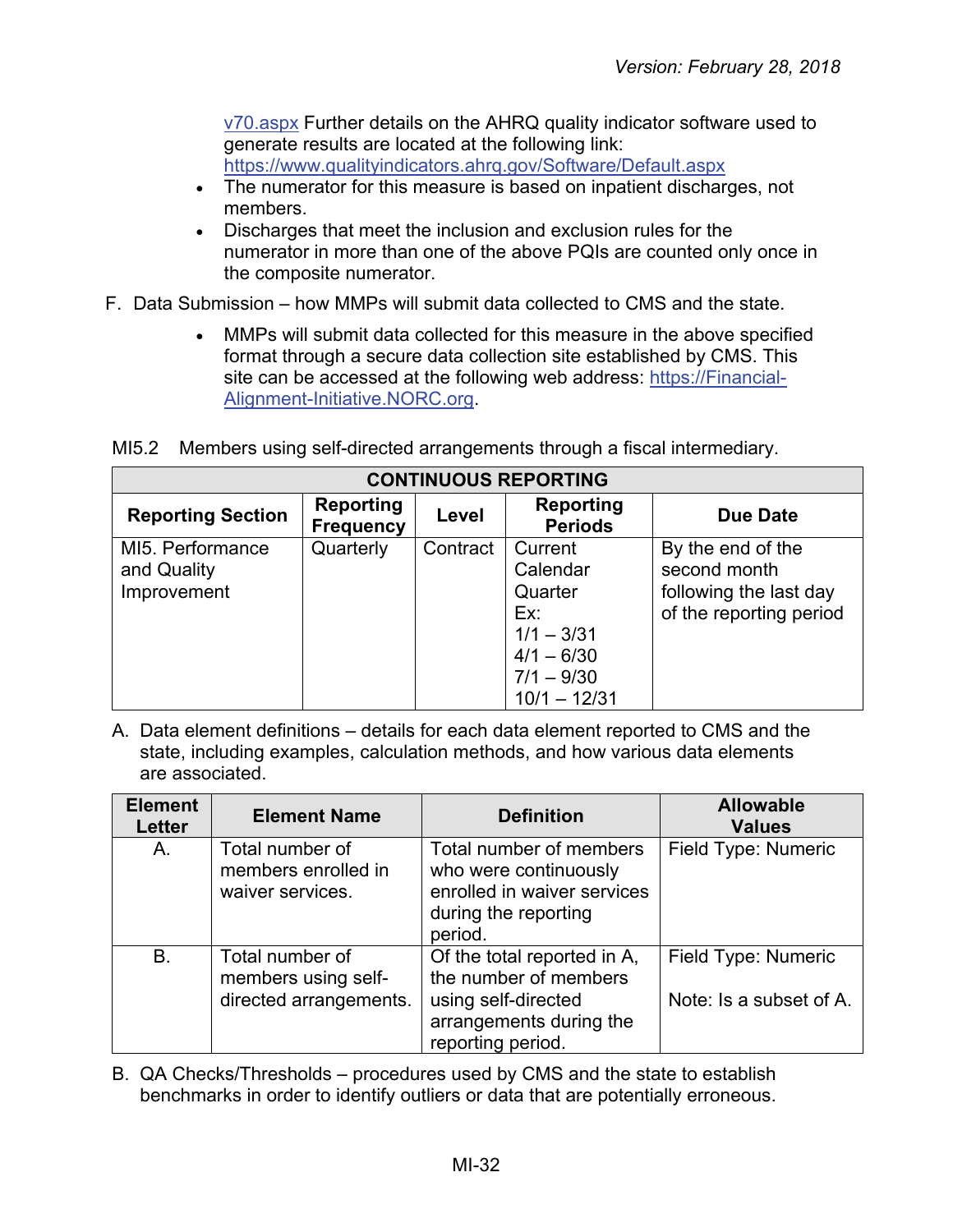- CMS and the state will perform an outlier analysis.
- As data are received from MMPs over time, CMS and the state will apply threshold checks.
- C. Edits and Validation checks validation checks that should be performed by each MMP prior to data submission.
	- Confirm those data elements listed above as subsets of other elements.
	- MMPs should validate that data element B is less than or equal to data element A.
	- All data elements should be positive values..
- D. Analysis how CMS and the state will evaluate reported data, as well as how other data sources may be monitored.
	- CMS and the state will evaluate the percentage of members using selfdirected arrangements during the reporting period.
- E. Notes additional clarifications to a reporting section. This section incorporates previously answered frequently asked questions.
	- MMPs should include all members regardless of whether the member was enrolled through passive enrollment or opt-in enrollment. Medicaidonly members should not be included.
	- Data element A includes members who have an LOC 03 in the Community Health Automated Medicaid Processing System (CHAMPS).
	- Effective January 2, 2018, Program Enrollment Type (PET) codes are required whenever LOCs are referenced. MMPs should refer to the MCC LOC to PET crosswalk document to identify applicable codes.
	- Self-directed arrangements mean the member has the authority to exercise decision making over long-term care services and supports and accepts the responsibility for taking a direct role in managing them. Arrangements that support self-determination are an alternative to provider management of services wherein a service provider has the responsibility for managing all aspects of service delivery in accordance with the service plan developed through the person-centered planning process. This measure shall include members who meet each of the following three criteria:
		- o Members who have an LOC 03 in the CHAMPS at the time of service delivery
		- o Members who have been approved for self-determination arrangements through the MI Health Link HCBS C-Waiver for the Fiscal Intermediary service (Waiver Services value set)
		- o Members receiving at least one of the following services:
			- 1. Chore Services (Chore Services value set)
			- 2. Environmental Modifications (Environmental Modifications value set)
			- 3. Expanded Community Living Supports (Expanded Community Living Supports value set)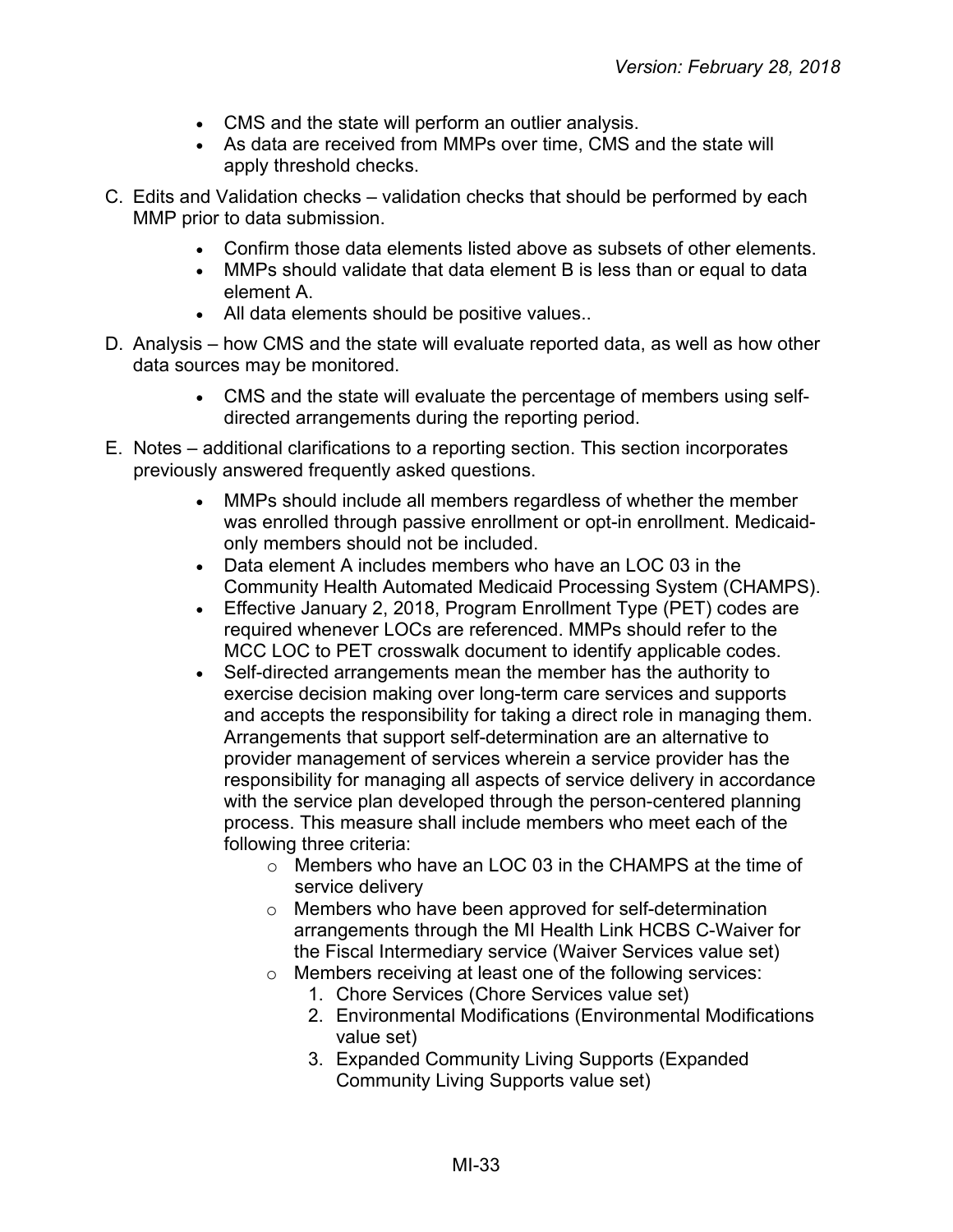- 4. Non-Medical Transportation (Non-Medical Transportation value set)
- 5. Preventive Nursing Services (Preventive Nursing Services value set)
- 6. Private Duty Nursing (Private Duty Nursing value set)
- 7. Respite (Respite value set)
- The member must be continuously enrolled during the reporting period, with no gaps in enrollment, to be included in this measure.
- MMPs should include members who were using self-directed arrangements for any length of time during the reporting period.
- MMPs should conduct a full count of members specified for this measure, not provide an estimate based on sampling.
- F. Data Submission how MMPs will submit data collected to CMS and the state.
	- MMPs will submit data collected for this measure in the above specified format through a secure data collection site established by CMS. This site can be accessed at the following web address: [https://Financial-](https://financial-alignment-initiative.norc.org/)[Alignment-Initiative.NORC.org.](https://financial-alignment-initiative.norc.org/)

|  |  |  |  |  | MI5.3 Adherence to antipsychotic medications for individuals with schizophrenia. |
|--|--|--|--|--|----------------------------------------------------------------------------------|
|--|--|--|--|--|----------------------------------------------------------------------------------|

| <b>CONTINUOUS REPORTING</b>                       |                                      |          |                            |                                                                                                    |  |
|---------------------------------------------------|--------------------------------------|----------|----------------------------|----------------------------------------------------------------------------------------------------|--|
| <b>Reporting</b><br><b>Section</b>                | <b>Reporting</b><br><b>Frequency</b> | Level    | Reporting<br><b>Period</b> | <b>Due Date</b>                                                                                    |  |
| MI5.<br>Performance and<br>Quality<br>Improvement | Annually                             | Contract | Calendar<br>Year,          | By the end of the sixth<br>month following the last<br>beginning CY2   day of the reporting period |  |

| <b>Element</b><br><b>Letter</b> | <b>Element Name</b>                               | <b>Definition</b>                                                                                                                                                                                     | <b>Allowable</b><br><b>Values</b> |
|---------------------------------|---------------------------------------------------|-------------------------------------------------------------------------------------------------------------------------------------------------------------------------------------------------------|-----------------------------------|
| Α.                              | Total number of<br>members with<br>schizophrenia. | Total number of members<br>with schizophrenia, who<br>were continuously<br>enrolled in the MMP<br>during the reporting<br>period, and who were<br>enrolled on December 31<br>of the reporting period. | Field Type: Numeric               |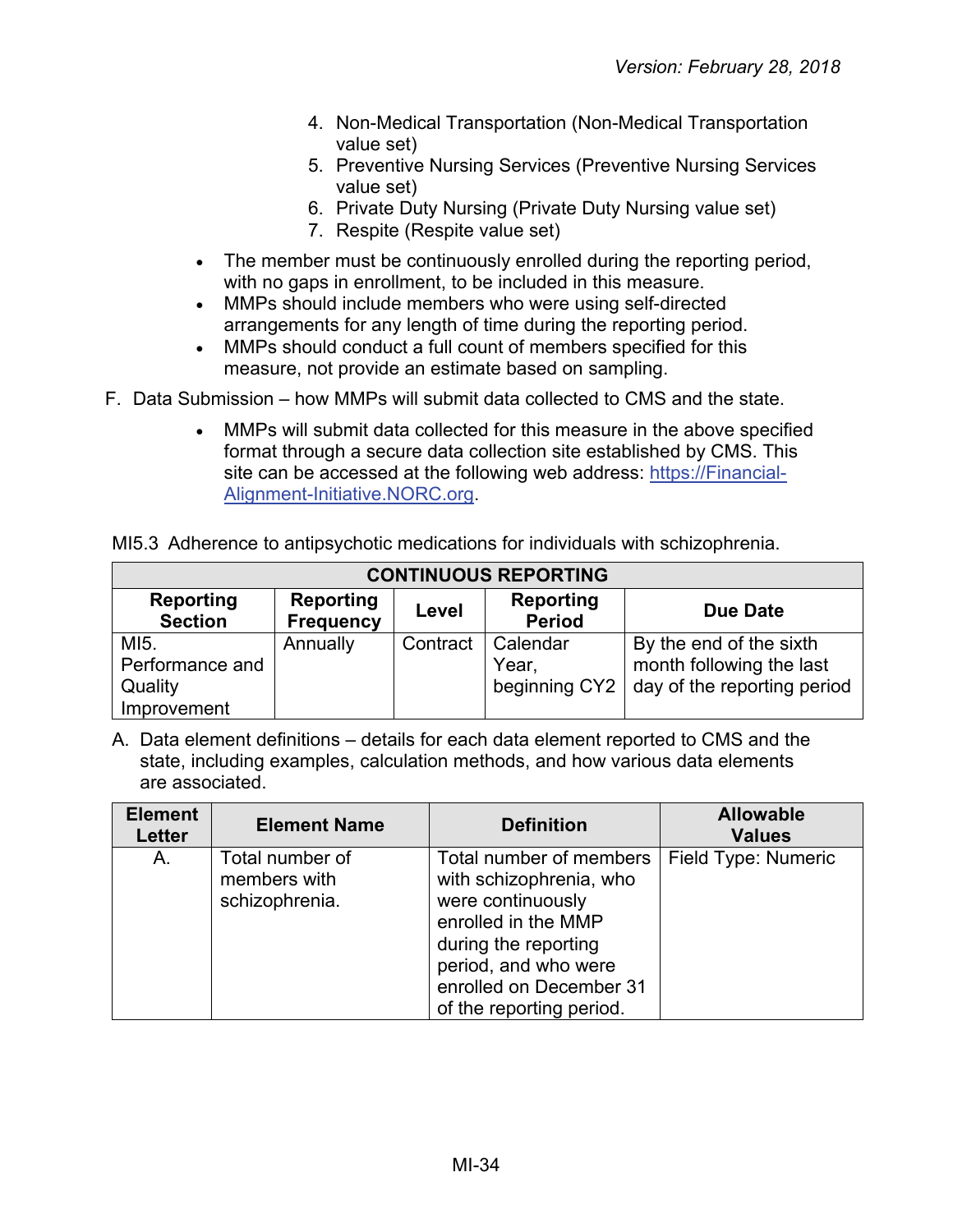| <b>Element</b><br><b>Letter</b> | <b>Element Name</b>                                                                                                                            | <b>Definition</b>                                                                                                                                                       | <b>Allowable</b><br><b>Values</b>              |
|---------------------------------|------------------------------------------------------------------------------------------------------------------------------------------------|-------------------------------------------------------------------------------------------------------------------------------------------------------------------------|------------------------------------------------|
| В.                              | Total number of<br>members who achieved<br>a proportion of days<br>covered (PDC) of at<br>least 80% for their<br>antipsychotic<br>medications. | Of the total reported in A,<br>the number of members<br>who achieved a PDC of<br>at least 80% for their<br>antipsychotic medications<br>during the reporting<br>period. | Field Type: Numeric<br>Note: Is a subset of A. |

- B. QA Checks/Thresholds procedures used by CMS and the state to establish benchmarks in order to identify outliers or data that are potentially erroneous.
	- CMS and the state will perform an outlier analysis.
	- As data are received from MMPs over time, CMS and the state will apply threshold checks.
- C. Edits and Validation checks validation checks that should be performed by each MMP prior to data submission.
	- Confirm those data elements listed above as subsets of other elements.
	- MMPs should validate that data element B is less than or equal to data element A.
	- All data elements should be positive values.
- D. Analysis how CMS and the state will evaluate reported data, as well as how other data sources may be monitored.
	- CMS and the state will evaluate the percentage of members with schizophrenia who achieved a PDC of at least 80% for their antipsychotic medications during the reporting period.
- E. Notes additional clarifications to a reporting section. This section incorporates previously answered frequently asked questions.
	- MMPs should include all members regardless of whether the member was enrolled through passive enrollment or opt-in enrollment. Medicaidonly members should not be included.
	- IPSD is the index prescription start date. It is the earliest prescription dispensing date for any antipsychotic medication during the reporting period.
	- Treatment period is the period of time beginning on the IPSD through the last day of the reporting period.
	- PDC is the proportion of days covered. It is the number of days a member is covered by at least one antipsychotic medication prescription, divided by the number of days in the treatment period.
	- Oral medication dispensing event is one prescription of an amount lasting 30 days or less. To calculate dispensing events for prescriptions longer than 30 days, divide the days supply by 30 and round down to convert. For example, a 100-day prescription is equal to three dispensing events.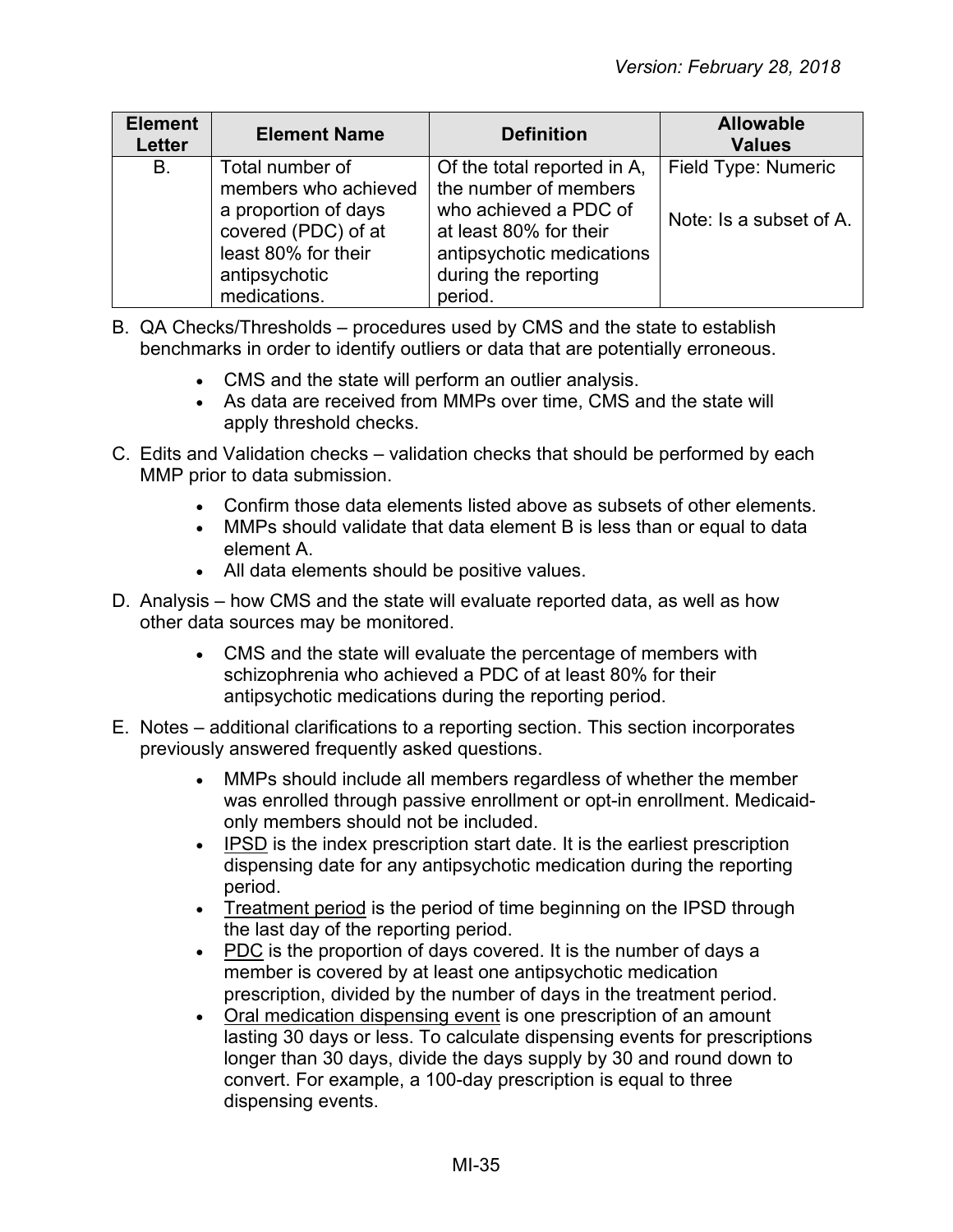- o Multiple prescriptions for different medications dispensed on the same day are counted as separate dispensing events. If multiple prescriptions for the same medication are dispensed on the same day, use the prescription with the longest days supply. Use the Drug ID to determine if the prescriptions are the same or different.
- Long-acting injections dispensing event count as one dispensing event. Multiple J codes or National Drug Codes (NDCs) for the same or different medication on the same day are counted as a single dispensing event.
- Follow the instructions below to determine how to calculate the number of days covered for oral medications.
	- $\circ$  If multiple prescriptions for the same or different oral medications are dispensed on the same day, calculate number of days covered by an antipsychotic medication (for the numerator, data element B) using the prescription with the longest days supply.
	- $\circ$  If multiple prescriptions for different oral medications are dispensed on different days, count each day within the treatment period only once toward the numerator (data element B).
	- $\circ$  If multiple prescriptions for the same oral medication are dispensed on different days, sum the days supply and use the total to calculate the number of days covered by an antipsychotic medication (for the numerator, data element B).
		- 1. For example, if three antipsychotic prescriptions for the same oral medication are dispensed on different days, each with a 30-day supply; sum the days supply for a total of 90 days covered by an oral antipsychotic (even if there is overlap). Use the drug ID provided on the Medication List Directory of NDC codes to determine if the prescriptions are the same or different.
- To calculate number of days covered for long-acting injections (for data element B), use the days supply specified for the medication in the medication list or in the value set name.
	- o For multiple J Codes or NDCs for the same or different medications on the same day, use the medication with the longest days supply.
	- o For multiple J Codes or NDCs for the same or different medications on different days with overlapping days supply, count each day within the treatment period only once toward the numerator (data element B).
- If an oral medication and a long-acting injection are dispensed on the same day, calculate number of days covered by an antipsychotic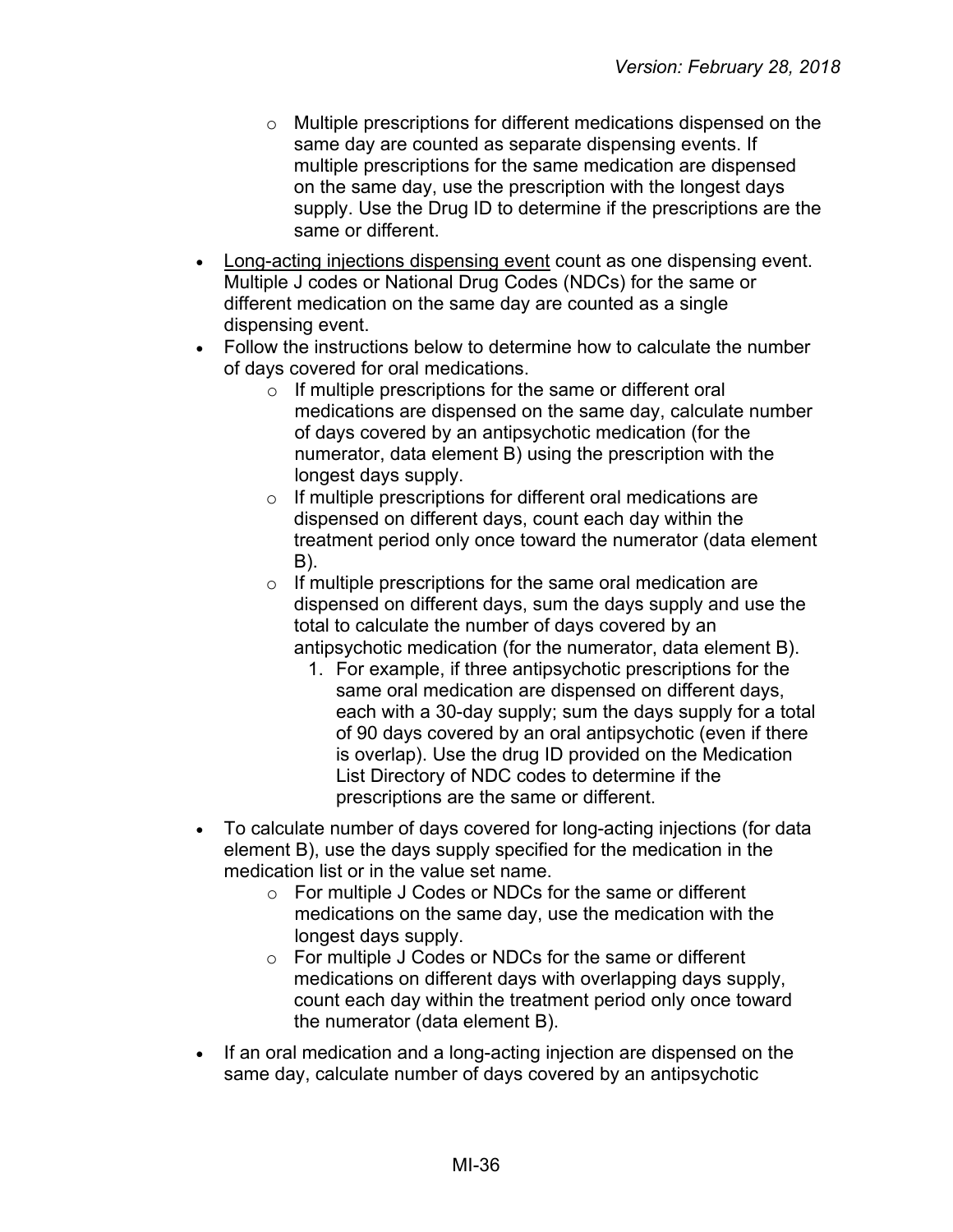medication (for data element B) using the prescription with the longest days' supply.

- If an oral medication and long-acting injection are dispensed on different days, with some overlapping days of supply, count each day within the treatment period only once toward data element B.
- Continuous enrollment is defined as no more than one gap in enrollment of up to 45 days during the reporting period (i.e., January through December). To determine continuous enrollment for a member for whom enrollment is verified monthly, the member may not have more than a 1-month gap in coverage (i.e., a member whose coverage lapses for 2 months [60 days] is not considered continuously enrolled).
- Due to continuous enrollment criteria, this measure will be reported beginning CY2.
- Follow the steps outlined below to identify the eligible population (data element A). Members who use hospice services or elect to use a hospice benefit at any time during the reporting period are excluded from the eligible population. These members may be identified using various methods, which may include but are not limited to enrollment data, medical record or claims/encounter data (Hospice value set).
	- **Step 1**: Identify members with schizophrenia as those who met at least one of the following criteria during the reporting period:
		- $\circ$  At least one acute inpatient encounter with any diagnosis of schizophrenia. Either of the following code combinations meets criteria:
			- − BH Stand Alone Acute Inpatient value set *with*  Schizophrenia value set.
			- − BH Acute Inpatient value set *with* BH Acute Inpatient POS value set *and* Schizophrenia value set.
		- $\circ$  At least two visits in an outpatient, intensive outpatient, partial hospitalization, ED or nonacute inpatient setting, on different dates of service, with any diagnosis of schizophrenia. Any two of the following code combinations meets criteria:
			- − BH Stand Alone Outpatient/PH/IOP value set *with* Schizophrenia value set.
			- − BH Outpatient/PH/IOP value set *with* BH Outpatient/PH/IOP POS value set *with* Schizophrenia value set.
			- − ED value set *with* Schizophrenia value set.
			- − BH ED value set *with* ED POS value set *with* Schizophrenia value set.
			- − BH Stand Alone Nonacute Inpatient value set *with* Schizophrenia value set.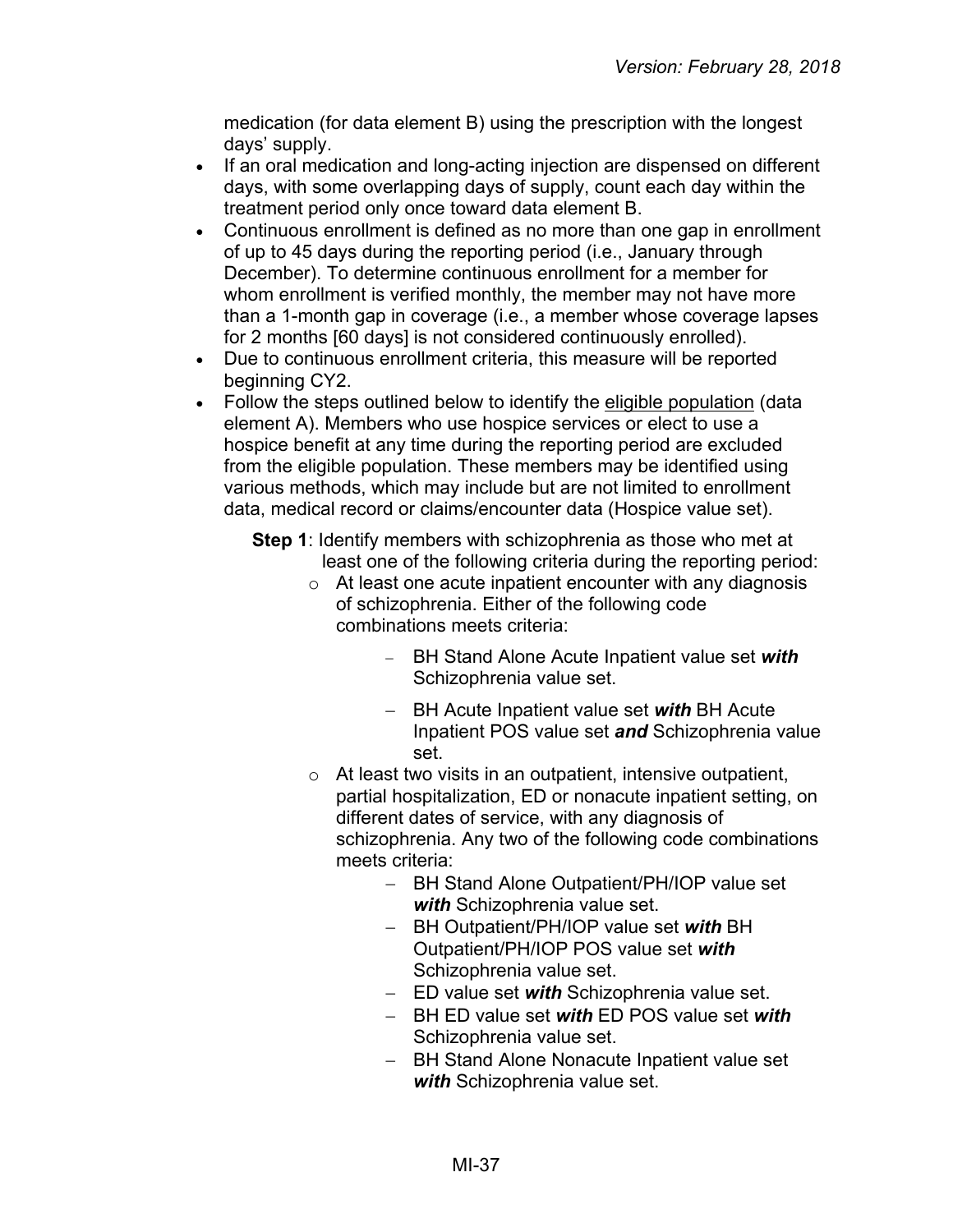- − BH Nonacute Inpatient value set *with* BH Nonacute Inpatient POS value set *with* Schizophrenia value set.
- **Step 2**: Identify required exclusions. Exclude members who met at least one of the following during the reporting period:
	- o A diagnosis of dementia (Dementia value set).
	- o Did not have at least two antipsychotic medication dispensing events. There are two ways to identify dispensing events: by claim/encounter data and by pharmacy data. The MMP must use both methods to identify dispensing events, but an event need only be identified by one method to be counted.
		- Pharmacy data: Dispensed an antipsychotic medication (Oral Antipsychotic Medications List; Long-Acting Injections 14 Days Supply Medications List or Long-Acting Injections 28 Days Supply Medication List) on an ambulatory basis.
		- Claim/encounter data: An antipsychotic medication (Long-Acting Injections 14 Days Supply or Long-Acting Injections 28 Days Supply value sets).
- Follow the steps outlined below to identify numerator compliance (data element B).
	- **Step 1**: Identify the IPSD. The IPSD is the earliest dispensing event for any antipsychotic medication (Oral Antipsychotic Medications List; Long-Acting Injections 14 Days Supply Medications List; Long-Acting Injections 28 Days Supply Medication List; Long-Acting Injections 14 Days Supply value set; Long-Acting Injections 28 Days Supply value set) during the reporting period.
	- **Step 2**: Determine the treatment period. Calculate the number of days beginning on the IPSD through the end of the reporting period.
	- **Step 3**: Count the days covered by at least one antipsychotic medication (Oral Antipsychotic Medications List; Long-Acting Injections 14 Days Supply Medications List; Long-Acting Injections 28 Days Supply Medication List; Long-Acting Injections 14 Days Supply value set; Long-Acting Injections 28 Days Supply value set) during the treatment period. To ensure that the days supply that extend beyond the reporting period are not counted, subtract any days supply that extends beyond December 31 of the reporting period.
	- **Step 4**: Calculate the member's PDC using the following equation. Round to two decimal places, using the .5 rule.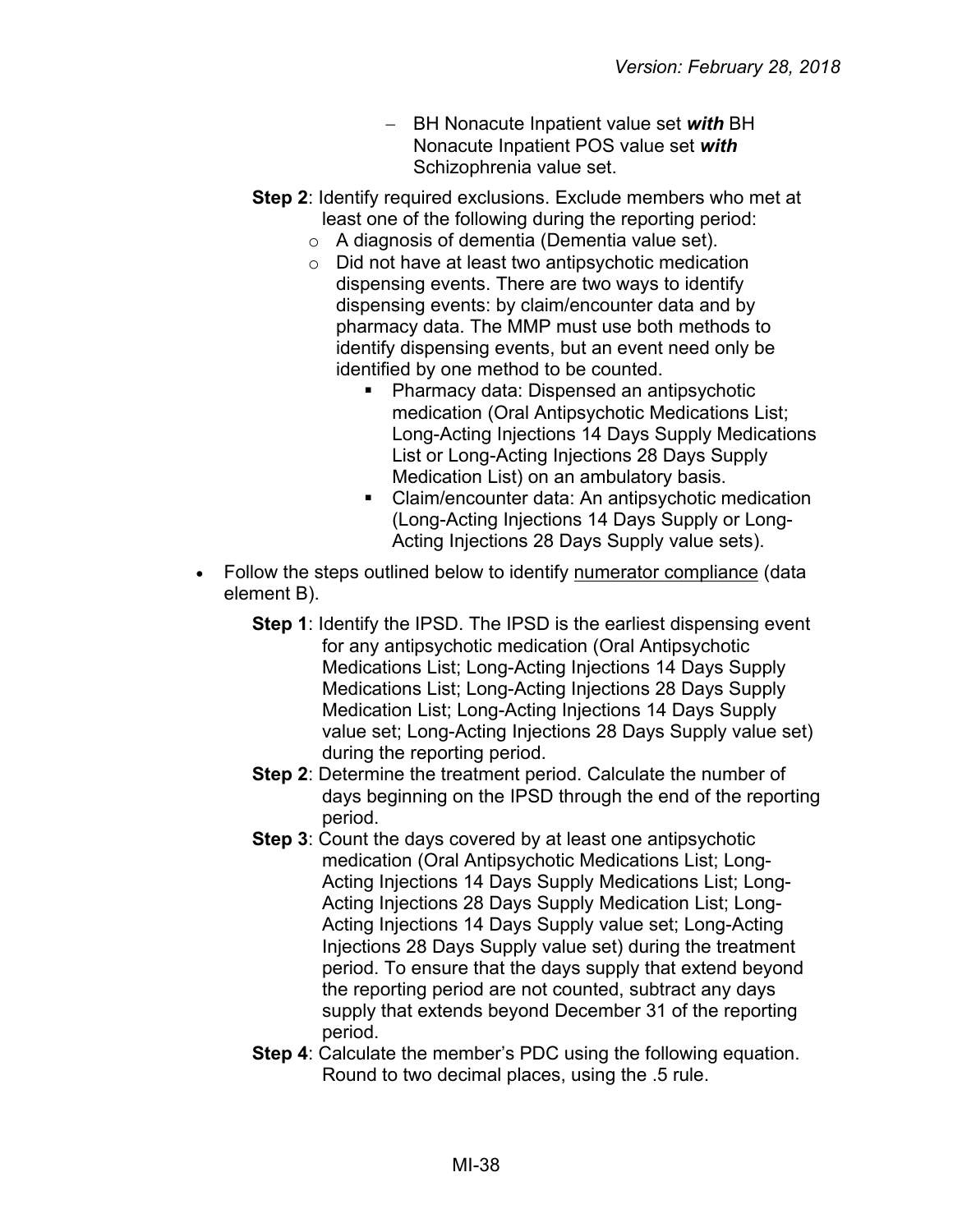#### **Total days covered by an antipsychotic medication in the treatment period (Step 3)**

### **Total days in treatment period (Step 2)**

- **Step 5**: Sum the number of members whose PDC is ≥ 80% for their treatment period.
- F. Data Submission how MMPs will submit data collected to CMS and the state.
	- MMPs will submit data collected for this measure in the above specified format through a secure data collection site established by CMS. This site can be accessed at the following web address: [https://Financial-](https://financial-alignment-initiative.norc.org/)[Alignment-Initiative.NORC.org.](https://financial-alignment-initiative.norc.org/)

MI5.4 Nursing facility residents experiencing one or more falls with a major injury.

Please note: No MMP reporting is required for this measure; MDHHS will gather the necessary data from MDS. MMPs are required to assist MDHHS with the process and more detail regarding the required assistance will be provided by MDHHS.

| <b>CONTINUOUS REPORTING</b>                    |                               |          |                                                                                                         |          |  |
|------------------------------------------------|-------------------------------|----------|---------------------------------------------------------------------------------------------------------|----------|--|
| <b>Reporting Section</b>                       | Reporting<br><b>Frequency</b> | Level    | <b>Reporting</b><br><b>Periods</b>                                                                      | Due Date |  |
| MI5. Performance<br>and Quality<br>Improvement | Quarterly                     | Contract | Current<br>Calendar<br>Quarter<br>Ex:<br>$1/1 - 3/31$<br>$4/1 - 6/30$<br>$7/1 - 9/30$<br>$10/1 - 12/31$ | N/A      |  |

*Please refer to the MDS 3.0 Quality Measure User's Manual for further detailed specifications on this measure: https://www.cms.gov/Medicare/Quality-Initiatives-Patient-Assessment-Instruments/NursingHomeQualityInits/Downloads/MDS-30-QM-Users-Manual-V11-Final.pdf*

- A. QA Checks/Thresholds procedures used by CMS and the state to establish benchmarks in order to identify outliers or data that are potentially erroneous.
	- CMS and the state will perform an outlier analysis.
	- As data are received from MMPs over time, CMS and the state will apply threshold checks.
- B. Analysis how CMS and the state will evaluate reported data, as well as how other data sources may be monitored.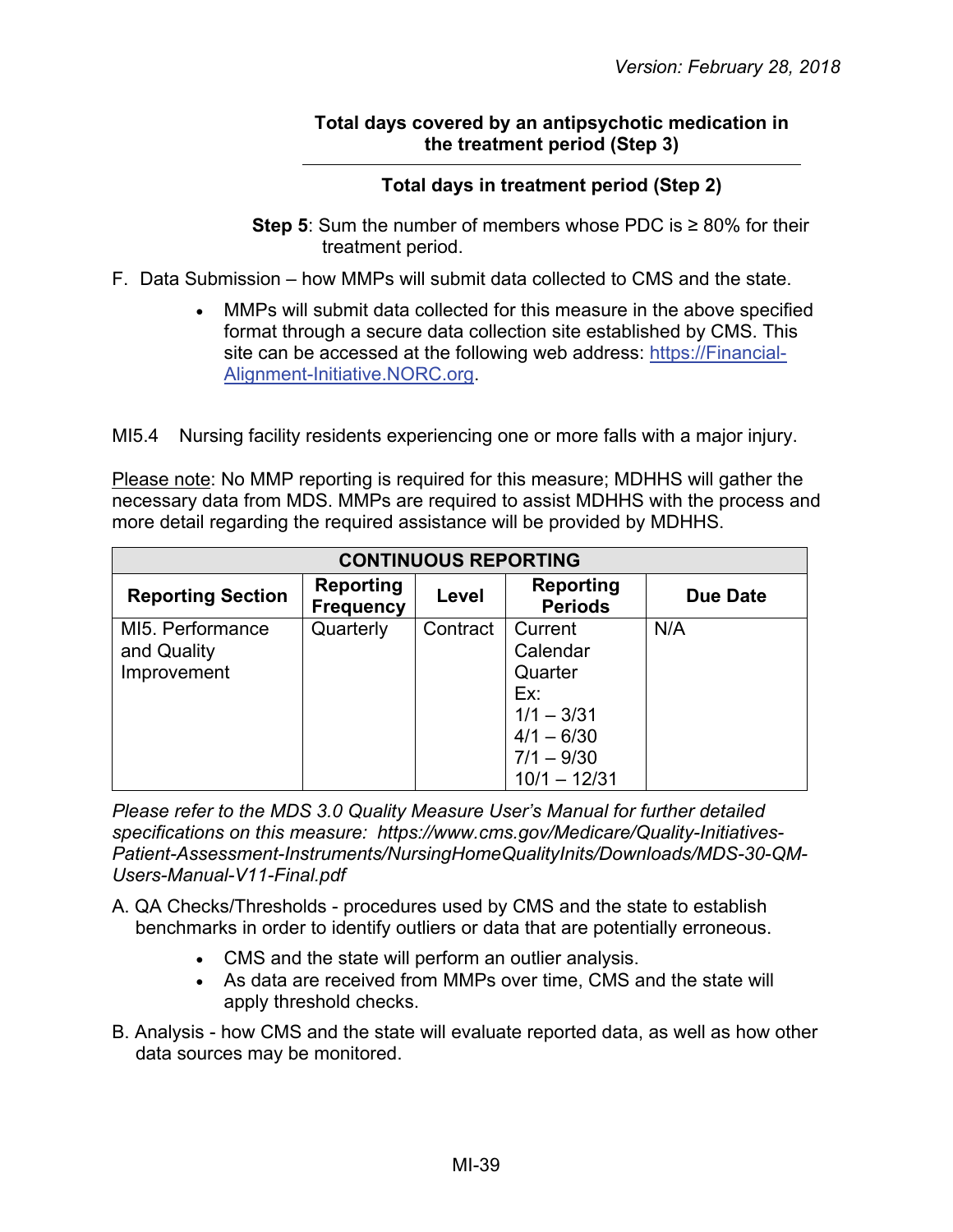• CMS and the state will evaluate the percentage of long stay residents who have experienced one or more falls with major injury reported in the target period or look-back period.

MI5.5 Urinary tract infection.<sup>ii</sup>

Please note: No MMP reporting is required for this measure; MDHHS will gather the necessary data from MDS. MMPs are required to assist MDHHS with the process and more detail regarding the required assistance will be provided by MDHHS.

| <b>CONTINUOUS REPORTING</b> |                               |          |                             |          |  |
|-----------------------------|-------------------------------|----------|-----------------------------|----------|--|
| <b>Reporting Section</b>    | Reporting<br><b>Frequency</b> | Level    | Reporting<br><b>Periods</b> | Due Date |  |
| MI5. Performance            | Quarterly                     | Contract | Current                     | N/A      |  |
| and Quality                 |                               |          | Calendar                    |          |  |
| Improvement                 |                               |          | Quarter                     |          |  |
|                             |                               |          | Ex:                         |          |  |
|                             |                               |          | $1/1 - 3/31$                |          |  |
|                             |                               |          | $4/1 - 6/30$                |          |  |
|                             |                               |          | $7/1 - 9/30$                |          |  |
|                             |                               |          | 10/1-12/31                  |          |  |

*Please refer to the MDS 3.0 Quality Measure User's Manual for further detailed specifications on this measure: https://www.cms.gov/Medicare/Quality-Initiatives-Patient-Assessment-Instruments/NursingHomeQualityInits/Downloads/MDS-30-QM-Users-Manual-V11-Final.pdf*

- A. QA Checks/Thresholds procedures used by CMS and the state to establish benchmarks in order to identify outliers or data that are potentially erroneous.
	- Guidance will be forthcoming on the established benchmark for this measure for DY 2 through 5.
- B. Analysis how CMS and the state will evaluate reported data, as well as how other data sources may be monitored.
	- CMS and the state will evaluate the percentage of long stay residents who have a urinary tract infection.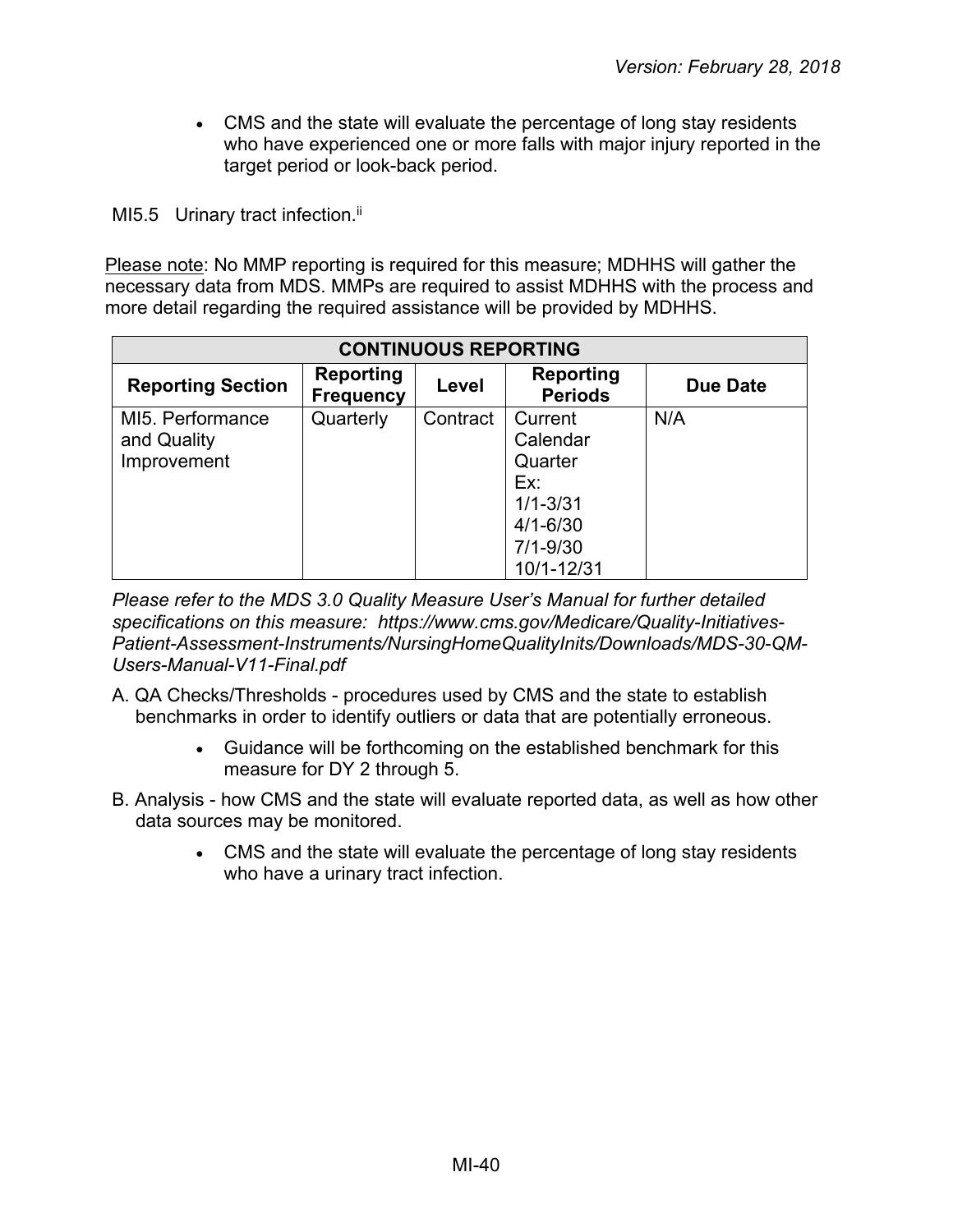| <b>CONTINUOUS REPORTING</b>                    |                                      |          |                                    |                                                                                       |  |
|------------------------------------------------|--------------------------------------|----------|------------------------------------|---------------------------------------------------------------------------------------|--|
| Reporting<br><b>Section</b>                    | <b>Reporting</b><br><b>Frequency</b> | Level    | Reporting<br><b>Period</b>         | Due Date                                                                              |  |
| MI5. Performance<br>and Quality<br>Improvement | Annually                             | Contract | Calendar<br>Year,<br>beginning CY2 | By the end of the sixth<br>month following the last<br>day of the reporting<br>period |  |

MI5.6 Care for Adults – Medication Review. (Modified from NQF # 0553) ii

| <b>Element</b><br>Letter | <b>Element Name</b>                                                                                                                                                                                                                               | <b>Definition</b>                                                                                                                                                                                                                                                              | <b>Allowable Values</b>                        |
|--------------------------|---------------------------------------------------------------------------------------------------------------------------------------------------------------------------------------------------------------------------------------------------|--------------------------------------------------------------------------------------------------------------------------------------------------------------------------------------------------------------------------------------------------------------------------------|------------------------------------------------|
| A.                       | Total number of<br>members continuously<br>enrolled who were<br>currently enrolled on<br>December 31 of the<br>reporting period.                                                                                                                  | Total number of<br>members continuously<br>enrolled who were<br>currently enrolled on<br>December 31 of the<br>reporting period.                                                                                                                                               | Field type: Numeric                            |
| B.                       | Total number of<br>members sampled who<br>met inclusion criteria.                                                                                                                                                                                 | Of the total reported in<br>A, the number of<br>members sampled who<br>met inclusion criteria.                                                                                                                                                                                 | Field type: Numeric<br>Note: Is a subset of A  |
| C.                       | Total number of<br>members who had at<br>least one medication<br>review conducted by a<br>prescribing practitioner<br>or clinical pharmacist<br>during the reporting<br>period and the presence<br>of a medication list in the<br>medical record. | Of the total reported in<br>B, the number of<br>members who had at<br>least one medication<br>review conducted by a<br>prescribing practitioner<br>or clinical pharmacist<br>during the reporting<br>period and the presence<br>of a medication list in the<br>medical record. | Field Type: Numeric<br>Note: Is a subset of B. |

- B. QA Checks/Thresholds procedures used by CMS and the state to establish benchmarks in order to identify outliers or data that are potentially erroneous.
	- Guidance will be forthcoming on the established benchmark for this measure for DY 2 through 5.
- C. Edits and Validation Checks validation checks that should be performed by each MMP prior to data submission.
	- Confirm those data elements listed above as subsets of other elements.
	- MMPs should validate that data element B is less than or equal to data element A.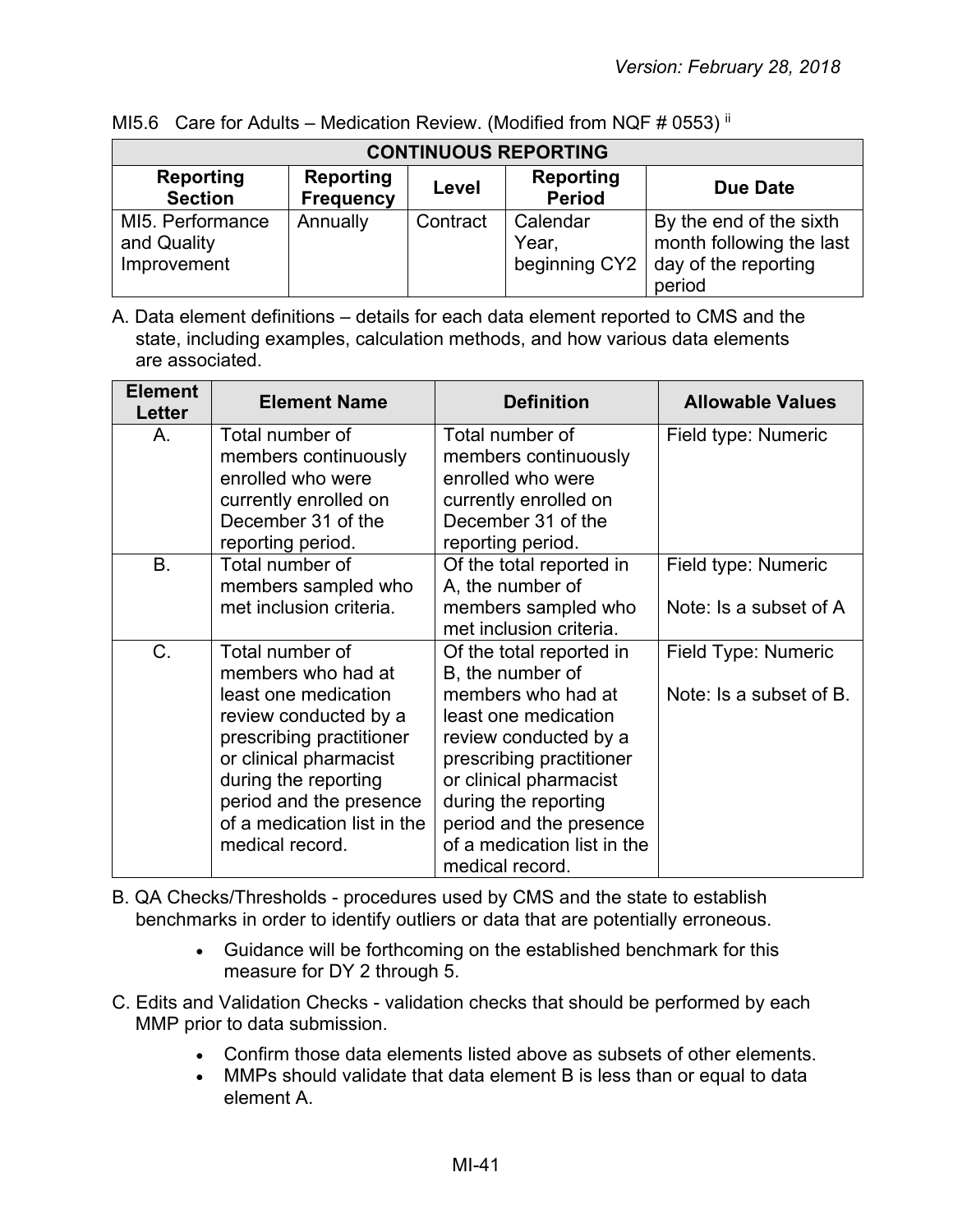- MMPs should validate that data element C is less than or equal to data element B.
- All data elements should be positive values.
- D. Analysis how CMS and the state will evaluate reported data, as well as how other data sources may be monitored.
	- CMS and the state will evaluate the percentage of members who had a medication review completed during the reporting period.
- E. Notes additional clarifications to a reporting section. This section incorporates previously answered frequently asked questions.
	- MMPs should include all members aged 21 years and older<sup>[3](#page-41-0)</sup>, regardless of whether the member was enrolled through passive enrollment or optin enrollment. A subset of all members that are eligible will be included in the sample. Medicaid-only members should not be included.
	- For reporting, the MMPs may elect to use a hybrid methodology and select a sample. Sampling should be systematic to ensure all eligible individuals have an equal chance of inclusion. The sample size should be 411, plus oversample to allow for substitution. For further instructions on selecting the sample size, please see page MI-10 of this document.
	- If an MMP does not elect to sample, data element B should be equal to data element A.
	- Continuous enrollment is defined as no more than one gap in enrollment of up to 45 days during the reporting period (i.e., January through December). To determine continuous enrollment for a member for whom enrollment is verified monthly, the member may not have more than a 1-month gap in coverage (i.e., a member whose coverage lapses for 2 months [60 days] is not considered continuously enrolled).
	- A medication list is a list of the member's medications in the medical record. The medication list may include medication names only or may include medication names, dosages and frequency, over-the-counter (OTC) medications and herbal or supplemental therapies.
	- A medication review is a review of all of a member's medications, including prescription medications, OTC medications, and herbal or supplemental therapies.
	- A clinical pharmacist is a pharmacist with extensive education in the biomedical, pharmaceutical, sociobehavioral and clinical sciences. Clinical pharmacists are experts in the therapeutic use of medications and are a primary source of scientifically valid information and advice regarding the safe, appropriate and cost-effective use of medications. Most clinical pharmacists have a Doctor of Pharmacy (PharmD) degree and many have completed one or more years of post-graduate training (e.g., a general and/or specialty pharmacy residency). In some states, clinical pharmacists have prescriptive authority.

<span id="page-41-0"></span> $\overline{a}$ <sup>3</sup> The HEDIS eligible population for this measure is limited to individuals 66 years of age and older. This measure has been modified to apply to the full Michigan demonstration population.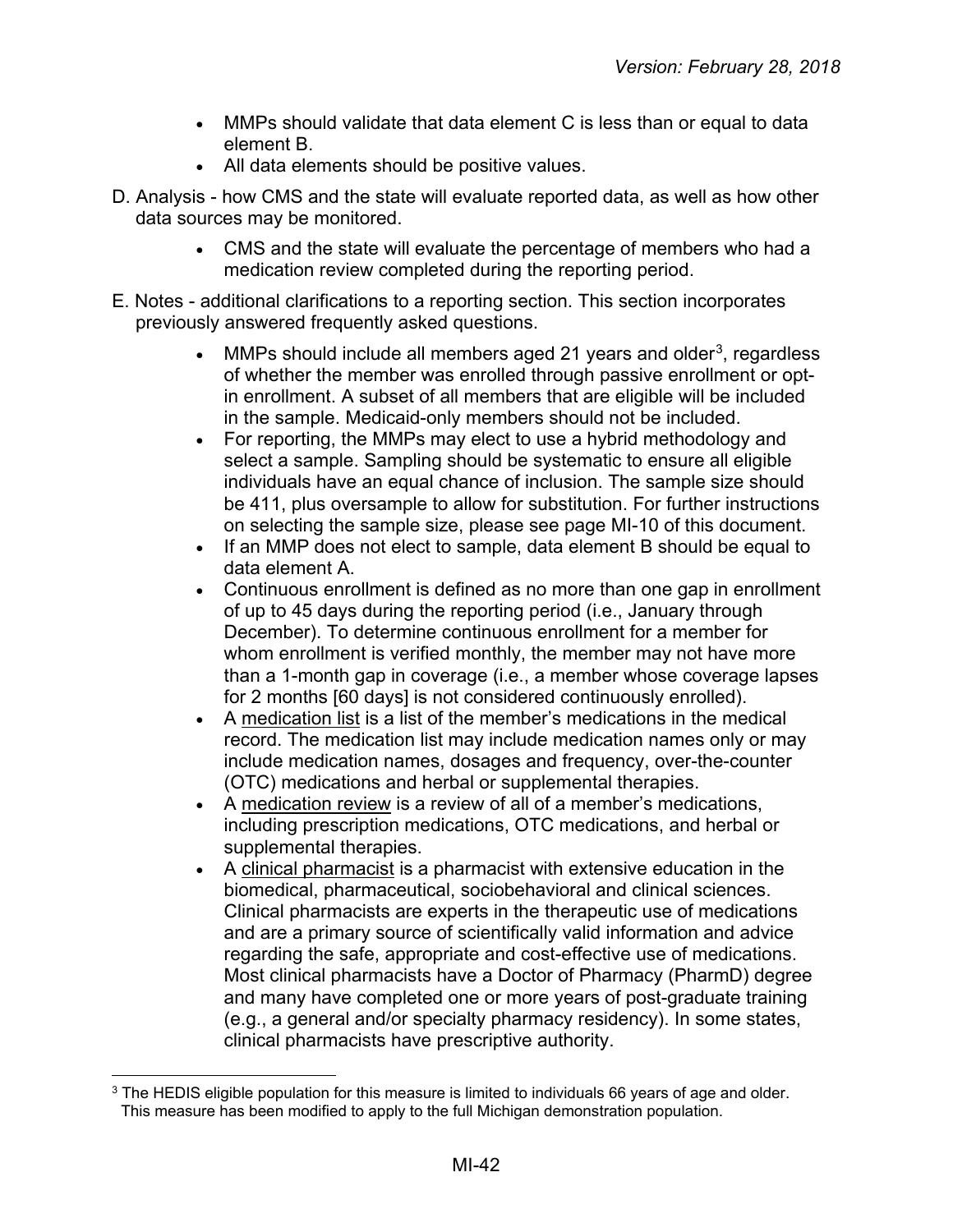- A prescribing practitioner is a practitioner with prescribing privileges, including nurse practitioners, physician assistants and other non-MDs who have the authority to prescribe medications.
- Members who use hospice services or elect to use a hospice benefit at any time during the reporting period are excluded from the eligible population. These members may be identified using various methods, which may include but are not limited to enrollment data, medical record or claims/encounter data (Hospice value set).

## **Administrative Specifications**

- If the MMP elects to only use administrative data to identify members with a medication review completed (data element C), any of the following meet criteria:
	- o Either of the following meet criteria:
		- 1. Both of the following on the same claim during the reporting period where the provider type is a prescribing practitioner or clinical pharmacist:
			- − A least one medication review (Medication Review value set)
			- − The presence of a medication list in the medical record (Medication List value set)
		- 2. Transitional care management services (Transitional Care Management Services value set) during the reporting period.

## **Hybrid Specifications**

- If the MMP elects to use hybrid sampling, refer to the *Administrative Specifications* to identify positive numerator hits from administrative data.
- A medication list, signed and dated during the reporting period by the appropriate practitioner type (prescribing practitioner or clinical pharmacist), meets criteria (the practitioner's signature is considered evidence that the medications were reviewed).
- When reviewing a member's medical record, documentation must come from the same medical record and must include one of the following:
	- o A medication list in the medical record, **and** evidence of a medication review by a prescribing practitioner or clinical pharmacist and the date when it was performed.
	- $\circ$  Notation that the member is not taking any medication and the date when it was noted.
- MMPs may use their own EHR (i.e., a supplemental data source) when using the hybrid specifications. If medication reconciliation is conducted by pharmacists and the results are communicated to the PCP, the MMP would be encouraged to use these supplemental data. Reconciliation and record transmission must be documented by the MMP in its EHR.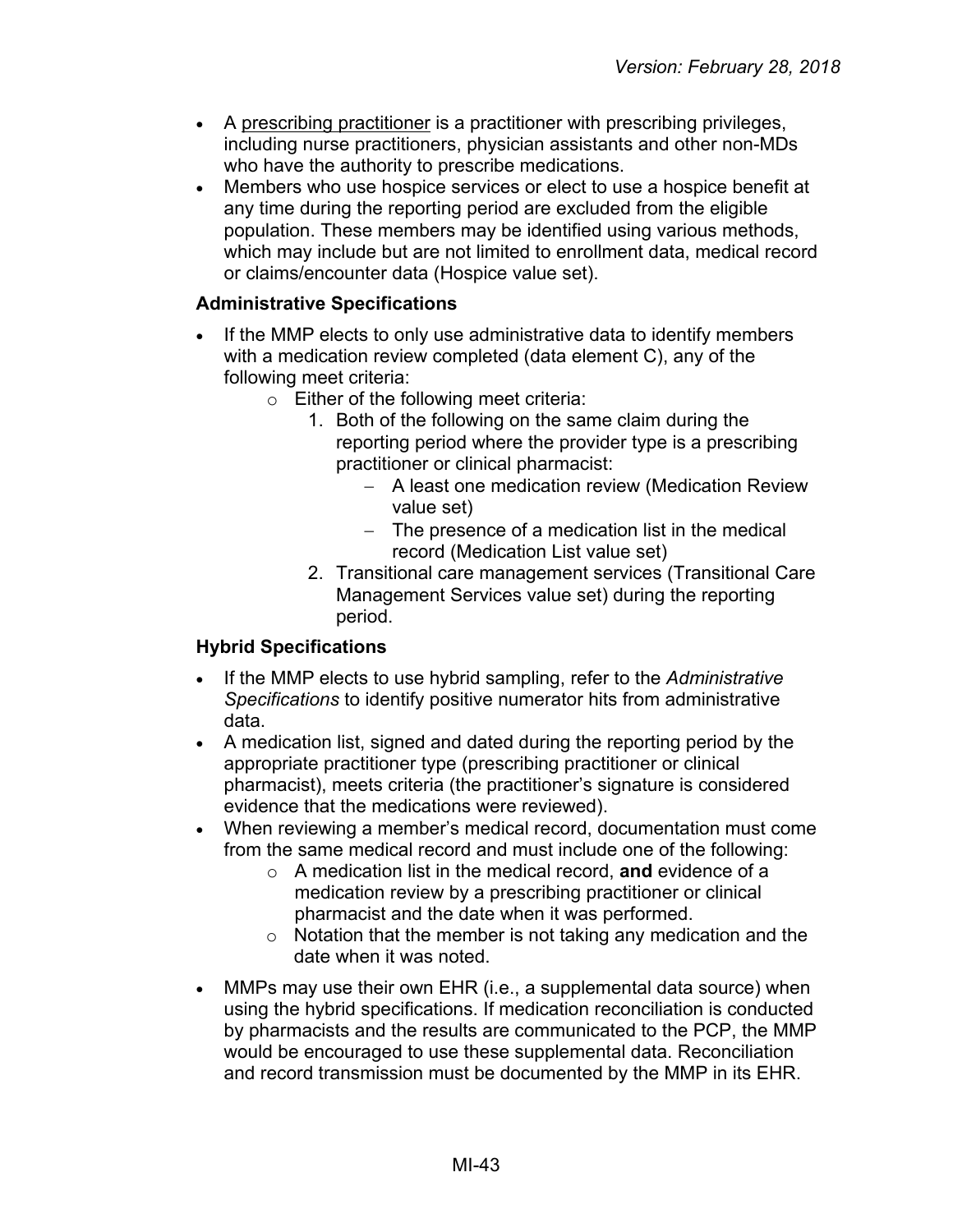- A review of side effects for a single medication at the time of prescription alone is not sufficient.
- An outpatient visit is not required to meet criteria.

F. Data Submission - how MMPs will submit data collected to CMS and the state.

• MMPs will submit data collected for this measure in the above specified format through a secure data collection site established by CMS. This site can be accessed at the following web address: [https://Financial-](https://financial-alignment-initiative.norc.org/)[Alignment-Initiative.NORC.org.](https://financial-alignment-initiative.norc.org/)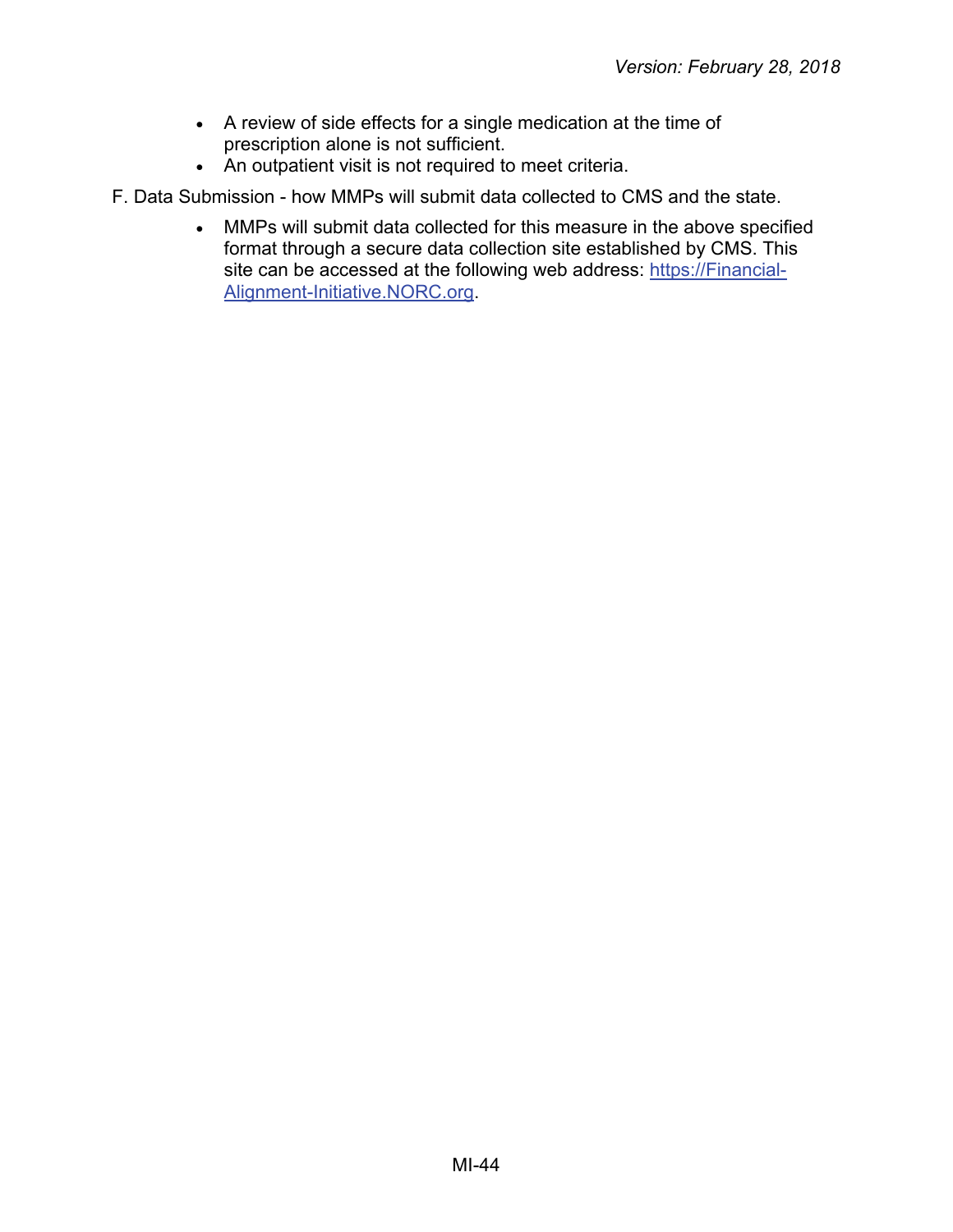# <span id="page-44-0"></span>**Section MI VI. Systems**

## <span id="page-44-1"></span>MI6.1 Integrated Care Bridge Record. – *Retired*

## **Section MI VII. Utilization**

MI7.1 Emergency department visits for ambulatory care-sensitive conditions. (Rosenthal)

| <b>CONTINUOUS REPORTING</b>        |                               |          |                            |                                                                                        |  |  |
|------------------------------------|-------------------------------|----------|----------------------------|----------------------------------------------------------------------------------------|--|--|
| <b>Reporting</b><br><b>Section</b> | Reporting<br><b>Frequency</b> | Level    | Reporting<br><b>Period</b> | Due Date                                                                               |  |  |
| MI7. Utilization                   | Annually                      | Contract | <b>Calendar Year</b>       | By the end of the fourth<br>month following the last<br>day of the reporting<br>period |  |  |

| <b>Element</b><br><b>Letter</b> | <b>Element Name</b>                                                 | <b>Definition</b>                                                                                                            | <b>Allowable</b><br><b>Values</b>              |
|---------------------------------|---------------------------------------------------------------------|------------------------------------------------------------------------------------------------------------------------------|------------------------------------------------|
| A.                              | Total number of<br>emergency<br>department (ED)<br>visits.          | Total number of ED visits<br>during the reporting period.                                                                    | Field Type: Numeric                            |
| <b>B.</b>                       | Total number of<br>non-emergent ED<br>visits.                       | Of the total reported in A,<br>the number of non-emergent<br>ED visits during the<br>reporting period.                       | Field Type: Numeric<br>Note: Is a subset of A. |
| C.                              | Total number of<br>emergent/primary<br>care treatable ED<br>visits. | Of the total reported in A,<br>the number of<br>emergent/primary care<br>treatable ED visits during<br>the reporting period. | Field Type: Numeric<br>Note: Is a subset of A. |
| D.                              | Total number of<br>emergent<br>preventable/<br>avoidable ED visits. | Of the total reported in A,<br>the number of emergent<br>preventable/avoidable ED<br>visits during the reporting<br>period.  | Field Type: Numeric<br>Note: Is a subset of A. |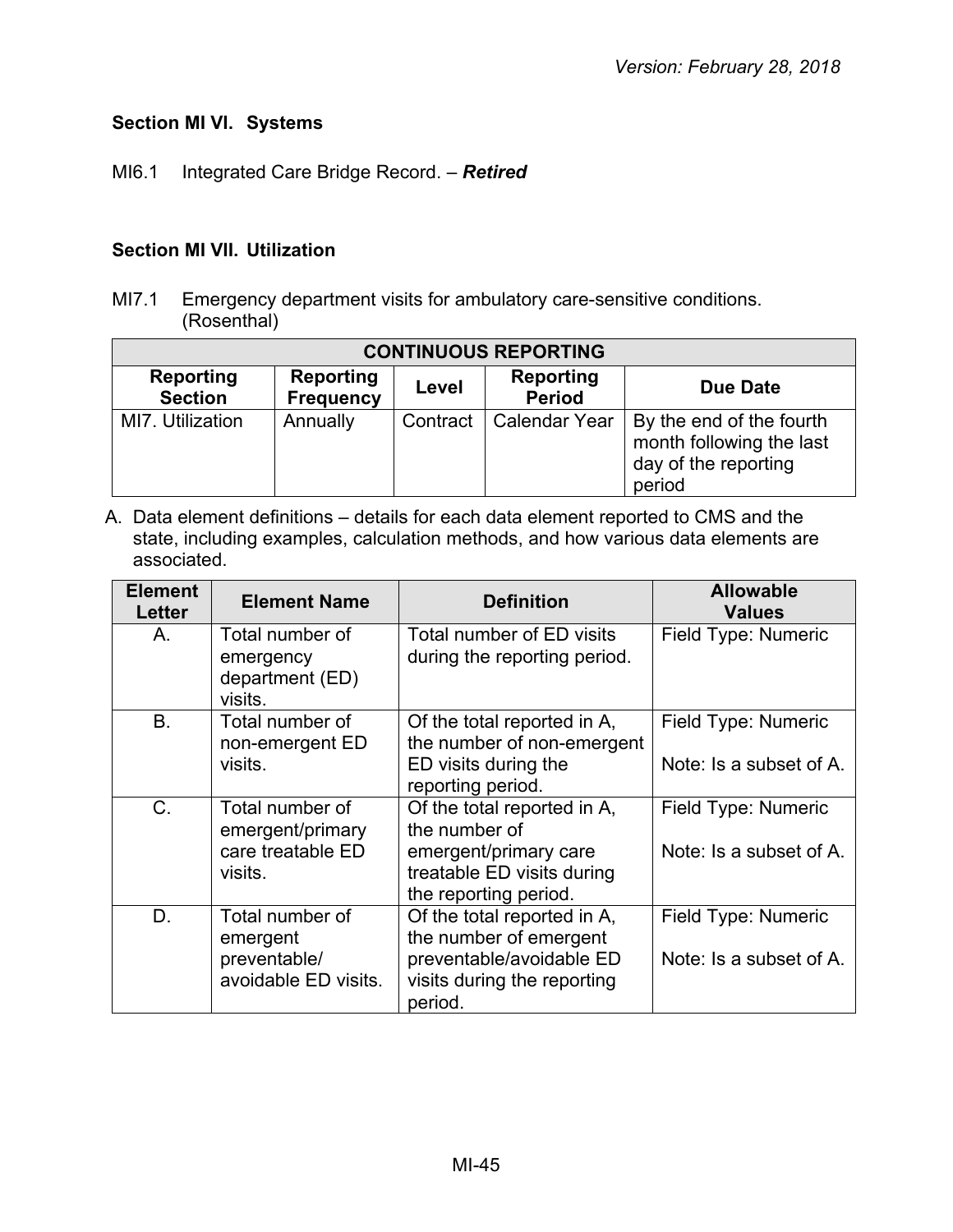| <b>Element</b><br><b>Letter</b> | <b>Element Name</b>                             | <b>Definition</b>                                                                     | <b>Allowable</b><br><b>Values</b>              |
|---------------------------------|-------------------------------------------------|---------------------------------------------------------------------------------------|------------------------------------------------|
| Е.                              | Total number of<br>emergent not<br>preventable/ | Of the total reported in A,<br>the number of emergent not<br>preventable/avoidable ED | Field Type: Numeric<br>Note: Is a subset of A. |
|                                 | avoidable ED visits.                            | visits during the reporting<br>period.                                                |                                                |
| F.                              | Total number of ED<br>visits with an injury     | Of the total reported in A,<br>the number of ED visits with                           | Field Type: Numeric                            |
|                                 | principal diagnosis.                            | an injury principal diagnosis<br>during the reporting period.                         | Note: Is a subset of A.                        |
| G.                              | Total number of ED<br>visits with a mental      | Of the total reported in A,<br>the number of ED visits with                           | Field Type: Numeric                            |
|                                 | health principal<br>diagnosis.                  | a mental health principal<br>diagnosis during the<br>reporting period.                | Note: Is a subset of A.                        |
| Η.                              | Total number of ED<br>visits with an            | Of the total reported in A,<br>the number of ED visits with                           | Field Type: Numeric                            |
|                                 | alcohol-related<br>principal diagnosis.         | an alcohol-related principal<br>diagnosis during the<br>reporting period.             | Note: Is a subset of A.                        |
| I.                              | Total number of ED<br>visits with a drug-       | Of the total reported in A,<br>the number of ED visits with                           | Field Type: Numeric                            |
|                                 | related health<br>principal diagnosis.          | a drug-related health<br>principal diagnosis during<br>the reporting period.          | Note: Is a subset of A.                        |
| J.                              | Total number of ED<br>visits that were          | Of the total reported in A,<br>the number of ED visits that                           | Field Type: Numeric                            |
|                                 | unclassified.                                   | were unclassified during the<br>reporting period.                                     | Note: Is a subset of A.                        |

- B. QA Checks/Thresholds procedures used by CMS and the state to establish benchmarks in order to identify outliers or data that are potentially erroneous.
	- CMS and the state will perform an outlier analysis.
	- As data are received from MMPs over time, CMS and the state will apply threshold checks.
- C. Edits and Validation checks validation checks that should be performed by each MMP prior to data submission.
	- Confirm those data elements listed above as subsets of other elements.
	- MMPs should validate that data elements B, C, D, E, F, G, H, I, and J are less than or equal to data element A.
	- All data elements should be positive values.
- D. Analysis how CMS and the state will evaluate reported data, as well as how other data sources may be monitored. CMS and the state will evaluate the percentage of: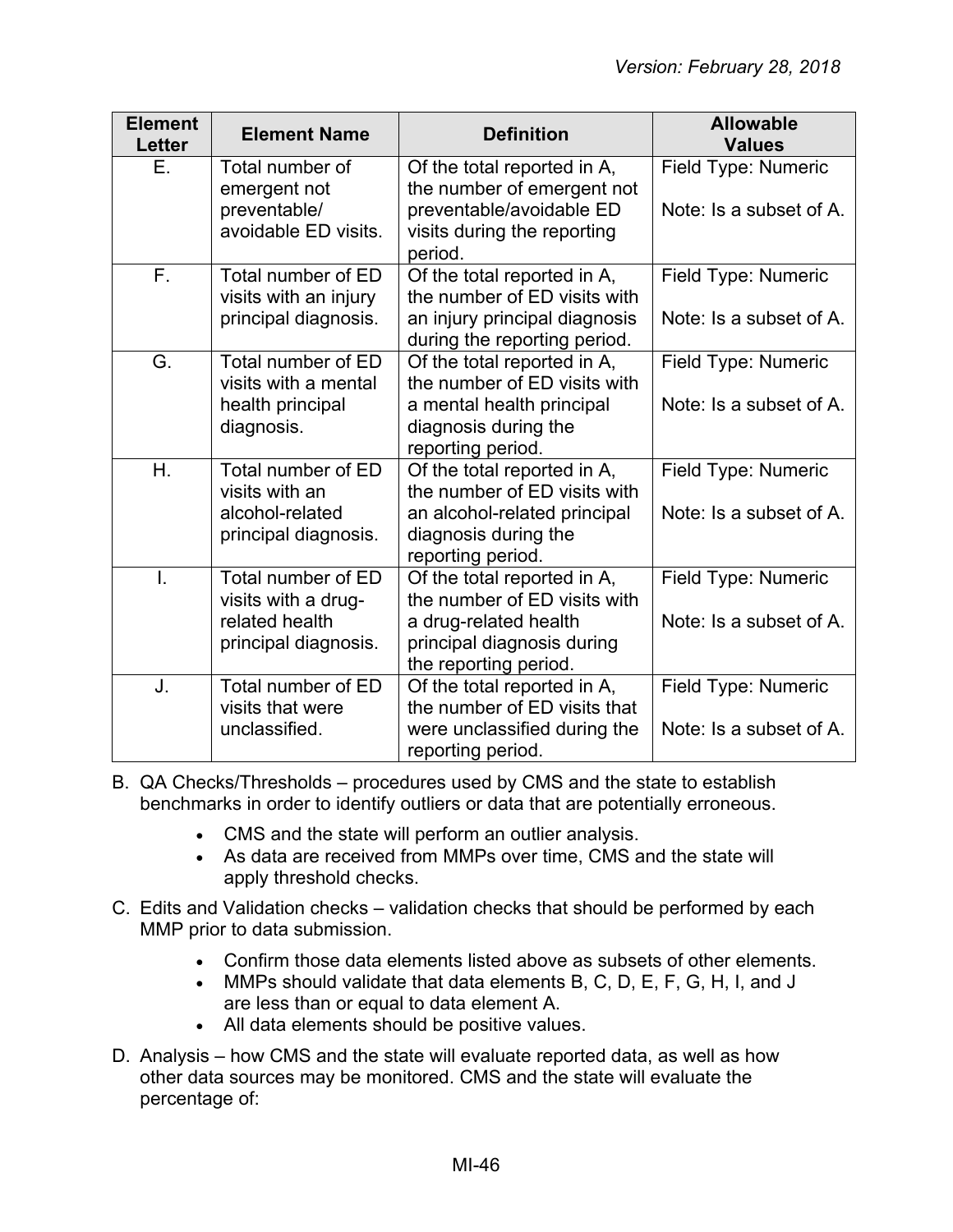- Non-emergent ED visits during the reporting period.
- Emergent/primary care treatable ED visits during the reporting period.
- Emergent preventable/avoidable ED visits during the reporting period.
- Emergent not preventable/avoidable ED visits during the reporting period.
- ED visits with an injury principal diagnosis during the reporting period.
- ED visits with a mental health diagnosis during the reporting period.
- ED visits with an alcohol-related principal diagnosis during the reporting period.
- ED visits with a drug-related health principal diagnosis during the reporting period.
- ED visits that were unclassified during the reporting period.
- E. Notes additional clarifications to a reporting section. This section incorporates previously answered frequently asked questions.
	- MMPs should include all members regardless of whether the member was enrolled through passive enrollment or opt-in enrollment. Medicaidonly members should not be included.
	- MMPs should include all ED visits for members who meet the criteria outlined in data element A, regardless if they are disenrolled as of the end of the reporting period (i.e., include all ED visits for members regardless if they are currently enrolled or disenrolled as of the last day of the reporting period).
	- The denominator for this measure is based on ED visits, not members.
	- The Excel files for this measure can be downloaded at the following website:<http://wagner.nyu.edu/faculty/billings/nyued-background>
	- If a member has more than one ED visit on the same day during the reporting period, only count the visit that occurred first towards the denominator. If a member has multiple ED visits during the reporting period that do not occur on the same day, count all ED visits toward the denominator.
	- Non-emergent: The patient's initial complaint, presenting symptoms, vital signs, medical history, and age indicated that immediate medical care was not required within 12 hours.
	- Emergent: Emergency department care was needed.
	- Emergent/primary care treatable: Based on information in the patient's record, treatment was required within 12 hours, but care could have been provided effectively and safely in a primary care setting. The compliant did not require continuous observation and no procedures were performed or resources used that are not available in a primary care setting (e.g., CAT scan or certain lab tests).
	- Emergent preventable/avoidable: Emergency department care was required based on the compliant or procedures performed/resources used, but the emergent nature of the condition was potentially preventable/avoidable if timely and effective ambulatory care had been received during the episode of illness (e.g., the flare-ups of asthma, diabetes, congestive heart failure, etc.).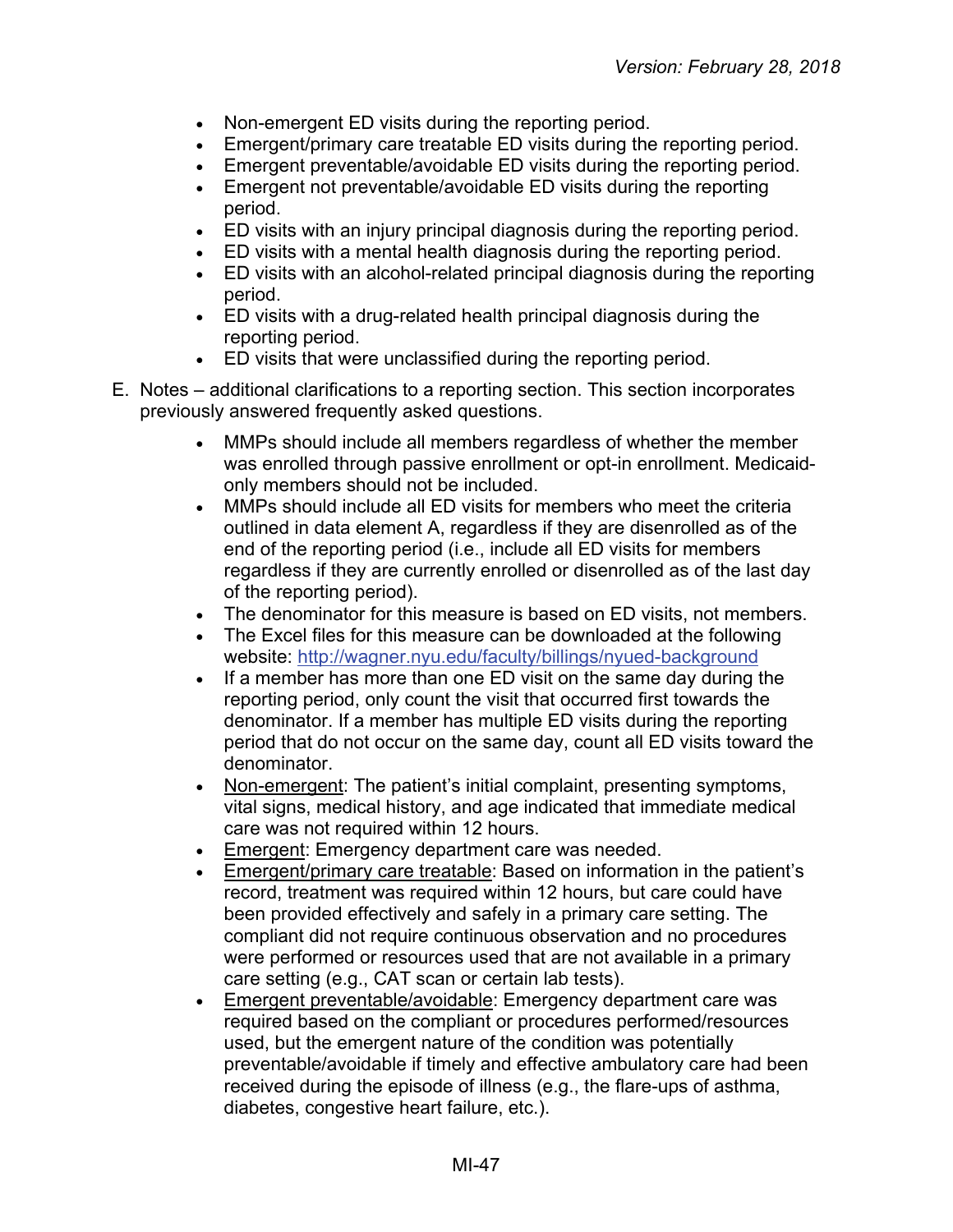- Emergent not preventable/avoidable: Emergency department care was required and ambulatory care treatment could not have prevented the condition (e.g., trauma, appendicitis, myocardial infarction, etc.).
- For reporting data element I, alcohol principal diagnoses should be excluded.
- Codes to identify ED visits are provided in the ED value set.
- F. Data Submission how MMPs will submit data collected to CMS and the state.
	- MMPs will submit data collected for this measure in the above specified format through a secure data collection site established by CMS. This site can be accessed at the following web address: [https://Financial-](https://financial-alignment-initiative.norc.org/)[Alignment-Initiative.NORC.org.](https://financial-alignment-initiative.norc.org/)
- MI7.2 Unduplicated members receiving HCBS and unduplicated members receiving nursing facility services.

| <b>CONTINUOUS REPORTING</b>        |                                      |          |                            |                                                                                        |  |
|------------------------------------|--------------------------------------|----------|----------------------------|----------------------------------------------------------------------------------------|--|
| <b>Reporting</b><br><b>Section</b> | <b>Reporting</b><br><b>Frequency</b> | Level    | Reporting<br><b>Period</b> | Due Date                                                                               |  |
| MI7. Utilization                   | Annually                             | Contract | <b>Calendar Year</b>       | By the end of the fourth<br>month following the last<br>day of the reporting<br>period |  |

| <b>Element</b><br><b>Letter</b> | <b>Element Name</b>                           | <b>Definition</b>                                                                                                                                                                         | <b>Allowable</b><br><b>Values</b>              |
|---------------------------------|-----------------------------------------------|-------------------------------------------------------------------------------------------------------------------------------------------------------------------------------------------|------------------------------------------------|
| Α.                              | Total number of<br>members.                   | Total number of members<br>who were continuously<br>enrolled in the MMP for six<br>months during the<br>reporting period.                                                                 | Field Type: Numeric                            |
| <b>B.</b>                       | Total number of<br>members receiving<br>HCBS. | Of the total reported in A,<br>the number of members<br>receiving HCBS during the<br>reporting period who did<br>not receive nursing facility<br>services during the<br>reporting period. | Field Type: Numeric<br>Note: Is a subset of A. |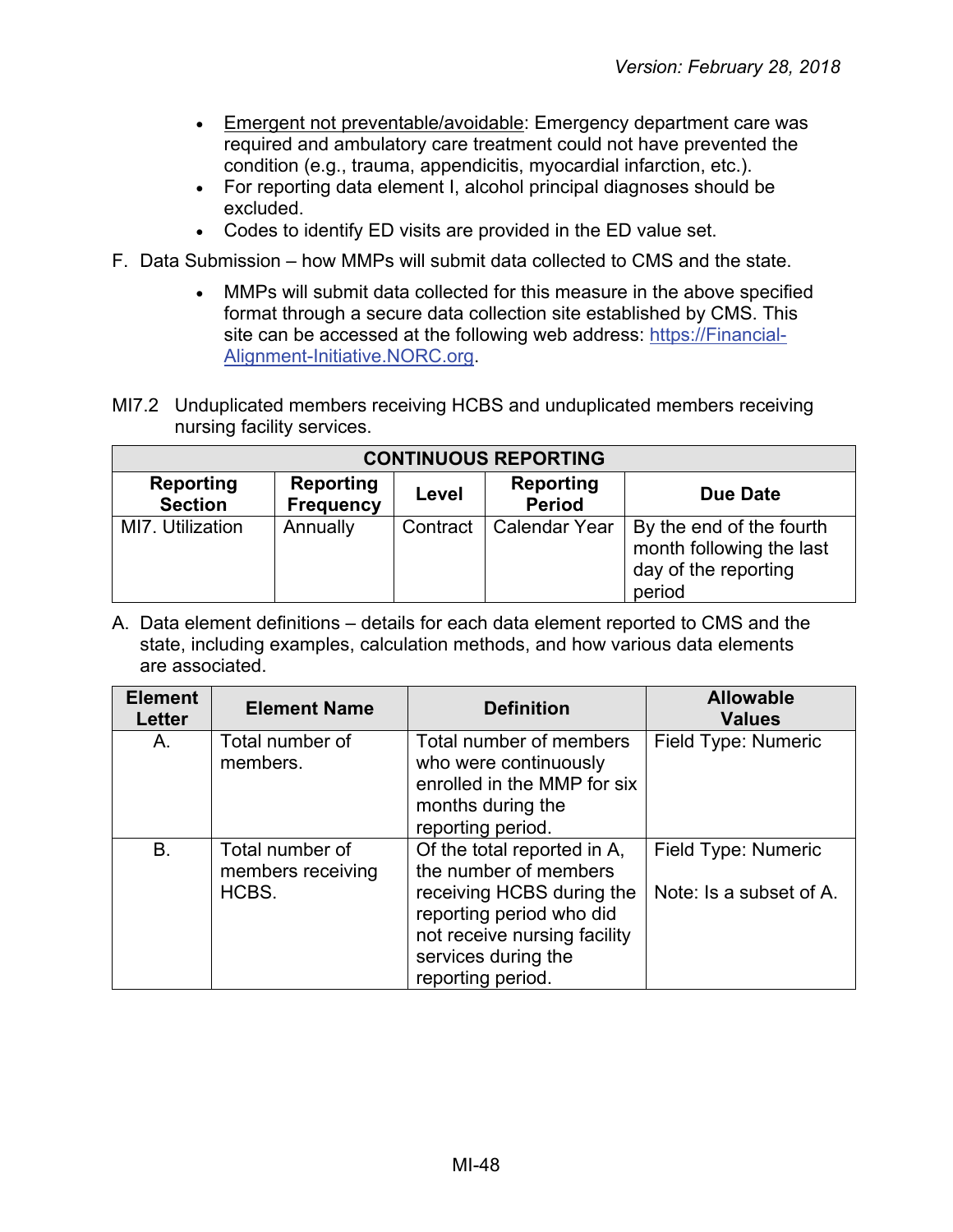| <b>Element</b><br><b>Letter</b> | <b>Element Name</b>                                                                              | <b>Definition</b>                                                                                                                    | <b>Allowable</b><br><b>Values</b>              |
|---------------------------------|--------------------------------------------------------------------------------------------------|--------------------------------------------------------------------------------------------------------------------------------------|------------------------------------------------|
| C.                              | Total number of<br>members receiving                                                             | Of the total reported in A,<br>the number of members                                                                                 | Field Type: Numeric                            |
|                                 | nursing facility<br>services.                                                                    | receiving nursing facility<br>services during the<br>reporting period who did<br>not receive HCBS during<br>the reporting period.    | Note: Is a subset of A.                        |
| D.                              | Total number of<br>members receiving<br>both HCBS and<br>nursing facility<br>services during the | Of the total reported in A,<br>the number of members<br>receiving both HCBS and<br>nursing facility services<br>during the reporting | Field Type: Numeric<br>Note: Is a subset of A. |
|                                 | reporting period.                                                                                | period.                                                                                                                              |                                                |

- B. QA Checks/Thresholds procedures used by CMS and the state to establish benchmarks in order to identify outliers or data that are potentially erroneous.
	- CMS and the state will perform an outlier analysis.
	- As data are received from MMPs over time, CMS and the state will apply threshold checks.
- C. Edits and Validation checks validation checks that should be performed by each MMP prior to data submission.
	- Confirm those data elements listed above as subsets of other elements.
	- MMPs should validate that data elements B, C, and D are less than or equal to data element A.
	- All data elements should be positive values.
- D. Analysis how CMS and the state will evaluate reported data, as well as how other data sources may be monitored. CMS and the state will use enrollment data and will evaluate the percentage of members who received:
	- HCBS during the reporting period who did not receive nursing facility services during the reporting period.
	- Nursing facility services during the reporting period who did not receive HCBS during the reporting period.
	- Both HCBS and nursing facility services during the reporting period.
- E. Notes additional clarifications to a reporting section. This section incorporates previously answered frequently asked questions.
	- MMPs should include all members regardless of whether the member was enrolled through passive enrollment or opt-in enrollment. Medicaidonly members should not be included.
	- MMPs should include all members who meet the criteria outlined in data element A, regardless if they are disenrolled as of the end of the reporting period (i.e., include all members regardless if they are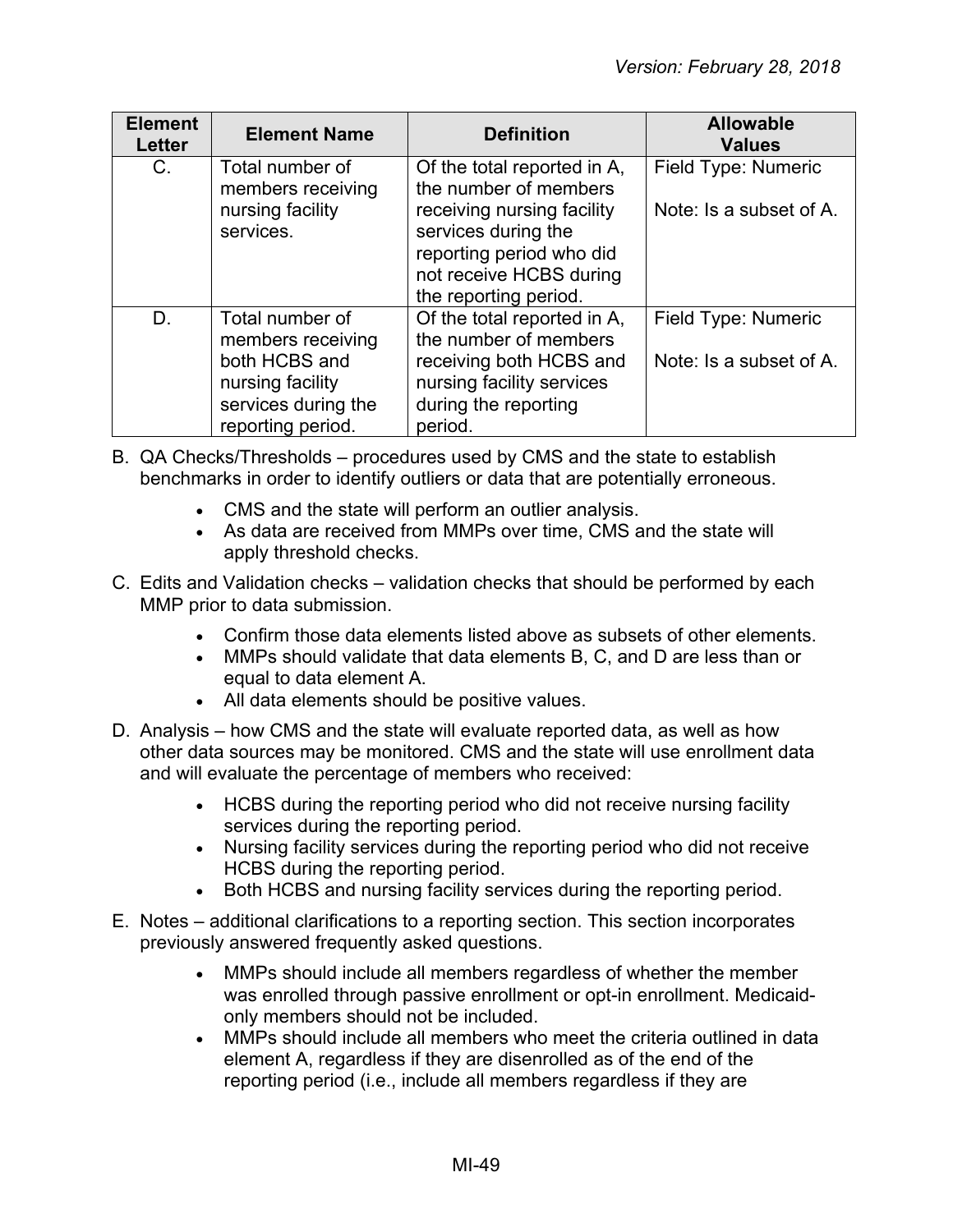currently enrolled or disenrolled as of the last day of the reporting period).

- This measure only includes LTSS services provided under the MI Health Link waiver. LTSS services provided under the PIHP waiver should not be included in this measure.
- The member must be continuously enrolled for six months during the reporting period, with no gaps in enrollment, to be included in this measure.
- Members receiving only HCBS should be counted for data element B (unduplicated). Members receiving only nursing facility services should be counted for data element C (unduplicated). Members receiving both HCBS and nursing facility services should be counted for data element D (unduplicated). Data elements B, C, and D are mutually exclusive.
- Unduplicated means a member should only be counted once for the type of service they receive. For example, if a member received nursing facility services in two different facilities during the reporting period, they would only count once toward members receiving nursing facility services during the reporting period (data element C).
- Include members who were receiving HCBS or nursing facility services for any length of time during the reporting period.
- HCBS refers to Home and Community Based Services.
- Nursing facility services include any type of nursing facility care, including skilled and custodial services.
- F. Data Submission how MMPs will submit data collected to CMS and the state.
	- MMPs will submit data collected for this measure in the above specified format through a secure data collection site established by CMS. This site can be accessed at the following web address: [https://Financial-](https://financial-alignment-initiative.norc.org/)[Alignment-Initiative.NORC.org.](https://financial-alignment-initiative.norc.org/)

MI7.3 Annual Dental Visit.

| <b>CONTINUOUS REPORTING</b>        |                               |          |                                   |                                                                                       |  |
|------------------------------------|-------------------------------|----------|-----------------------------------|---------------------------------------------------------------------------------------|--|
| <b>Reporting</b><br><b>Section</b> | Reporting<br><b>Frequency</b> | Level    | <b>Reporting</b><br><b>Period</b> | Due Date                                                                              |  |
| MI7. Utilization                   | Annually                      | Contract | <b>Calendar Year</b>              | By the end of the sixth<br>month following the last<br>day of the reporting<br>period |  |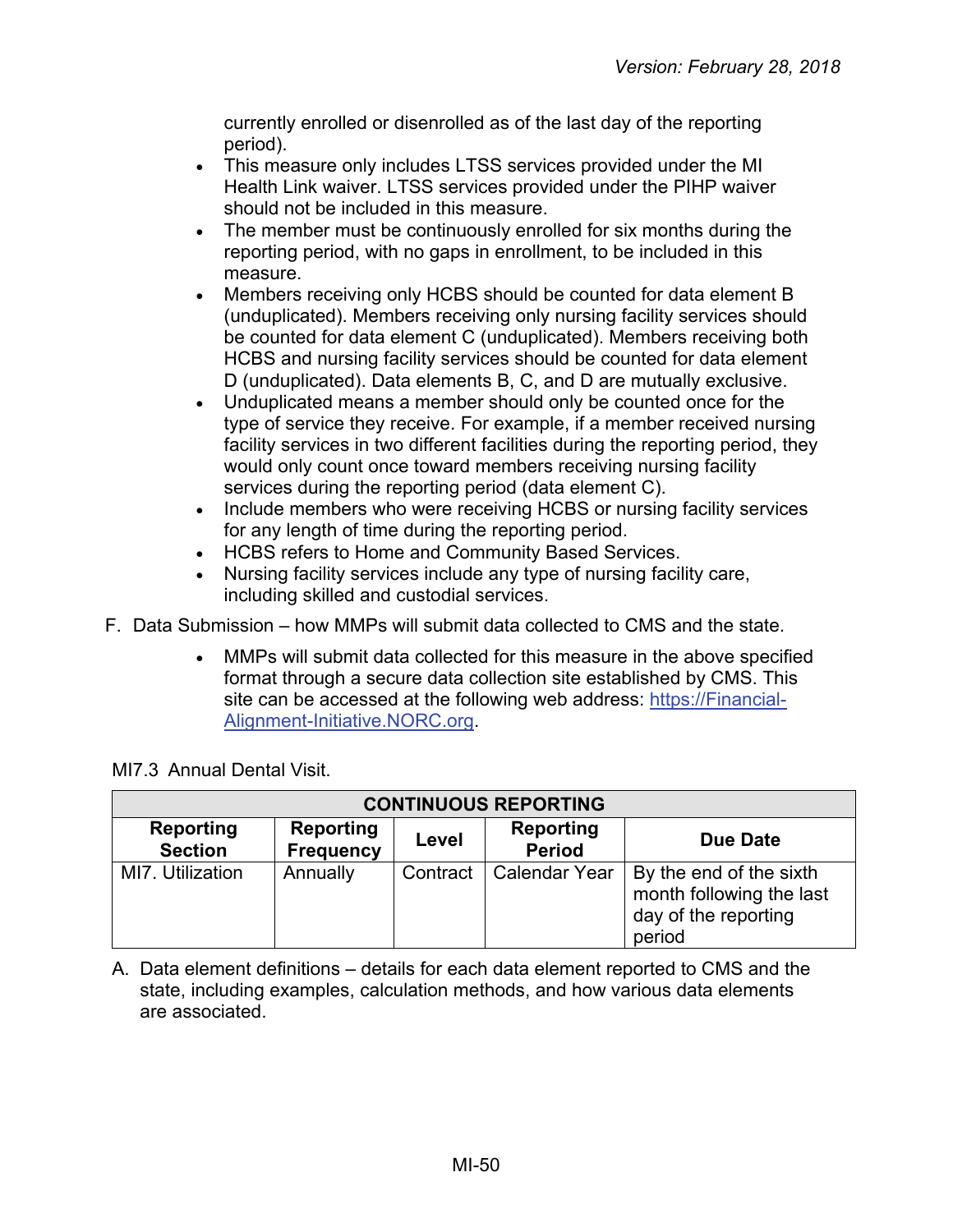| <b>Element</b><br><b>Letter</b> | <b>Element Name</b>                                                           | <b>Definition</b>                                                                                                                                                                        | <b>Allowable</b><br><b>Values</b>              |
|---------------------------------|-------------------------------------------------------------------------------|------------------------------------------------------------------------------------------------------------------------------------------------------------------------------------------|------------------------------------------------|
| А.                              | Total number of<br>members.                                                   | Total number of members<br>who were continuously<br>enrolled in the MMP during<br>the reporting period, and<br>who were enrolled on<br>December 31 of the<br>reporting period.           | Field Type: Numeric                            |
| <b>B.</b>                       | Total number of<br>members who had one<br>or more dental visits.              | Of the total reported in A,<br>the number of members<br>who had one or more<br>dental visits with a dental<br>practitioner during the<br>reporting period.                               | Field Type: Numeric<br>Note: Is a subset of A. |
| C.                              | Total number of<br>members age 21-64.                                         | Total number of members<br>age 21-64 who were<br>continuously enrolled in the<br>MMP during the reporting<br>period, and who were<br>enrolled on December 31<br>of the reporting period. | Field Type: Numeric                            |
| D.                              | Total number of<br>members age 21-64<br>who had one or more<br>dental visits. | Of the total reported in C,<br>the number of members<br>age 21-64 who had one or<br>more dental visits with a<br>dental practitioner during<br>the reporting period.                     | Field Type: Numeric<br>Note: Is a subset of C. |
| Ε.                              | Total number of<br>members age 65-79.                                         | Total number of members<br>age 65-79 who were<br>continuously enrolled in the<br>MMP during the reporting<br>period, and who were<br>enrolled on December 31<br>of the reporting period. | Field Type: Numeric                            |
| F.                              | Total number of<br>members age 65-79<br>who had one or more<br>dental visits. | Of the total reported in E,<br>the number of members<br>age 65-79 who had one or<br>more dental visits with a<br>dental practitioner during<br>the reporting period.                     | Field Type: Numeric<br>Note: Is a subset of E. |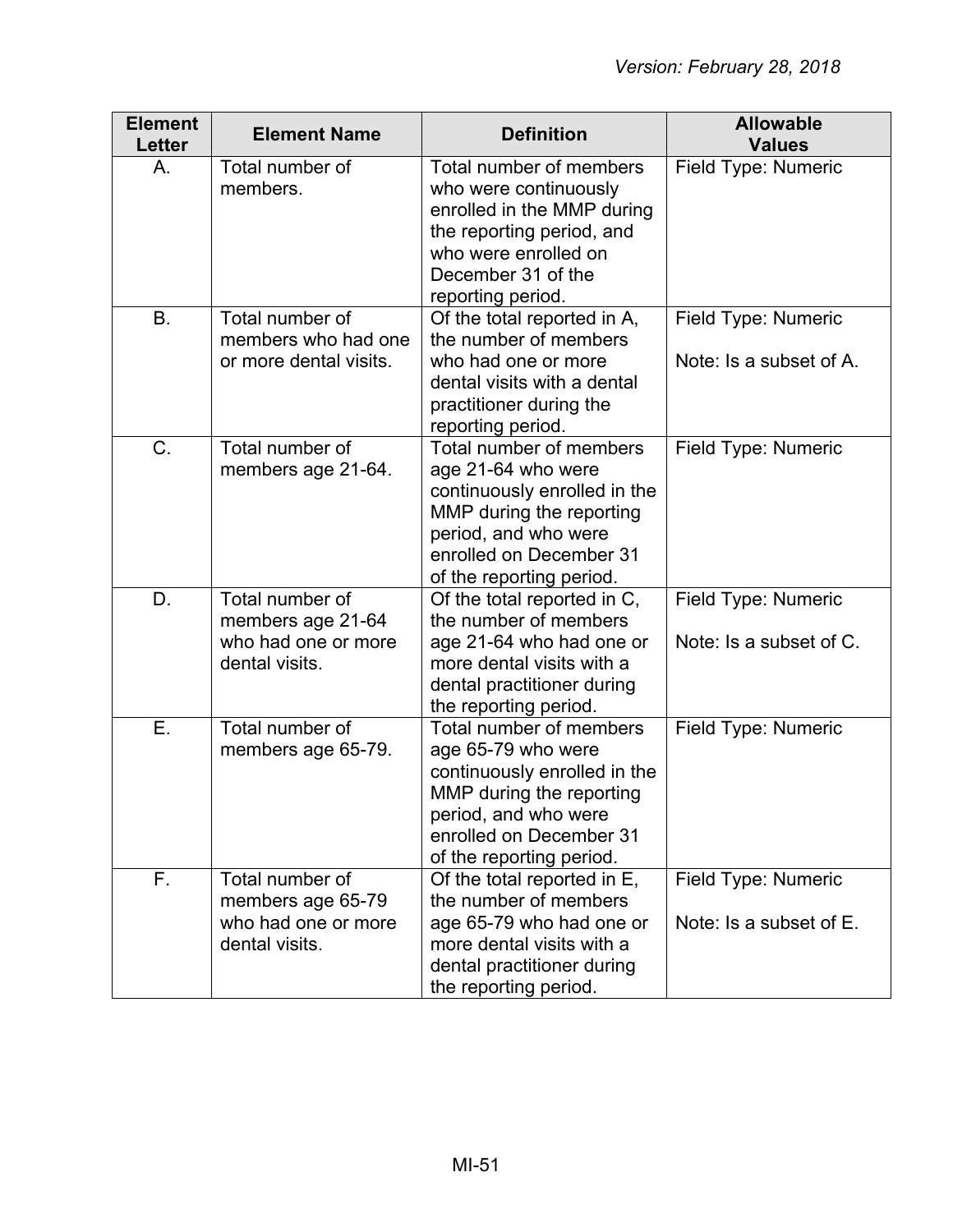| <b>Element</b><br><b>Letter</b> | <b>Element Name</b>                                                                  | <b>Definition</b>                                                                                                                                                                               | <b>Allowable</b><br><b>Values</b>              |
|---------------------------------|--------------------------------------------------------------------------------------|-------------------------------------------------------------------------------------------------------------------------------------------------------------------------------------------------|------------------------------------------------|
| G.                              | Total number of<br>members age 80 and<br>older.                                      | Total number of members<br>age 80 and older who were<br>continuously enrolled in the<br>MMP during the reporting<br>period, and who were<br>enrolled on December 31<br>of the reporting period. | Field Type: Numeric                            |
| Η.                              | Total number of<br>members age 80 and<br>older who had one or<br>more dental visits. | Of the total reported in G,<br>the number of members<br>age 80 and older who had<br>one or more dental visits<br>with a dental practitioner<br>during the reporting period.                     | Field Type: Numeric<br>Note: Is a subset of G. |

- B. QA checks/Thresholds procedures used by CMS and the state to establish benchmarks in order to identify outliers or data that are potentially erroneous.
	- CMS and the state will perform an outlier analysis.
	- As data are received from MMPs over time, CMS and the state will apply threshold checks.
- C. Edits and Validation checks validation checks that should be performed by each MMP prior to data submission.
	- Confirm those data elements listed above as subsets of other elements.
	- MMPs should validate that data element B is less than or equal to data element A.
	- MMPs should validate that data element D is less than or equal to data element C.
	- MMPs should validate that data element F is less than or equal to data element E.
	- MMPs should validate that data element H is less than or equal to data element G.
	- MMPs should confirm that the sum of data elements C, E, and G should not exceed the value of data element A.
	- MMPs should confirm that the sum of data elements D, F, and H should not exceed the value of data element B.
	- All data elements should be positive values.
- D. Analysis how CMS and the state will evaluate reported data, as well as how other data sources may be monitored. CMS and the state will evaluate the percentage of members:
	- Who had one or more dental visits with a dental practitioner during the reporting period.
	- Age 21-64 who had one or more dental visits with a dental practitioner during the reporting period.